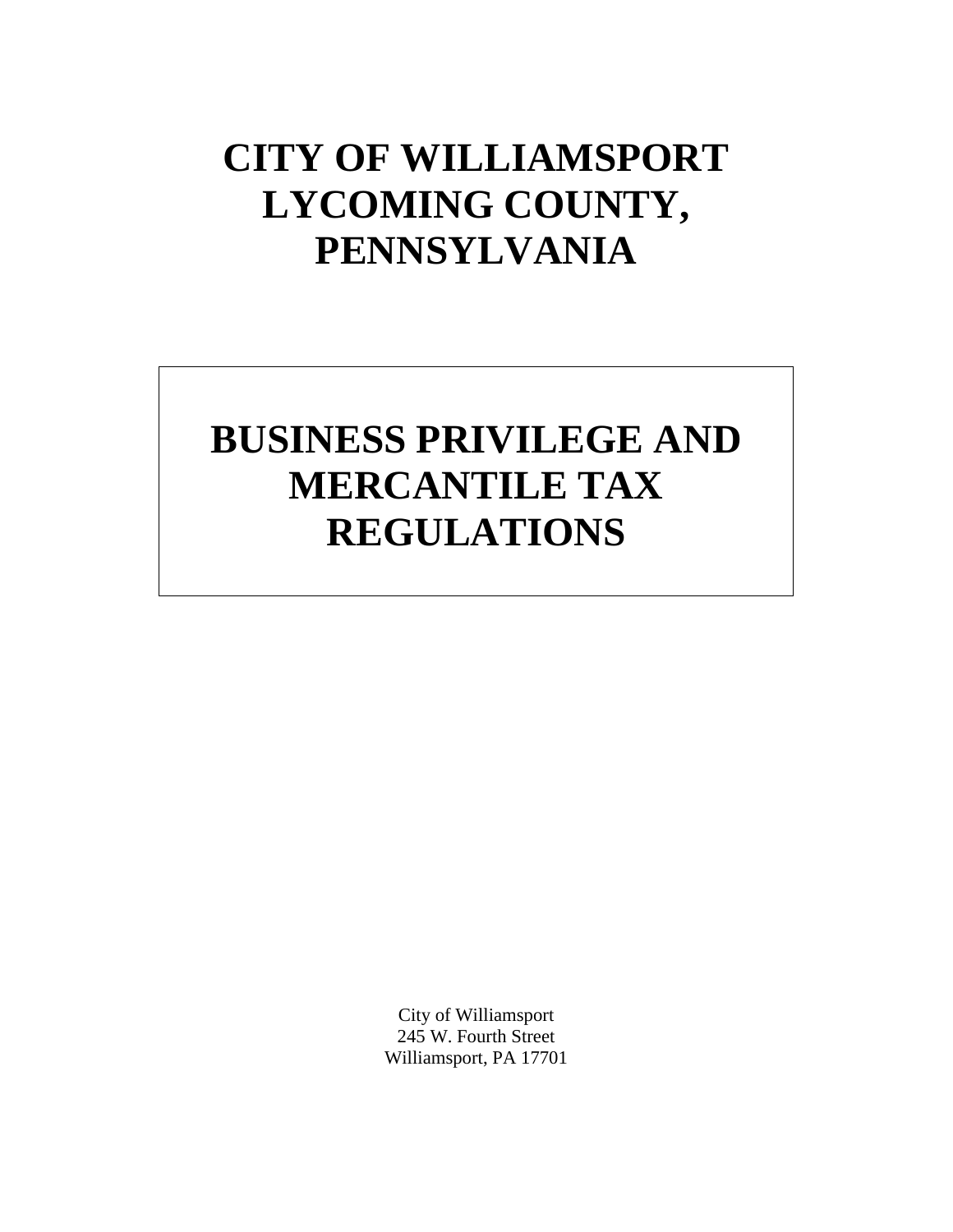#### **INTRODUCTION**

Persons conducting or engaging in business activity in City of Williamsport (the "**City**") are required to file an annual business privilege tax return and/or mercantile tax return and to pay business taxes.

These Regulations provide a formal interpretation of the City's Business Privilege Tax Ordinances and Mercantile Tax Ordinances (the "**Ordinances**").

The Regulations shall be interpreted, whenever possible, to be consistent with the Ordinances. Unless stated otherwise, in the event that a provision of the Regulations is inconsistent with the Ordinances, the provisions of the Ordinances shall prevail.

#### **THESE REGULATIONS WERE ADOPTED BY THE CITY OF WILLIAMSPORT AS OF JANUARY 1, 2018. THESE REGULATIONS SUPERSEDE ANY AND ALL PREVIOUS VERSIONS OF CITY OF WILLIAMSPORT BUSINESS PRIVILEGE TAX REGULATIONS, INFORMATION BULLETINS, POSITION OR POLICY STATEMENTS, AND INTERPRETATIONS.**

For additional information or copies, please contact:

City of Williamsport Treasurer's Office 245 W. Fourth Street Williamsport, PA 17701 www.cityofwilliamsport.org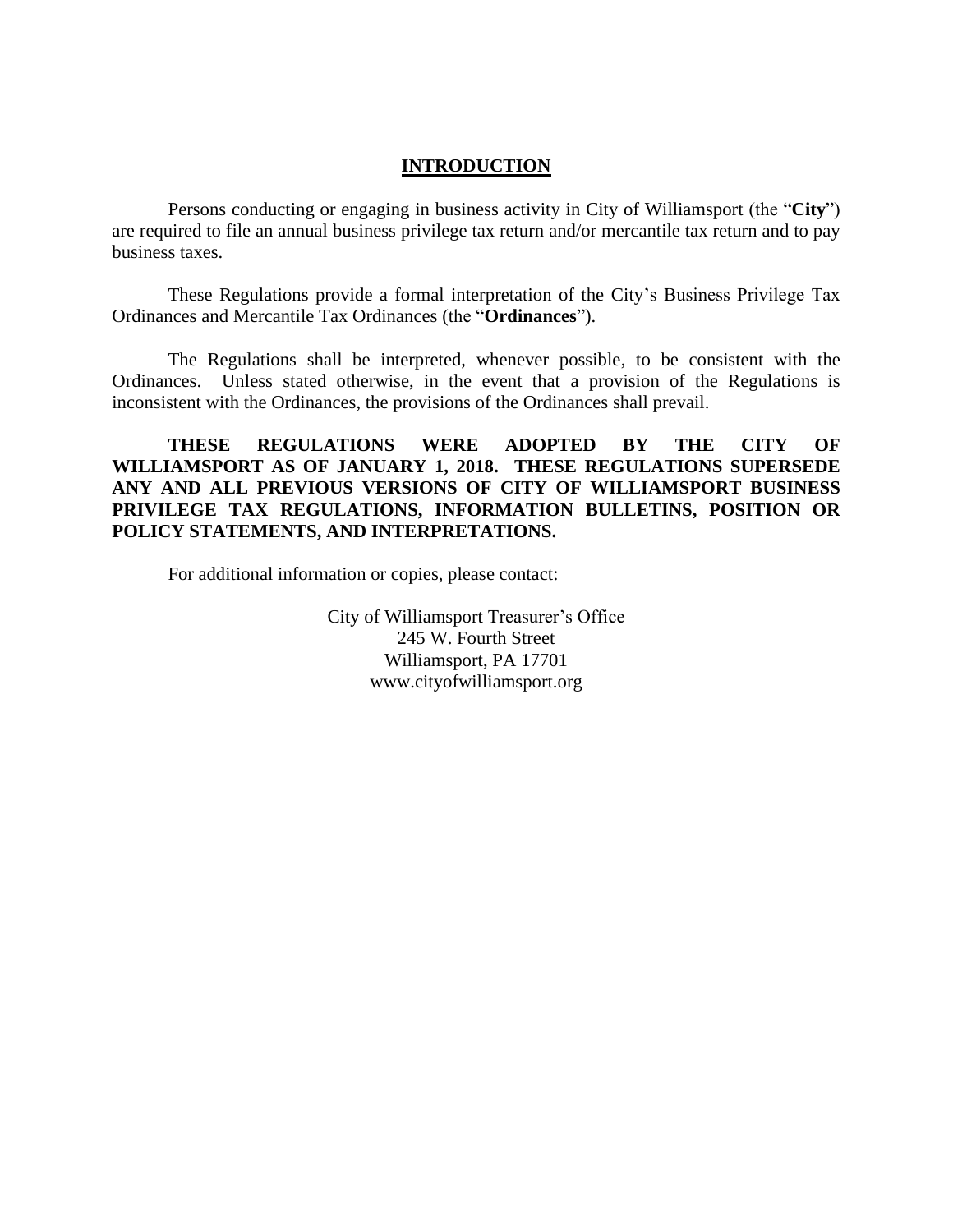## **TABLE OF CONTENTS**

| Section 206. Determination of Gross Receipts; Attribution, Allocation and Apportionment         |  |
|-------------------------------------------------------------------------------------------------|--|
|                                                                                                 |  |
|                                                                                                 |  |
|                                                                                                 |  |
|                                                                                                 |  |
|                                                                                                 |  |
|                                                                                                 |  |
| Section 303. Receipts from Lease, Use, or Rental of Personal or Real Property.  21              |  |
|                                                                                                 |  |
| Section 305. Accountants, Architects, Engineers, Attorneys, Consultants, and                    |  |
|                                                                                                 |  |
|                                                                                                 |  |
|                                                                                                 |  |
| Section 308. Persons Who Repair, Alter or Improve Tangible Personal Property 24                 |  |
| Section 309. Persons Erecting Buildings or Altering, Repairing, or Improving Real Property.  25 |  |
|                                                                                                 |  |
|                                                                                                 |  |
|                                                                                                 |  |
|                                                                                                 |  |
|                                                                                                 |  |
|                                                                                                 |  |
|                                                                                                 |  |
|                                                                                                 |  |
|                                                                                                 |  |
|                                                                                                 |  |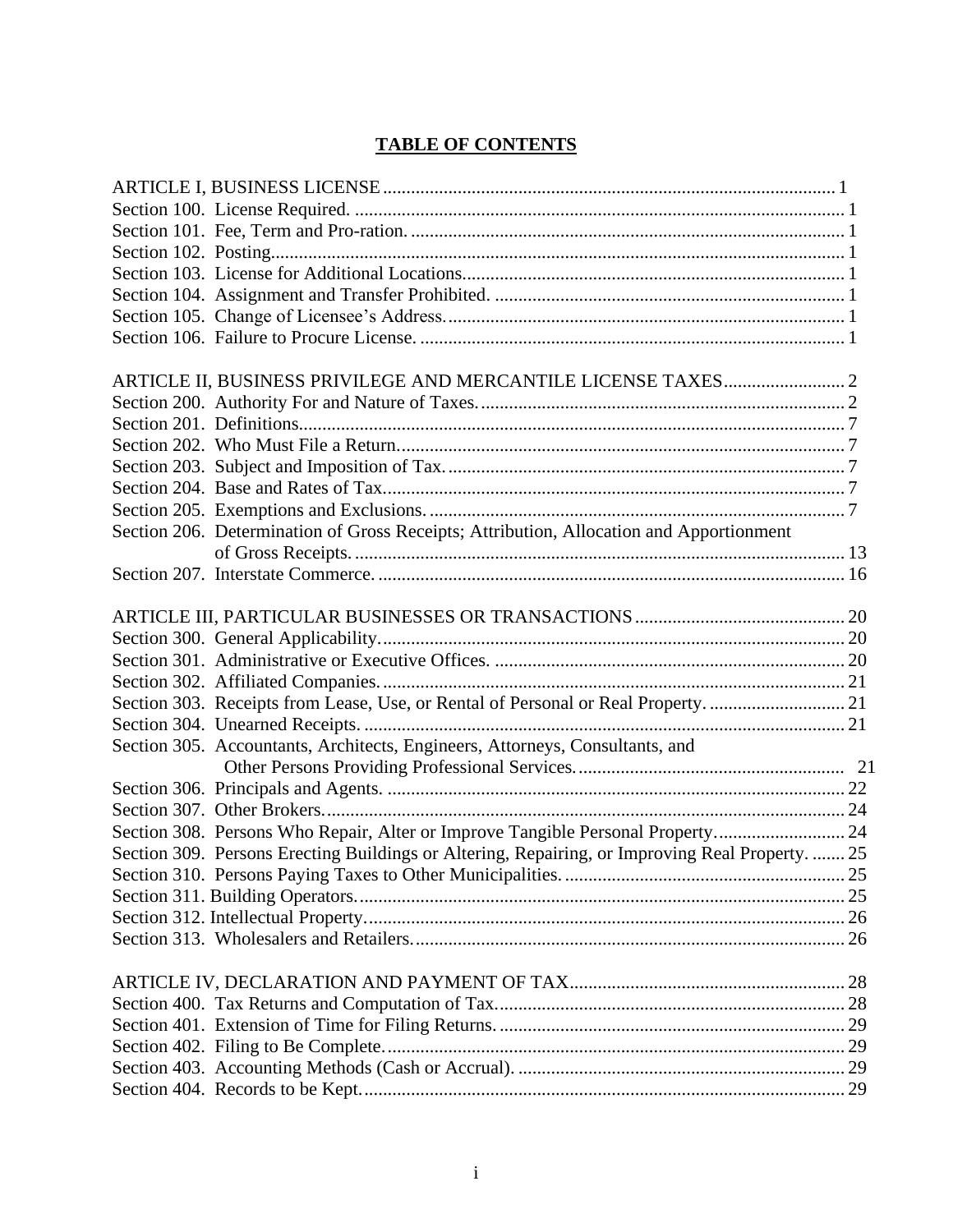| Section 501. Verification of Records, Audits, Response Periods, Prior Year Returns 30 |  |
|---------------------------------------------------------------------------------------|--|
|                                                                                       |  |
|                                                                                       |  |
|                                                                                       |  |
|                                                                                       |  |
|                                                                                       |  |
|                                                                                       |  |
|                                                                                       |  |
|                                                                                       |  |
|                                                                                       |  |
|                                                                                       |  |
|                                                                                       |  |
|                                                                                       |  |
|                                                                                       |  |
|                                                                                       |  |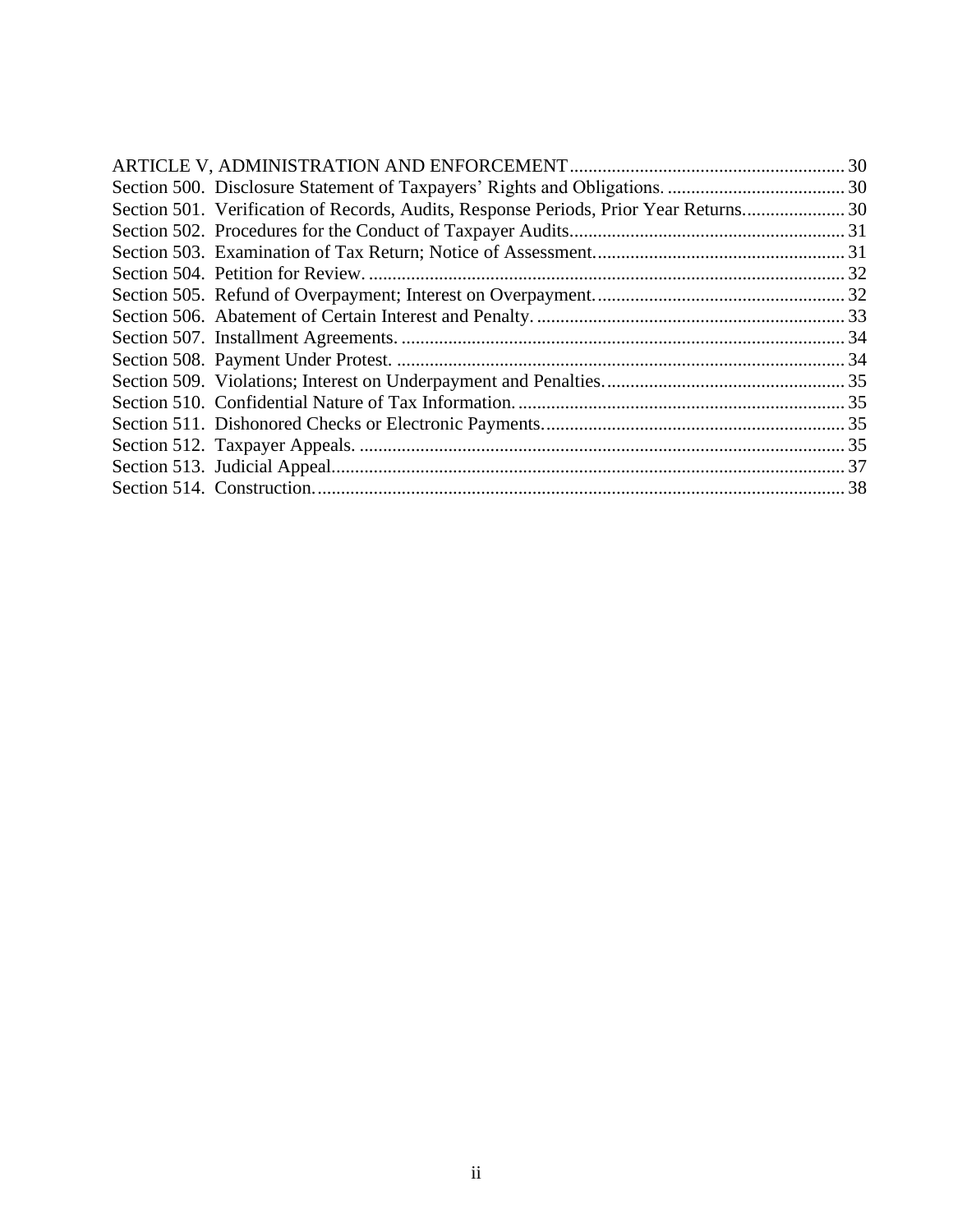## **ARTICLE I BUSINESS LICENSE**

#### **Section 100. License Required.**

Persons conducting business in City of Williamsport must first obtain a business license from the License Tax Officer. Applications may be obtained by calling the Treasurer's office at 570-327- 7521 or through the City's website at [www.cityofwilliamsport.org.](http://www.cityofwilliamsport.org/) Entities that are or may be exempt from Business Privilege and Mercantile Taxes must still procure a license.

#### **Section 101. Fee, Term and Pro-ration.**

Prior to 2018, the annual license fee for the Mercantile License was \$2.00, and there was a onetime fee for a one-time Business Privilege License of \$2.00. Beginning January 1, 2018, licenses for both the Mercantile Tax and the Business Privilege Tax must be procured annually, and there is an annual license fee in the amount of \$10.00 for each calendar year. The fee is not reduced pro rata by the portion of the license year elapsed in the year procured. Any Taxpayer that is in default in payment of Tax may be refused a license until such tax is paid in full.

#### **Section 102. Posting.**

Mercantile Licenses shall be kept and posted in a conspicuous place at the Taxpayer's business location. Business Privilege registrations need not be posted, but must be made available by the Taxpayer upon request of the City or its agent.

#### **Section 103. License for Additional Locations.**

In the event that a licensee conducts business at more than one location in the City, an additional license is required for each additional place of business. Additional licenses shall be posted in accordance with Section 102 above. The fee for each additional license is \$10.00.

#### **Section 104. Assignment and Transfer Prohibited.**

Business Licenses may not be assigned or transferred. Any purported assignment or transfer shall be void and ineffective.

#### **Section 105. Change of Licensee's Address.**

Licensee's change of address must be reported in writing to the License Tax Officer within 10 days after such change becomes effective.

#### **Section 106. Failure to Procure License.**

Persons who engage in a business, professional, or other commercial activity without a valid license are subject to fine and legal action.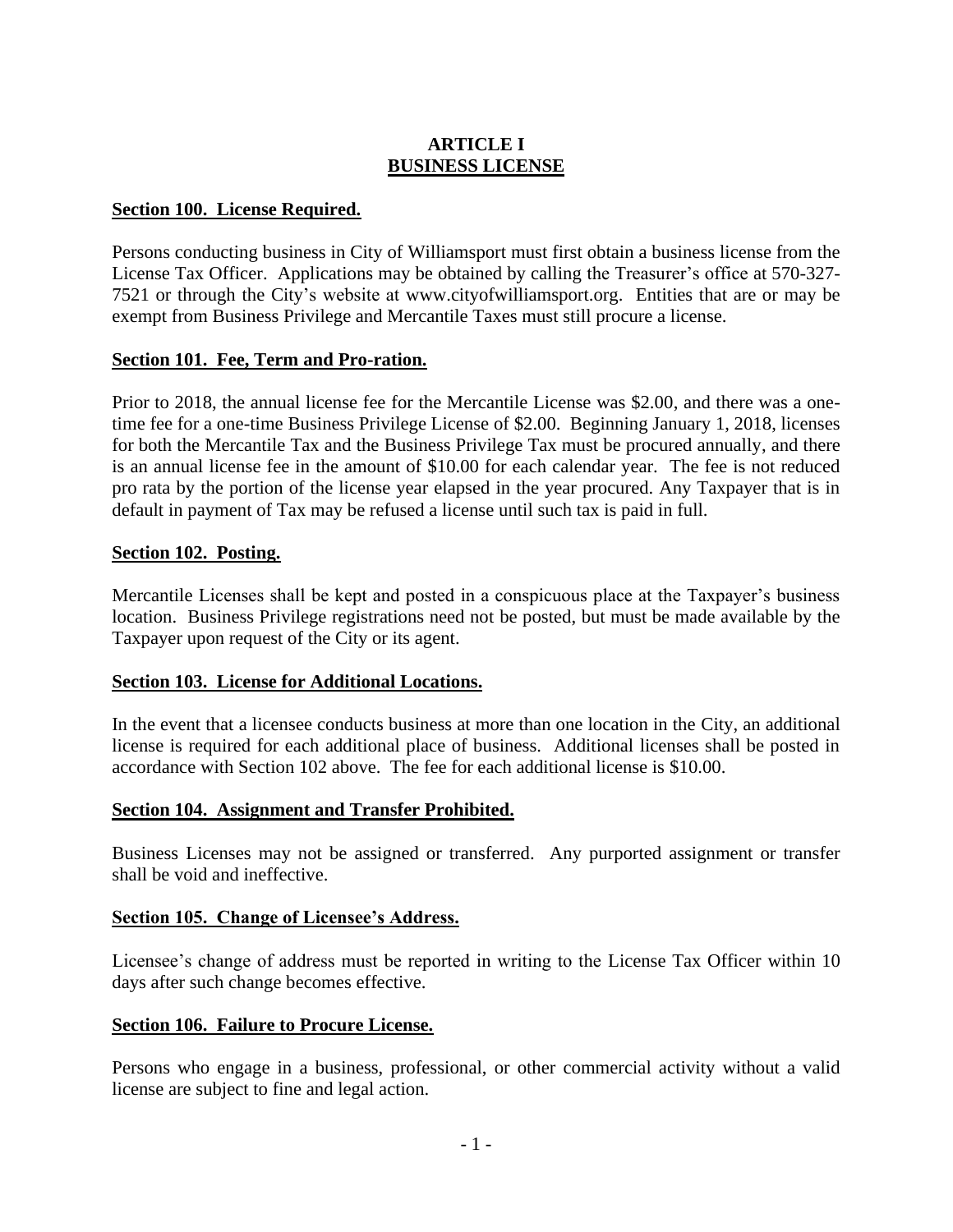## **ARTICLE II BUSINESS PRIVILEGE AND MERCANTILE LICENSE TAXES**

#### **Section 200. Authority For and Nature of Taxes.**

The Ordinances were enacted under authority of the Local Tax Enabling Act (Act 511 of 1965), as amended, *53 P.S. §§ 6924.101 et seq.* and became effective January 1, 1978.

The Mercantile License Tax is imposed on persons engaging in business as a retailer, wholesaler, restauranteur, or operator of other places where food, drink, and refreshments are sold. The Mercantile Tax is measured by gross receipts attributable to those businesses.

The Business Privilege Tax is imposed more broadly upon the privilege of conducting any business within the City and is measured by receipts allocable or attributable to the City from any business, service rendered, or commercial or business transactions within the City. Any receipts that are subject to the Mercantile License Tax and upon which such Mercantile Tax is paid are to be excluded from the Business Privilege Tax base for that calendar year.

#### **Section 201. Definitions.**

Words used in the Ordinances and/or these Regulations, but not defined in the Ordinances, the Regulations, by state statute, or by the Pennsylvania judiciary, will be interpreted using the common and ordinary meaning afforded to such words in a local tax context.

As used in these Regulations:

*"Agent"* is a Person with the legal authority to act on behalf of another, called a Principal.

*"Assessment"* means the determination by City of Williamsport, its agents or administrators, of an amount of tax principal, penalty, interest or underpayment determined to be due from a Taxpayer.

*"Allocation"* of Gross Receipts, is the calculation of a share of total Gross Receipts for a particular Base of Operations when more than one Base of Operations exists.

*"Apportionment"* of Gross Receipts, is the calculation of a share of Gross Receipts to be included in the tax base, resulting from the performance of services outside Pennsylvania, by or in conjunction with a Base of Operations with substantial nexus with City of Williamsport. See Section 207 of these Regulations regarding *Interstate Commerce* for Apportionment formula and applicability.

*"Attribution"* is the process of specifically identifying Gross Receipts directly or indirectly connected to a particular Base of Operations of the Taxpayer or to business activity of the Taxpayer within the City.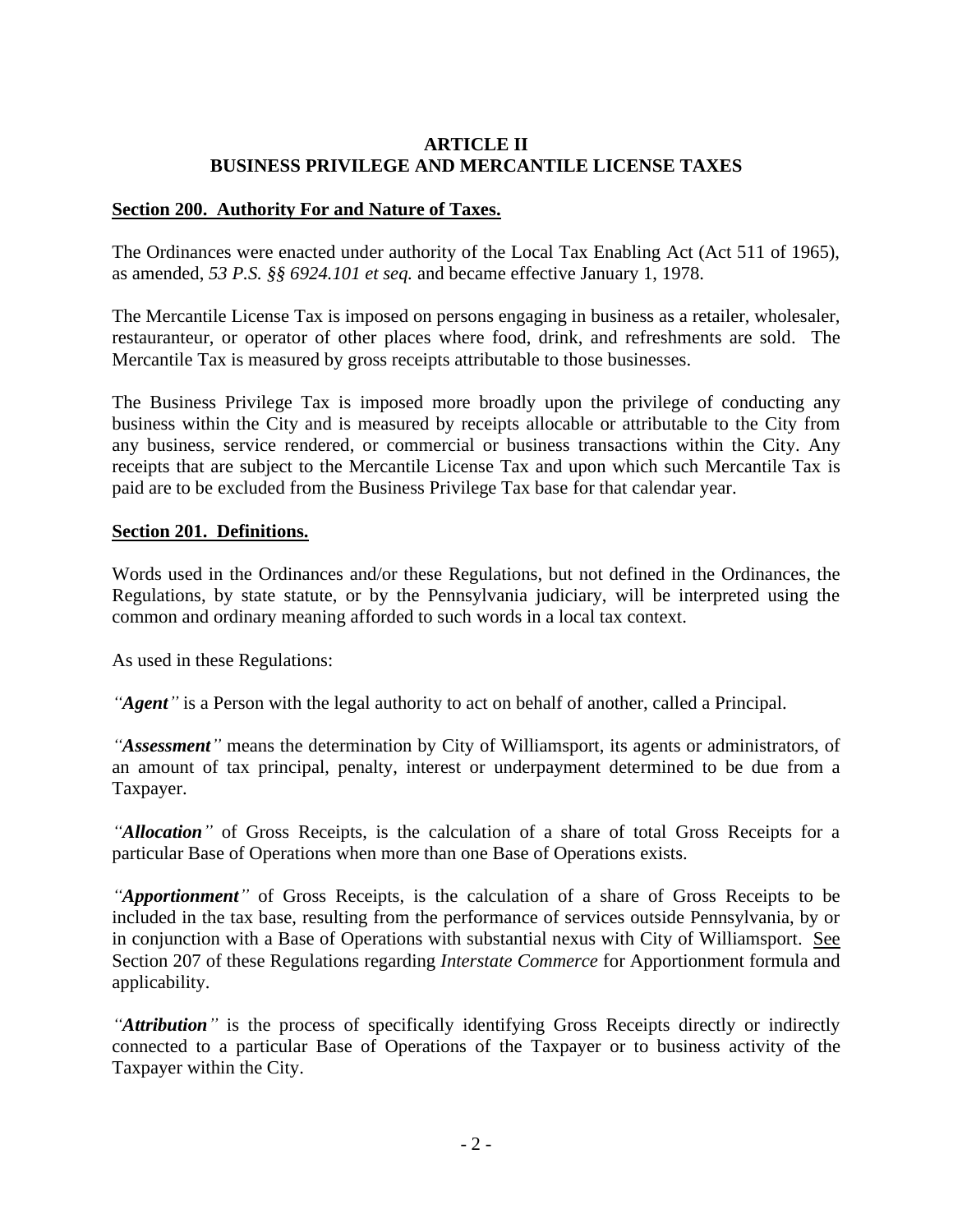*"Base of Operations*" is a physical location used by a Taxpayer to conduct Business Activities. Examples of Business Activities include:

- 1. Providing workers with a place to work.
- 2. Providing a base from which operations are managed, directed or controlled.
- 3. Storage of inventory or other business assets.
- 4. Administrative, executive, or marketing activities, including meetings.
- 5. Maintaining business records (e.g., bank statements, checkbook, tax records).
- 6. Business communications via telephone, fax, mail, or electronic means.
- 7. Utilization of business equipment or assets.
- 8. The holding out to others, through the use of signage, advertising, legal registry or stationery to indicate a business location.
- 9. Rental or sublet of real estate by a landlord or tenant.
- 10. Ownership of real estate within the City for current or future development.

Whether a location constitutes a Base of Operations is a facts and circumstances test. The above list is only a partial list of the most common indicia of a Base of Operations. It is by no means a complete or exhaustive list of activities that may indicate a Base of Operations. There is a broad range of circumstances and attributes that can constitute a Base of Operations. Some businesses have many traditional indicia of an office and others have few. A business with little Business Activity will have different attributes than a business with broad and extensive activities. Accordingly, whether a Base of Operations exists depends on the facts and circumstances of each business. **Regardless of how few traditional indicia of Business Activity a business may have, there is a basic presumption that a business must exist somewhere and cannot exist without any Base of Operations.**

A Taxpayer with a single location is deemed to have a Base of Operations at that location. A Taxpayer claiming that a location in the City is not a Base of Operations, must demonstrate that another location functions as a Base of Operations. A Taxpayer claiming multiple business locations has the burden of proving that each location constitutes a Base of Operations under the definition provided above.

**Home Office** - An area of a personal residence is recognized as a Base of Operations if it is used for business, and no other Base of Operations is reasonably available to conduct business activities. A home office used for the convenience of an employee, owner, or other worker, does not qualify as a Base of Operations. Use of a home office is deemed to be simply for the convenience of an employee or owner if there is another business office where the same activities are performed.

Use of a customer's or client's facility by a Taxpayer does not qualify as a Base of Operations of the Taxpayer if the Business Activity by the Taxpayer is incidental with respect to the Taxpayer's overall Business Activity. Business Activity of sufficient size, duration, and complexity will constitute a Base of Operations of the Taxpayer.

> **Example 1:** A consultant with no office in the City spends fewer than 15 days working at a client's location in the City. The client provides the consultant with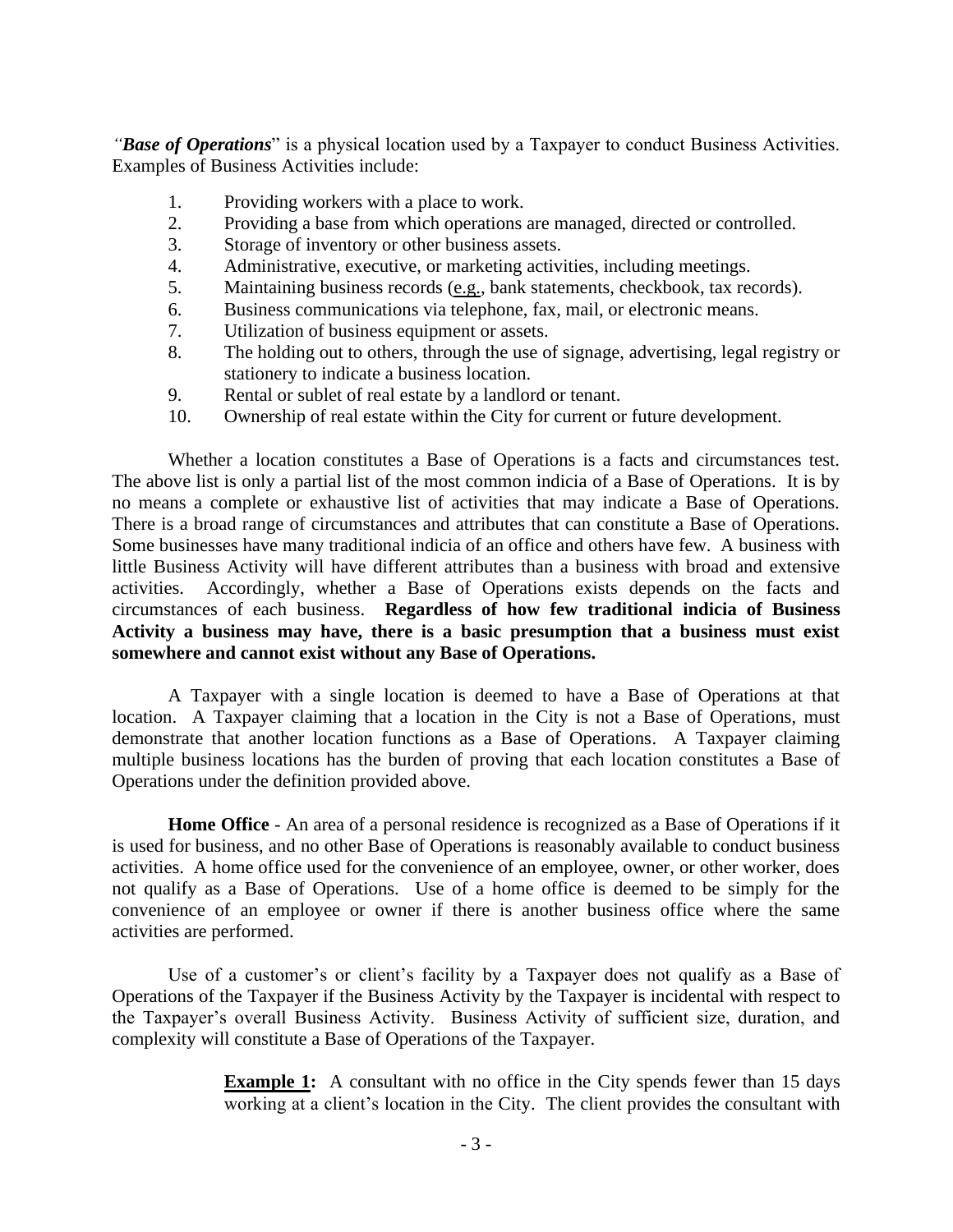a place to work and access to other facilities during the time in which the consultant is working at the client's location. The consultant also works at other client locations and at his own office.

#### **The consultant does not have a Base of Operations at his client's location because the activity in the City lacks sufficient size, duration and complexity.**

**Example 2:** A property management firm headquartered outside the City manages a building located in the City under a one-year service contract*.* One or more employees of the management firm provide maintenance and administrative services, on a daily basis, and exclusively at the building in the City. The building owner provides office space and a maintenance facility for the use of the property management firm's employees.

#### **The property management firm has a Base of Operations in the City because the Business Activity is of sufficient size, duration, and complexity.**

Commercial and/or rental real estate located in the City constitutes a Base of Operations of the owner, of the lessee, and of the operator.

The ownership of real estate within the City for current or future development constitutes a Base of Operations in the City.

> **Example:** A developer with no office in the City owns land in the City. The land is eventually developed and homes are erected and sold.

#### **The developer has a Base of Operations in the City. This is so whether the developer performs the construction or subcontracts the construction to another entity.**

A contractor or subcontractor with offices in the City has a Base of Operations in the City. A contractor or subcontractor with no office in the City will be deemed to have a Base of Operations in the City if its activity has sufficient size, duration and complexity.

> **Example:** A builder whose office is located outside of the City is contracted by a developer who owns property in the City to build one single-family custom home. The contractor does not set up any type of construction trailer, comes into the City, performs his services and then leaves on a daily basis. The construction project lasts three months.

> **The builder has a Base of Operations in the City since the activity has sufficient size, duration and complexity.**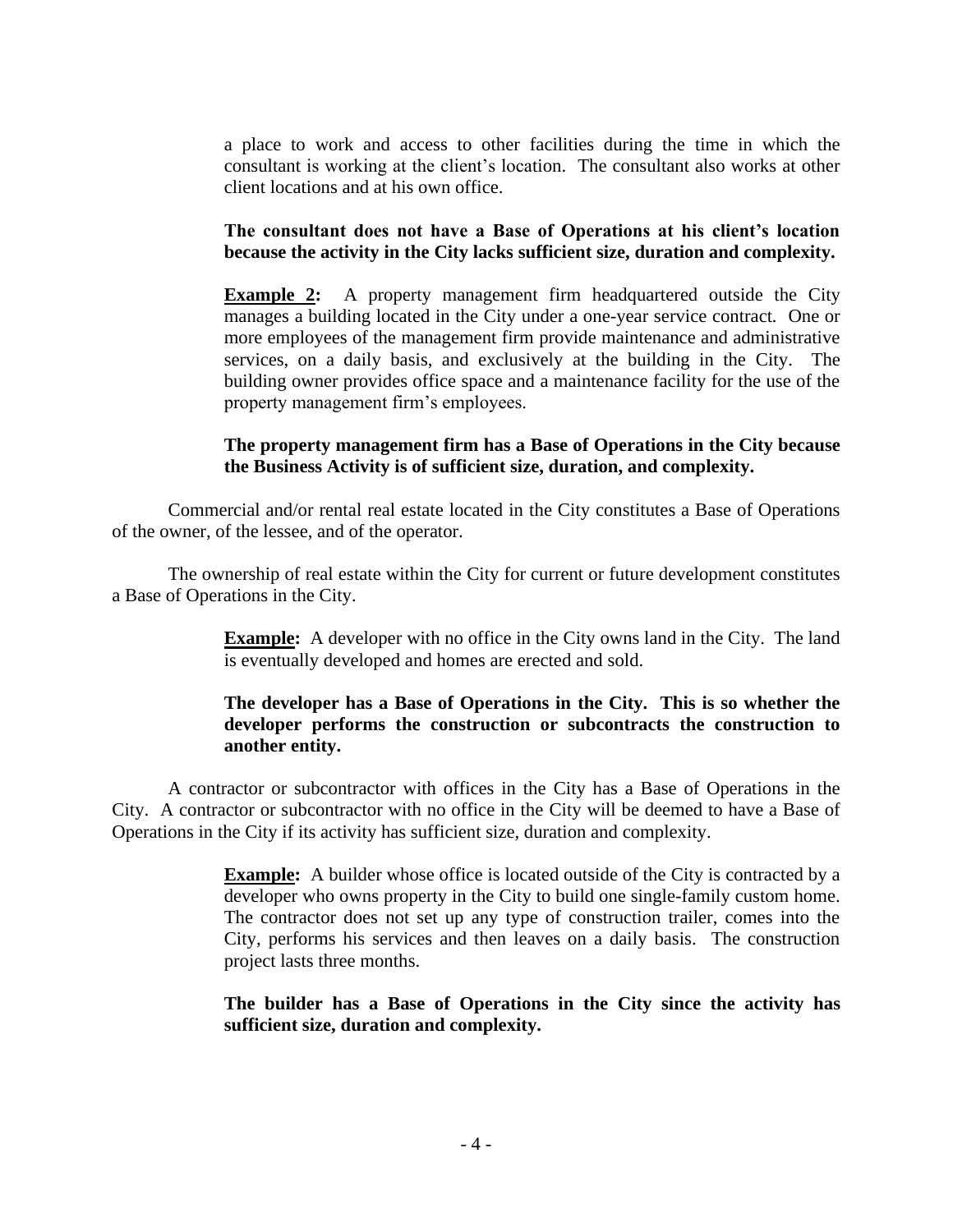**It should be noted that even if a business does not have a Base of Operations in the City, it may still be subject to tax if it conducts Business Activity in the City for all or part of 15 separate days in the City in any given calendar year. A Business is not required to have a Base of Operations in the City in order to be taxable under the Ordinances.**

*"Broker"* in general, is one who acts as an intermediate negotiator between parties to a transaction, and in a sense is the Agent of both parties. The determination of who is a Broker is fact specific. In industries that require a specific license to act as a broker, Broker is defined by the requirements for the specific license.

*"Business Activity"* means any significant participation, by a Person*,* in efforts to offer a service or sale to another, or to engage in commercial transactions. Such activity constitutes Business Activity regardless of whether it is exercised for gain or profit or otherwise.

*"Capital Asset"* is a type of long-term asset that is not easily sold in the normal course of business for cash and is generally owned for its role in contributing to the ability to generate profit. Generally, it is expected that the benefits gained from the asset will extend beyond a time span of one year.

*"City"* means the City of Williamsport, in Lycoming County, Pennsylvania, a political subdivision of the Commonwealth of Pennsylvania.

*"Commonwealth"* means the Commonwealth of Pennsylvania.

"*Date of Overpayment*", in the context of the requirement for the City to pay interest on overpayments, means the later of the date paid or the date the tax is deemed to have been overpaid as follows: (1) an overpayment made before the last day prescribed for payment shall be deemed to have been overpaid on the last day; (2) any amount claimed to be overpaid with respect to which a lawful administrative review or appellate procedure is initiated shall be deemed to have been overpaid 60 days following the date of initiation of the review or procedure; (3) any amount shown not to be due on an amended return shall be deemed to have been overpaid 60 days following the date of the filing of the amended return.

"*Date of Resolution*" in the context of the requirement for the City to pay interest on overpayments means the date the overpayment is refunded or credited as follows: (1) for a cash refund, a date preceding the date of the refund check by not more than 30 days; (2) for a credit for an overpayment: (i) the date of the License Tax Officer's notice to the taxpayer of the determination of the credit; or (ii) the due date for payment of the tax against which the credit is applied, whichever occurs first.

*"Exempt from Tax" or "Exempt"* refers to the status of Persons not subject to the City's Business Privilege or Mercantile Tax under the laws of the Commonwealth of Pennsylvania, for example, Institutions of Purely Public Charity, Government Entities, or manufacturers with respect to specific operations. (See Section 205 of these Regulations.) Any Person claiming exemption from tax has the burden to demonstrate his legal right to such exemption.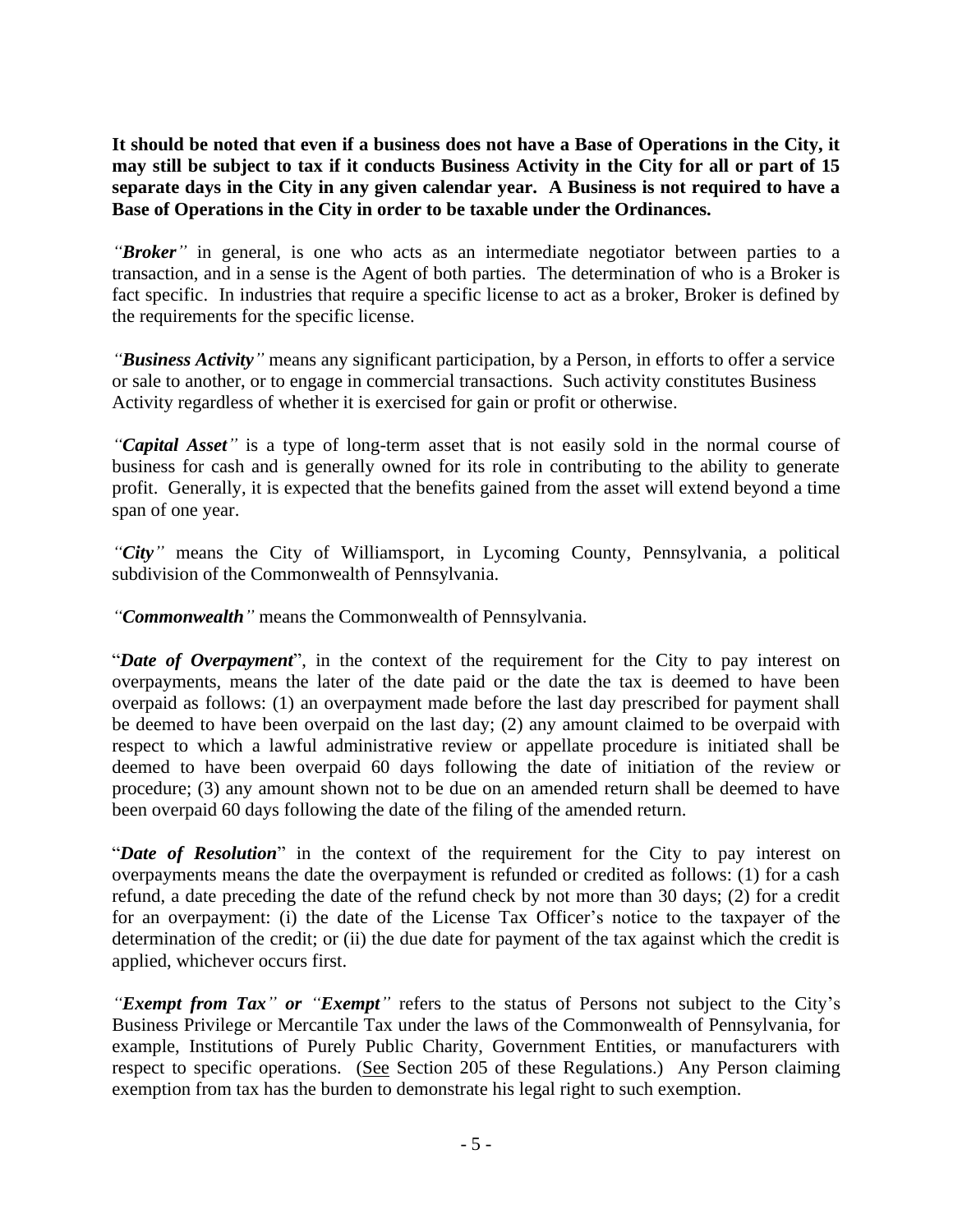*"Exclusion"* refers to certain receipts excluded from Gross Receipts and not subject to tax as provided by state law, the Ordinances, or these Regulations. Any Person claiming an Exclusion has the burden to demonstrate his legal right to such Exclusion.

*"Gross Receipts"* means the gross consideration credited or received, such as cash, credits, or property of any kind or nature, in both cash and credit transactions by reason of any sale made, service rendered (including labor and any materials employed in or becoming part of the service), operation of any restaurant or other place where food, drink and refreshments are served, or commercial or business transactions in connection with any business, trade, occupation or profession.

*"License Tax Officer"* means the person or entity appointed or designated by the City Council of the City of Williamsport to administer and collect the Tax and/or his agents.

*"Manufacturing"* consists of the application of labor and skill to material whereby the original article or raw material is changed into a new, different and useful article. Whether an article is a manufactured product depends upon whether it has gone through a substantial transformation in form, qualities and adaptability in use from the original material, so that a new article or creation has emerged. See Section 205(F) of these Regulations. The fact that an entity may be considered a manufacturer for purposes other than local business taxes does not necessarily mean such entity will qualify as a manufacturer for purposes of the Ordinances.

*"Person"* means any individual, partnership, limited partnership, association, corporation, limited liability company, estate, trust, trustee, fiduciary or any other legally recognized entity, except such as are wholly exempt from taxation under the Act of December 31, 1965, P.L. 1257, as amended (Act 511 of 1965) and the Institutions of Purely Public Charity Act (Act 55).

*"Principal"* is a Person who has permitted or directed another (i.e., an Agent) to act for his benefit and subject to his direction and control.

*"Retailer"* means any person who is a dealer in or vendor of goods, wares and merchandise, who is not a Wholesale Dealer.

*"Sale"* means the passing, transferring, conveying or assignment of ownership of tangible or real property from the seller to the buyer for a price.

*"Service"* means performance of a duty or labor for a consideration, or any act or instance of assisting, helping or benefiting another for a consideration.

*"Tax"* means the Business Privilege Tax and/or the Mercantile License Tax levied by the City.

*"Tax-exempt nonprofit corporation or organization"* is an institution that qualifies as a Pennsylvania Purely Public Charity. See Section 205(E) of these Regulations.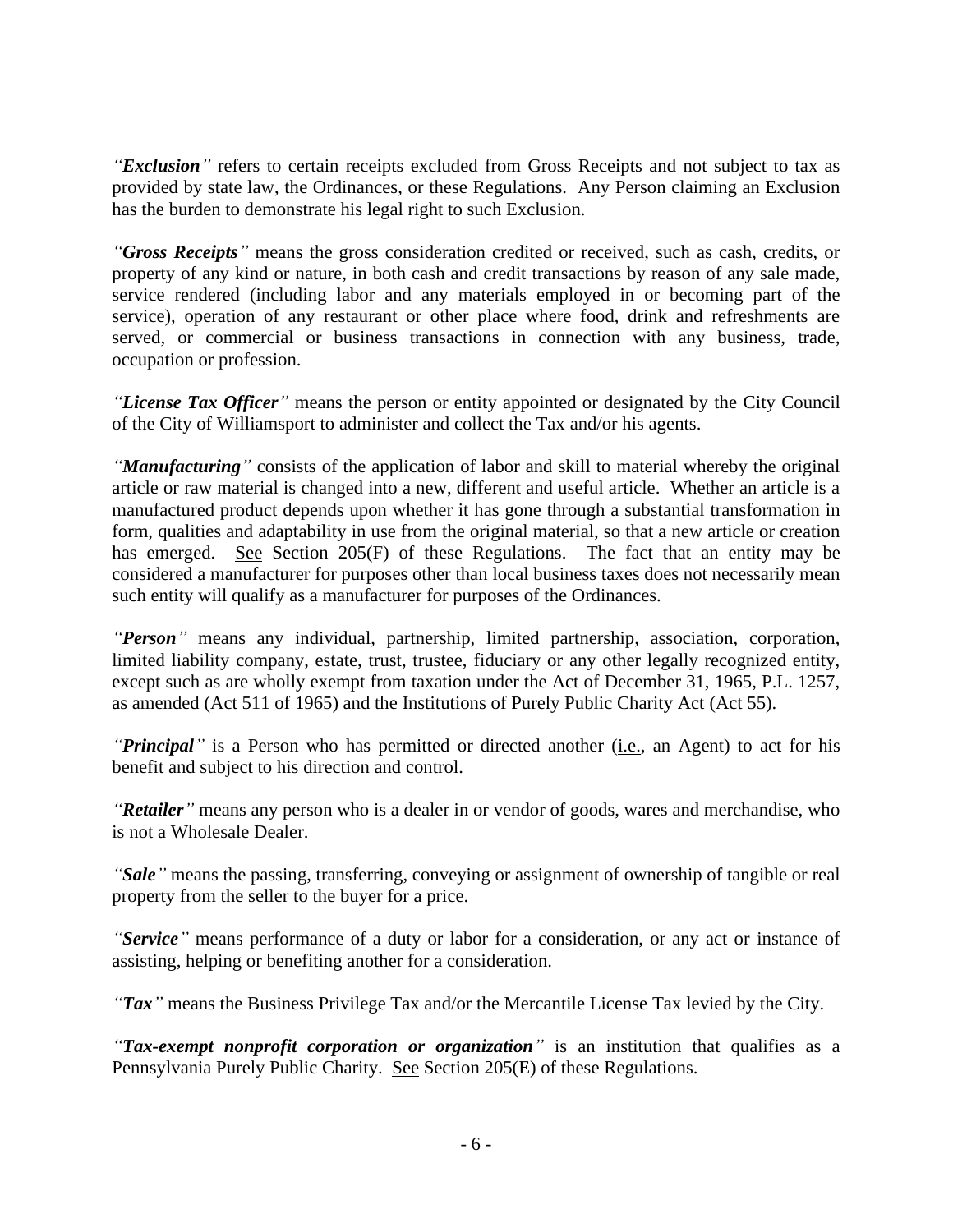*"Taxpayer"* means a person subject to the Tax. In a case where the City is seeking to determine whether a person is subject to Tax, the term "Taxpayer*"* also includes such a person.

*"Wholesale Vendor or Dealer"* means any person who sells to dealers in or vendors of goods, wares and merchandise and to no other persons. A Wholesale Dealer sells to persons who purchase from Wholesale Dealer for the purpose of reselling the product in the same condition in which it is purchased.

#### **Section 202. Who Must File a Return.**

Every Person who has engaged in, conducted, exercised, or carried on Business Activity within the City must file a Business Privilege Tax Return and/or Mercantile License Tax Return, depending upon the nature of the business, and regardless of whether the Person has a Base of Operations in the City or merely transacts Business Activity in the City. **A tax return must be filed whether or not tax is due.** Tax returns are filed at the business entity level. In the case of a partnership, for example, the partnership entity, rather than the individual partners, should file the tax return and pay any tax due.

## **Section 203. Subject and Imposition of Tax.**

The Business Privilege Tax and Mercantile License Tax are levied upon the privilege of doing business in the City. A Person exercises the privilege of doing business by engaging in any commercial transaction or Business Activity in the City. The Ordinances do not require that a Person have a Base of Operations in the City in order to be subject to tax.

## **Section 204. Base and Rates of Tax.**

**A.** *Tax Base*. The tax is based on Gross Receipts attributable or allocable to doing business in the City. Receipts from certain activities are excluded or partially excluded from taxation, see Section 205 (*Exemptions and Exclusions*) and Section 207 (*Interstate Commerce*).

**B.** *Tax Rates*. The Mercantile License Tax rate is 5 tenths of 1 mill (0.0005) on each dollar of wholesale gross receipts and 7½ tenths of 1 mill (0.00075) on each dollar of retail receipts and restaurant receipts. For example, on wholesale receipts of \$10,000.00, the tax is \$5.00. On retail receipts of \$10,000.00, the tax is \$7.50.

The Business Privilege Tax rate is four mills (0.004) on each dollar of gross receipts. For example, on gross receipts of \$10,000, the tax is \$40.00.

#### **Section 205. Exemptions and Exclusions.**

Any Person claiming exemption from tax or claiming an exclusion from Gross Receipts has the burden to demonstrate his/her/its legal right to such exemption or exclusion. A Taxpayer must disclose with its tax return its total Gross Receipts and then itemize any claimed exclusions and exemptions, attaching documentation to support the claimed Exclusion.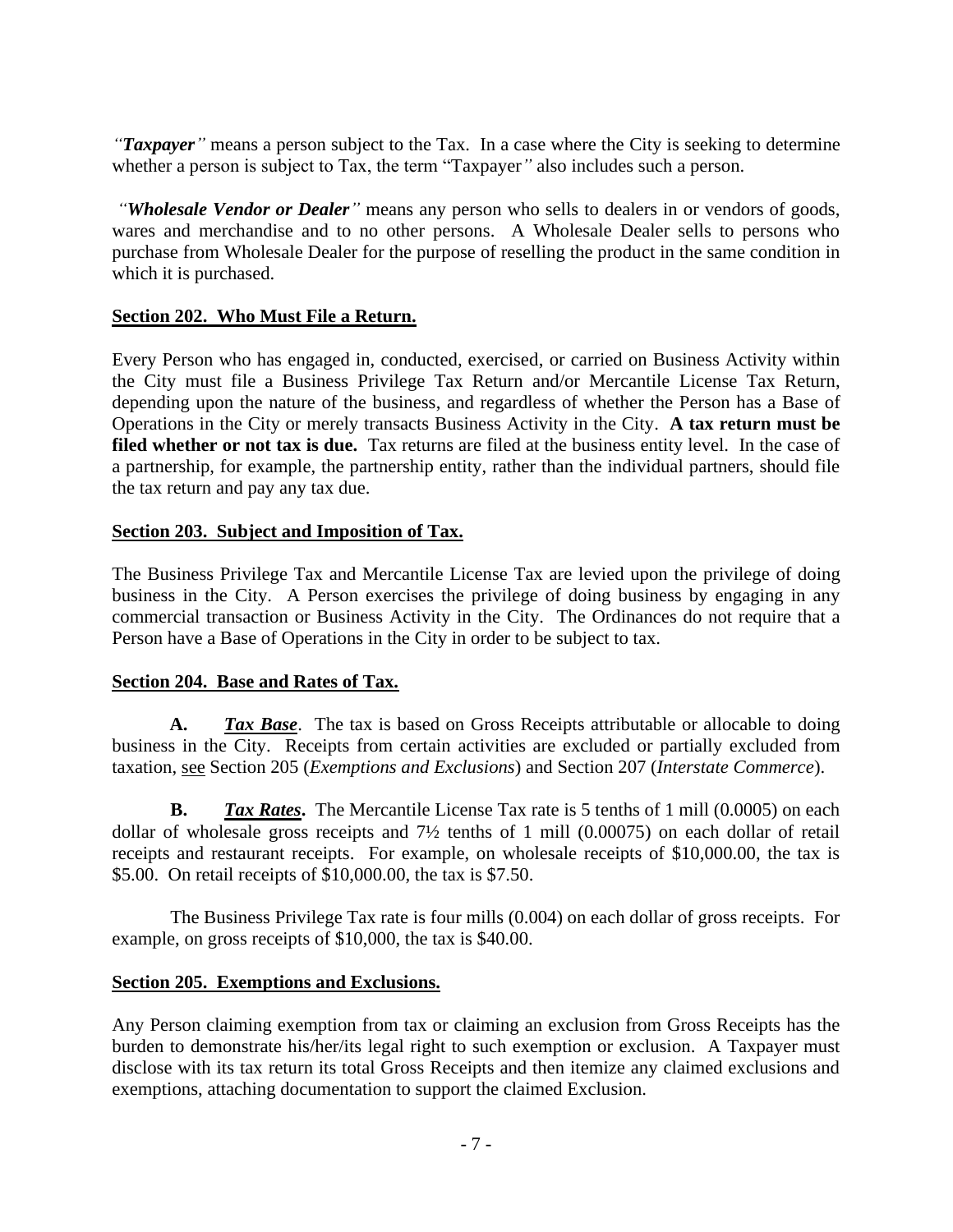**A.** *State Preemption.* Persons with Gross Receipts from activity that has been judicially determined to be preempted by the Commonwealth of Pennsylvania may exclude receipts from such activity from the tax base. To date, local taxation has been preempted by the Commonwealth only as to the banking industry, the sale of insurance contracts subject to the Pennsylvania gross premiums tax, the alcoholic beverage industry and harness racing. Preemption has been judicially determined not to exist as to the legal profession, real estate, nursing homes, and the securities industry.

*Important Note: Preemption does not relieve a Taxpayer from all municipal taxation. Gross Receipts that are unrelated to the aspect of Business Activities for which local taxation has been preempted by the Commonwealth remain subject to tax by the City. Taxable activity does not lose its character as such merely through association with exempt activity.*

**B.** *Duplicate State Tax.* Where the Commonwealth imposes a tax on the same subject matter as is taxed by the City, and the Commonwealth tax is measured by the same Gross Receipts sought to be taxed by the City, the City is prohibited from taxing the same subject and receipts. Where the subject and measure of the City tax is not identical to the subject and measure of the Commonwealth Tax, there is no duplication of the state tax and the City's Tax is not prohibited. Similarly, where the City imposes two different taxes that are not identical in subject or measure, a Taxpayer is subject to both taxes.

**Example**: A developer is in the business of building and selling single-family residential homes in the City. The developer pays Realty Transfer Tax on the sale of the homes and also pays a Business Privilege Tax based on its Gross Receipts. The developer's Gross Receipts are equal to the gross sales prices of its homes.

**The developer must pay both taxes. The City's Business Privilege Tax is imposed on the privilege of having a business in the City, and is measured by all of the Taxpayer's Gross Receipts. The Realty Transfer Tax is imposed on the transfer of real estate and/or recordation of the deed and is measured only by the gross sales price. Although gross sales price and Gross Receipts in the case of the developer may be equal amounts, neither the subject, nor the measure, of the two taxes is the same. Accordingly, the developer has not been subject to "double taxation" and must pay both taxes.**

**C.** *Governmental Entities.* Agencies of the government of the United States, the various states, and the Commonwealth, and any political subdivision thereof, are not subject to the Tax.

**D.** *Utilities.* State law prohibits taxation with respect to certain public utility receipts. Gross receipts from utility service of a taxpayer who constitutes a "public utility" as that term is defined by the Public Utility Code, and whose rates of service are fixed and regulated by the Pennsylvania Public Utility Commission are exempt from tax. Gross receipts from the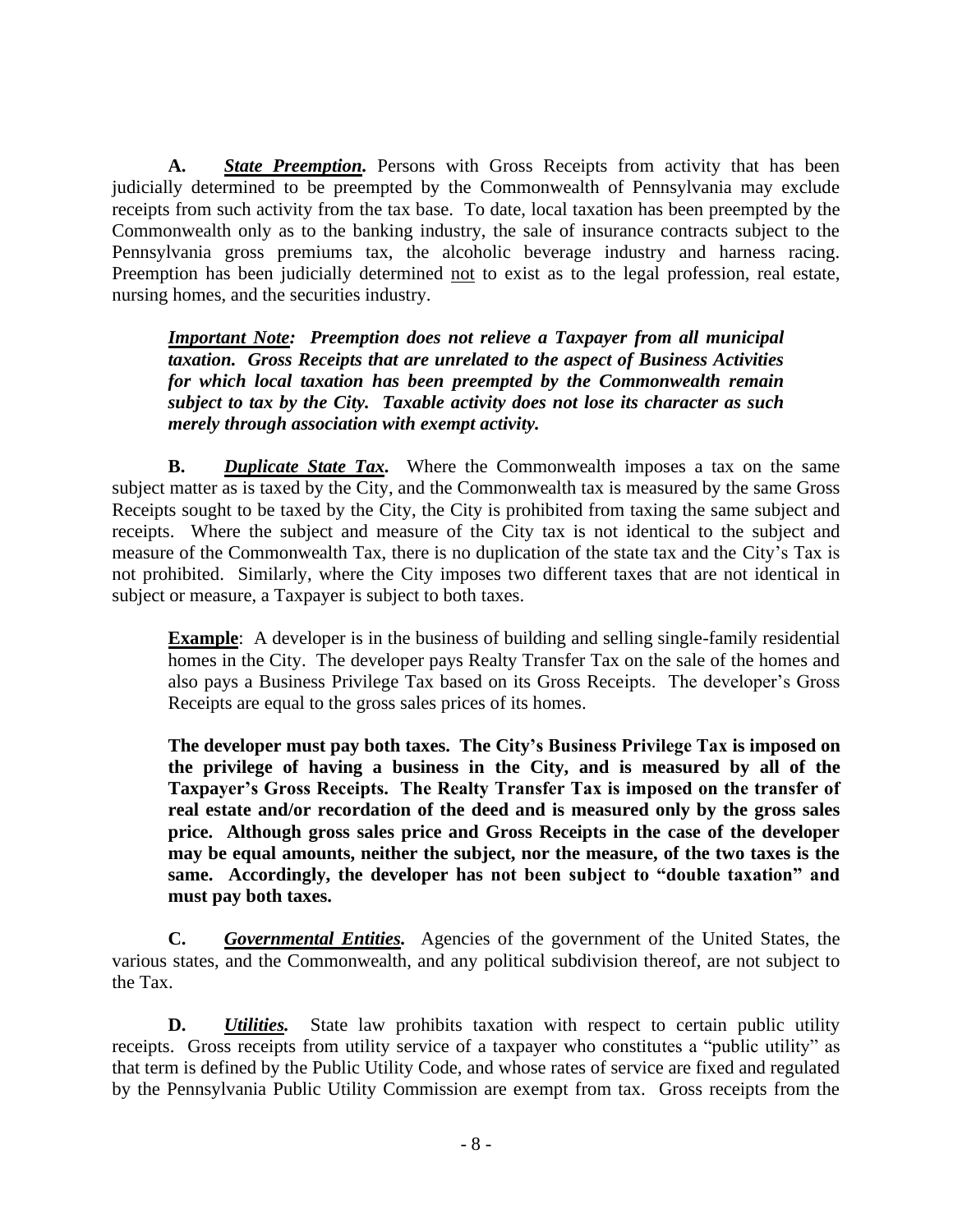utility service of a taxpayer whose rates of service are not fixed by and regulated by the Pennsylvania Public Utility Commission are not exempt from tax. Where a taxpayer has receipts from utility services some of which service rates are fixed by the Pennsylvania Public Utility Commission and some of which service rates are not fixed by the Pennsylvania Public Utility Commission, only those receipts from the rendering of services with rates fixed by the Pennsylvania Public Utility Commission are exempt from tax, even if the non-fixed rate services are regulated by the Pennsylvania Public Utility Commission. Since deregulation, many fewer utility businesses qualify for exemption because their rates are no longer set by the Pennsylvania Public Utility Commission.

A Person claiming exemption as a Pennsylvania Public Utility must provide documentation sufficient to establish its entitlement to such exclusion including, but not limited to, certificates of public convenience, registration certificates, and copies of Assessment Reports showing gross intrastate operating revenues.

**E***. Tax-Exempt Nonprofit Corporations or Organizations.* A tax-exempt nonprofit corporation or organization is an institution that qualifies as a Pennsylvania Purely Public Charity. To qualify, an organization must pass all parts of the following five-part test.

The institution must:

- 1. Advance a charitable purpose (requires I.R.C. Sec. 501(c)(3) status);
- 2. Operate entirely free from private profit motive;
- 3. Donate or render gratuitously a substantial portion of its services;
- 4. Benefit legitimate subjects of charity; and
- 5. Relieve the government of some of its burden.

The exemption for such Purely Public Charities is limited to activities connected to the organization's charitable purpose. The exemption does not apply to activities competing commercially with any Person subject to the tax.

> **Example 1:** ABC Church meets the five-part test of a Purely Public Charity and is exempt from the Business Privilege Tax. However, ABC Church has a large hall that is rented to parishioners and/or to non-parishioners for receptions or parties.

> **The Gross Receipts from the rental activities are subject to Tax because the rental activities are considered unrelated to the church's charitable purpose. The Gross Receipts are also subject to tax on the grounds that the rental activities compete with other businesses that are subject to the tax.**

> **Example 2:** A hospital operates a thrift store for the sale of used clothing. The operation of the thrift store is considered to be unrelated to the hospital's charitable purpose of healthcare. The hospital is required to report the receipts from the thrift store operation on its IRS Form 990T (unrelated business income).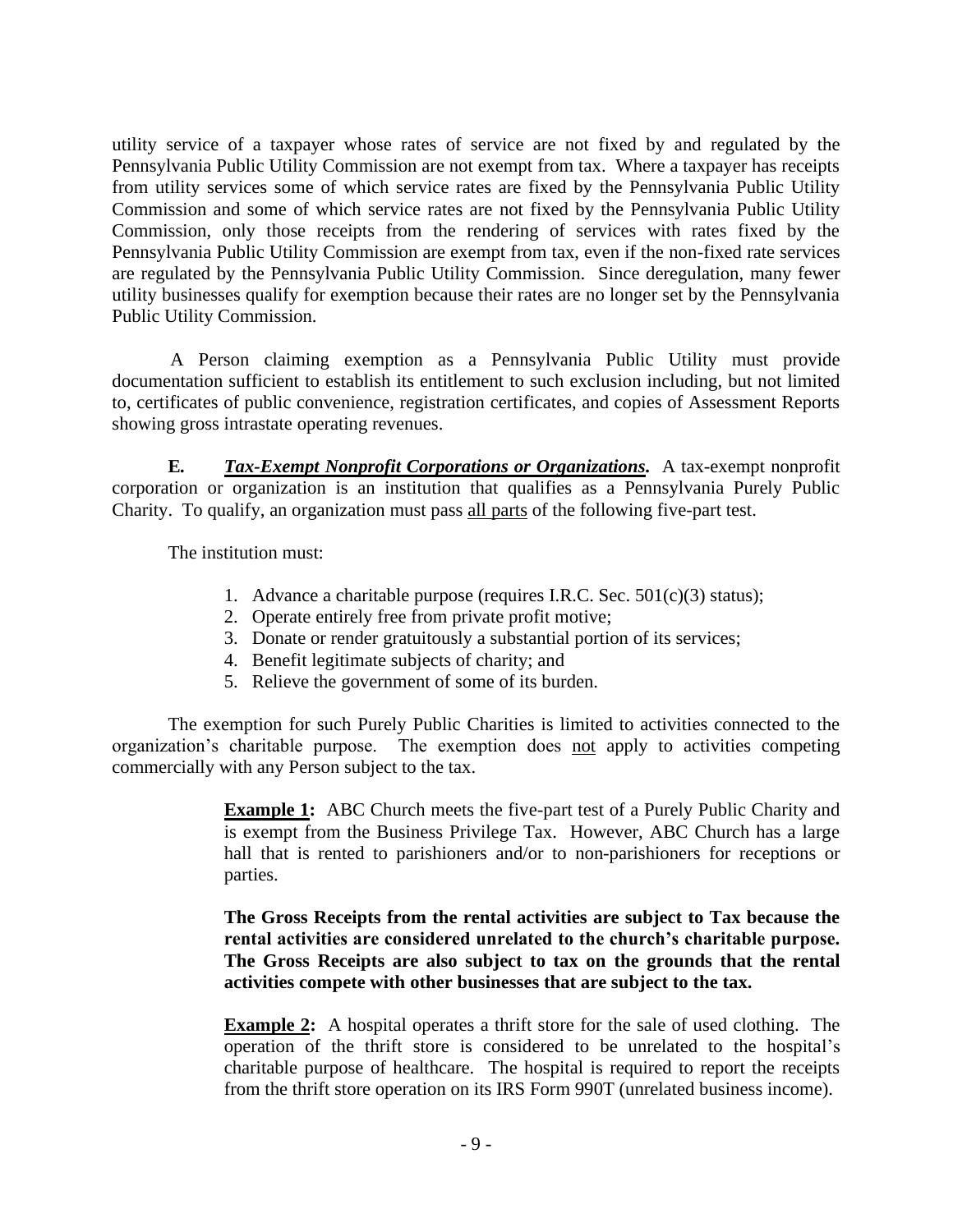#### **The hospital's Gross Receipts from the thrift store operation are subject to tax.**

Receipts generated by a Taxpayer from sales to religious, charitable, educational, governmental, or other entities that are exempt, are not excluded from taxable Gross Receipts.

**F.** *Manufacturers, Producers, and Processors of By-Products of Manufacture.* Receipts generated by engaging in the following activities (described more fully below) are not subject to the tax: (i) manufacturing, (ii) producing, and (iii) processing of by-products of manufacturing.

**1.** *Manufacturing***.** Manufacturing consists of the application of labor and skill to material whereby the original article is significantly changed into a new, different and useful article. Whether or not an article is a manufactured product depends upon whether or not it has gone through a substantial transformation in form, qualities and adaptability in use from the original material, so that a new article or creation has emerged.

Whether an activity constitutes Manufacturing for purposes of the Tax depends upon the facts involved and each question is reviewed on a case-by-case basis. Pennsylvania Courts have held that for purposes of local taxes Manufacturing includes commercial bookbinding, production of apparel, lithography, commercial printing, oil refining, and steel milling. The Courts have determined that Manufacturing does not include: radio and television broadcasting; steel annealing and galvanizing; commercial illustration; work product that is primarily intellectual or clerical in nature (e.g., work of an attorney, architect, computer software developer/engineer, etc.); scrap metal bundling; dyeing and finishing of cloth; purification through pasteurization, filtration and testing for bacteria and impurities; the preparation of potato salad, coleslaw, bread filling, and similar examples of "cooking;" adding water to concentrated juice slurry or powdered drink mix to make a finished product; and printing designs and wording on ready-made clothing.

Whether a particular activity qualifies as "manufacturing" or "processing" under the provisions of the Pennsylvania Capital Stock and Franchise Tax is not dispositive in determining whether receipts are excludable for purposes of the City's Tax.

**2.** *Producing.* The production, preparation or processing of natural resources or farm products (by manufacturers, producers, and farmers with respect to the goods, articles and products of *their own* manufacture, production or growth) is not subject to the Tax.

> **Example:** Taxpayer owns an organically grown vegetable farm and sells to a specialty grocery store.

## **Taxpayer's Gross Receipts are excluded from the Tax.**

**3.** *Processing by-products of manufacturing*. By-products of manufacturing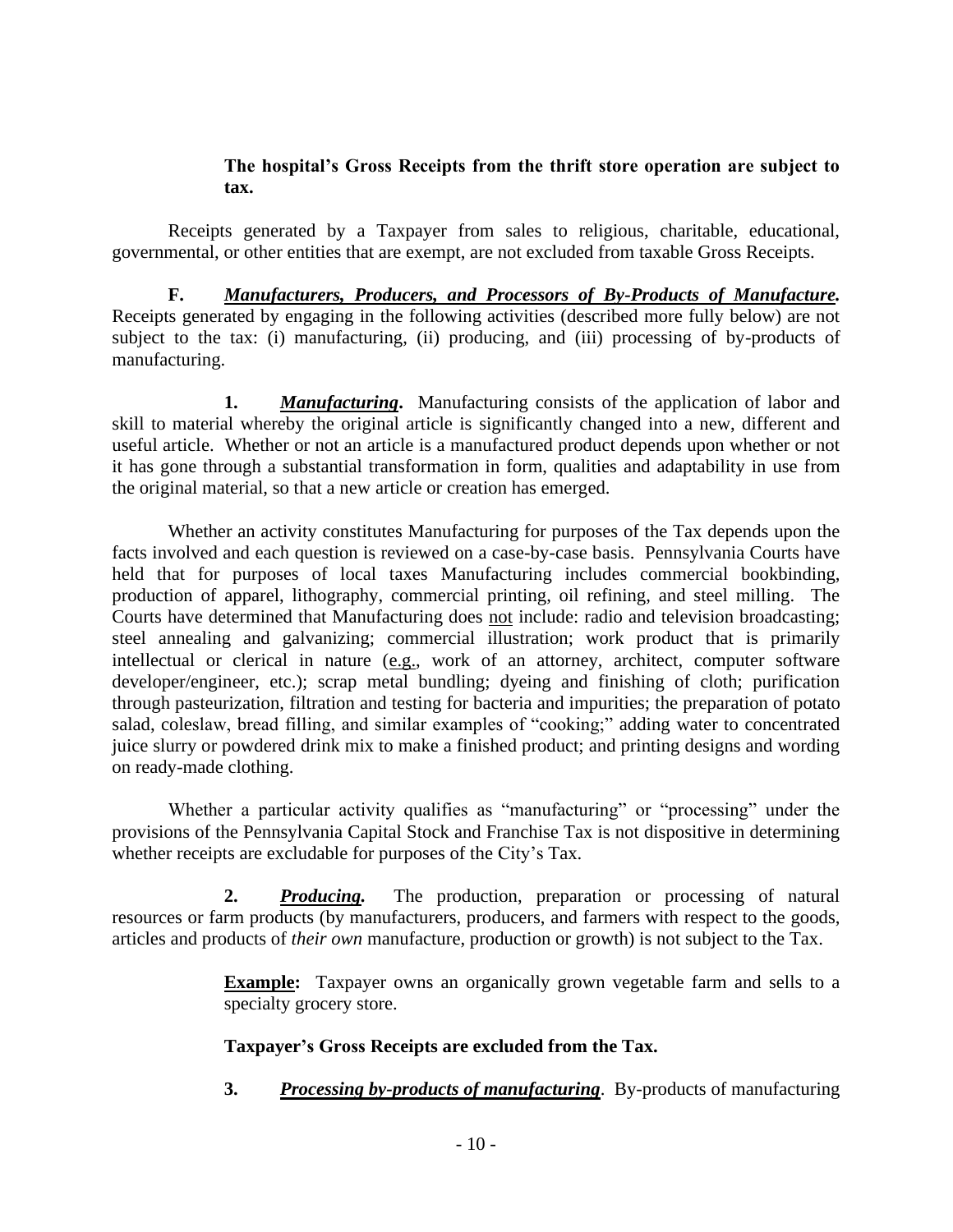consist of secondary or additional products produced in addition to a principal product. Processing of by-products is not taxable activity, whether performed by the original manufacturer or by others.

> **Example 1:** Taxpayer takes molten slag, a waste product discarded by a steel manufacturer, and subjects it to a process that enables the iron component to be separated and sold back to the steel manufacturer.

> **Taxpayer's activity of processing by-products of manufacturing is not subject to the tax.**

> **Example 2:** Taxpayer is in the business of annealing and galvanizing rolls of steel thereby making the steel more malleable.

#### **Taxpayer's activity is not manufacturing since no "new" product is created; nor is it "processing of a by-product of manufacturing" because rolls of steel are not secondary or additional products, but are themselves the principal product of the original manufacturer.**

Receipts excludable under this section are excluded whether the product is manufactured, produced or processed within or outside of the City.

> **Example:** Taxpayer manufactures computer equipment in New York. It then leases or sells the equipment to customers within the City.

## **Receipts from sale or lease of equipment by the manufacturer thereof are not subject to the tax.**

A manufacturer's receipts from activities other than Manufacturing are not excluded.

**Example:** Twenty (20) percent of the Gross Receipts realized by Taxpayer, a manufacturer of small engine parts, are generated by providing product maintenance services.

#### **Receipts from such services are not excluded from the tax base.**

**G.** *Receipts Excluded From Gross Receipts (Exclusions).* State law and/or the City's Ordinances provide that the following specified receipts are excluded from the Tax base.

1. The first \$1,000.00 of gross receipts.

*Note: Any Taxpayer subject to both the Business Privilege Tax and the Mercantile Tax may claim the \$1,000 exclusion only once annually.*

2. The amount of allowance made for goods taken by a dealer as trade-in or partial payment for other goods, in the usual and ordinary course of business, and to the extent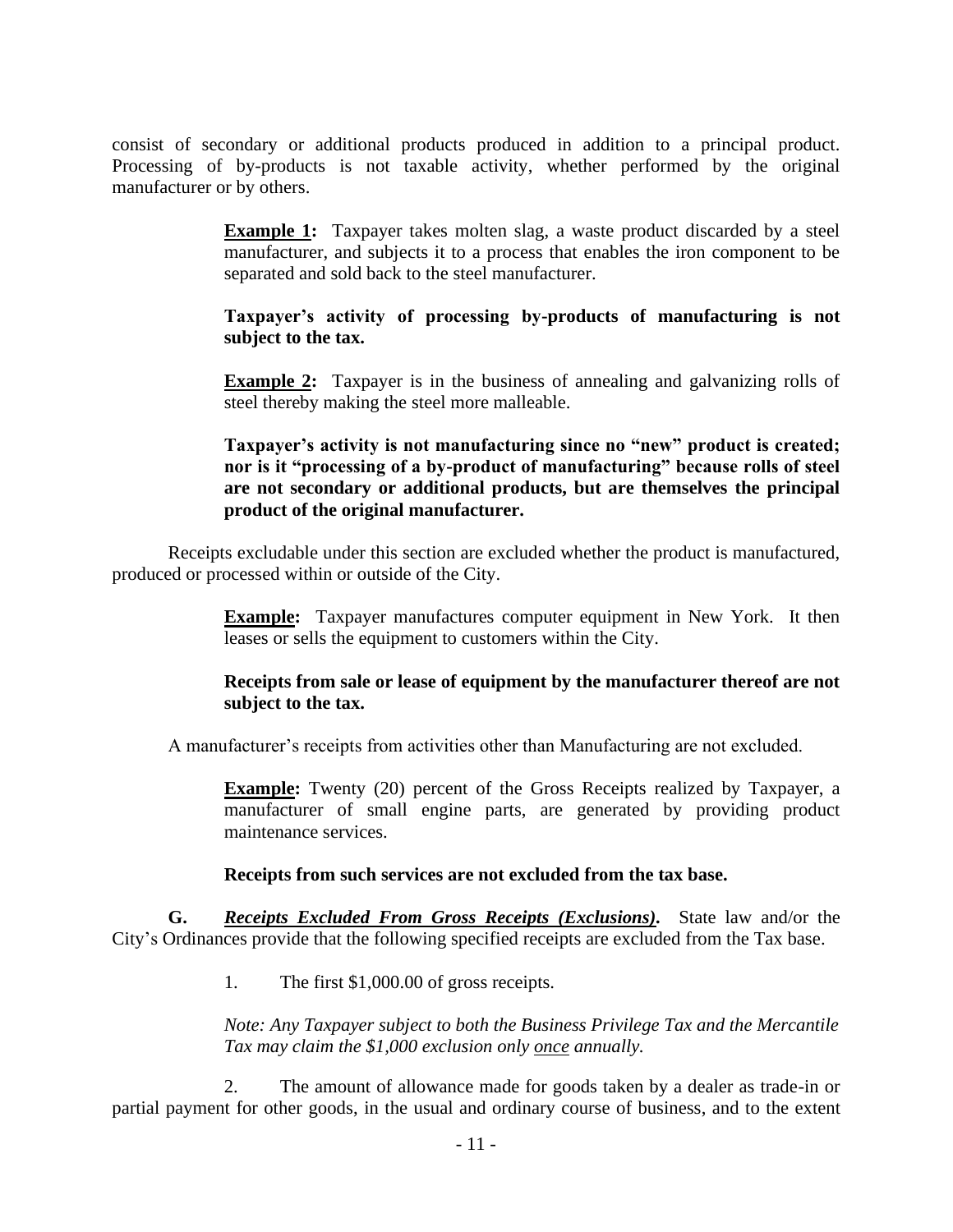that the Gross Receipts in the sale of the article taken in trade does not exceed the amount of trade-in allowance made in acquiring such article.

3. Receipts by dealers from sales to other dealers in the same line where the dealer transfers title or possession at the same price for which he acquired the goods.

4. Charges advanced by a Taxpayer for freight-out, delivery or other transportation for the purchaser in accordance with the terms of a contract of sale of goods, wares or merchandise.

5. Refunds, credits or allowances given to a purchaser on account of defects in goods sold or merchandise returned.

6. Exchanges between sellers of identical goods, but not to the extent of any additional cash payment accompanying the exchange.

7. In the case of a financial business, the cost of securities and other property sold, exchanged, paid at maturity or redeemed and moneys or credits received in repayment of advances, credits and loans, but not to exceed the principal amount of such advances, credits and loans, as well as deposits.

8. Certain receipts in interstate commerce as discussed in detail in Section 207 of these Regulations (Interstate Commerce).

9. Taxes imposed by the United States of America or by the Commonwealth of Pennsylvania upon third persons (as opposed to taxes imposed on Taxpayer) and collected from such third persons by Taxpayer as Agent for the United States of America or the Commonwealth of Pennsylvania, such as sales tax. Excise, franchise, and other taxes imposed by the United States of America or Commonwealth of Pennsylvania upon Taxpayer may not be excluded.

> **Example**: A Taxpayer operates a full-service gasoline station and convenience store in the City. Taxpayer charges and remits to the Commonwealth sales tax on its automobile repair services, as well as on the sale of food and beverages. Taxpayer pays Pennsylvania Capital Stock Tax on its revenue.

> **Sales tax that the Taxpayer collects on behalf of the Commonwealth may be excluded from Gross Receipts. Franchise and excise taxes on gasoline that are imposed on the gasoline manufacturer and/or distributor and are shown at the gasoline pumps are not excluded, since such excise and franchise taxes on gasoline are not imposed upon Taxpayer's customers, Taxpayer does not collect and remit such taxes to the Commonwealth, and Taxpayer is not charged with the duty of collecting and remitting such taxes. Further, Taxpayer may not exclude the amount of Pennsylvania Capital Stock Tax paid from its Gross Receipts.**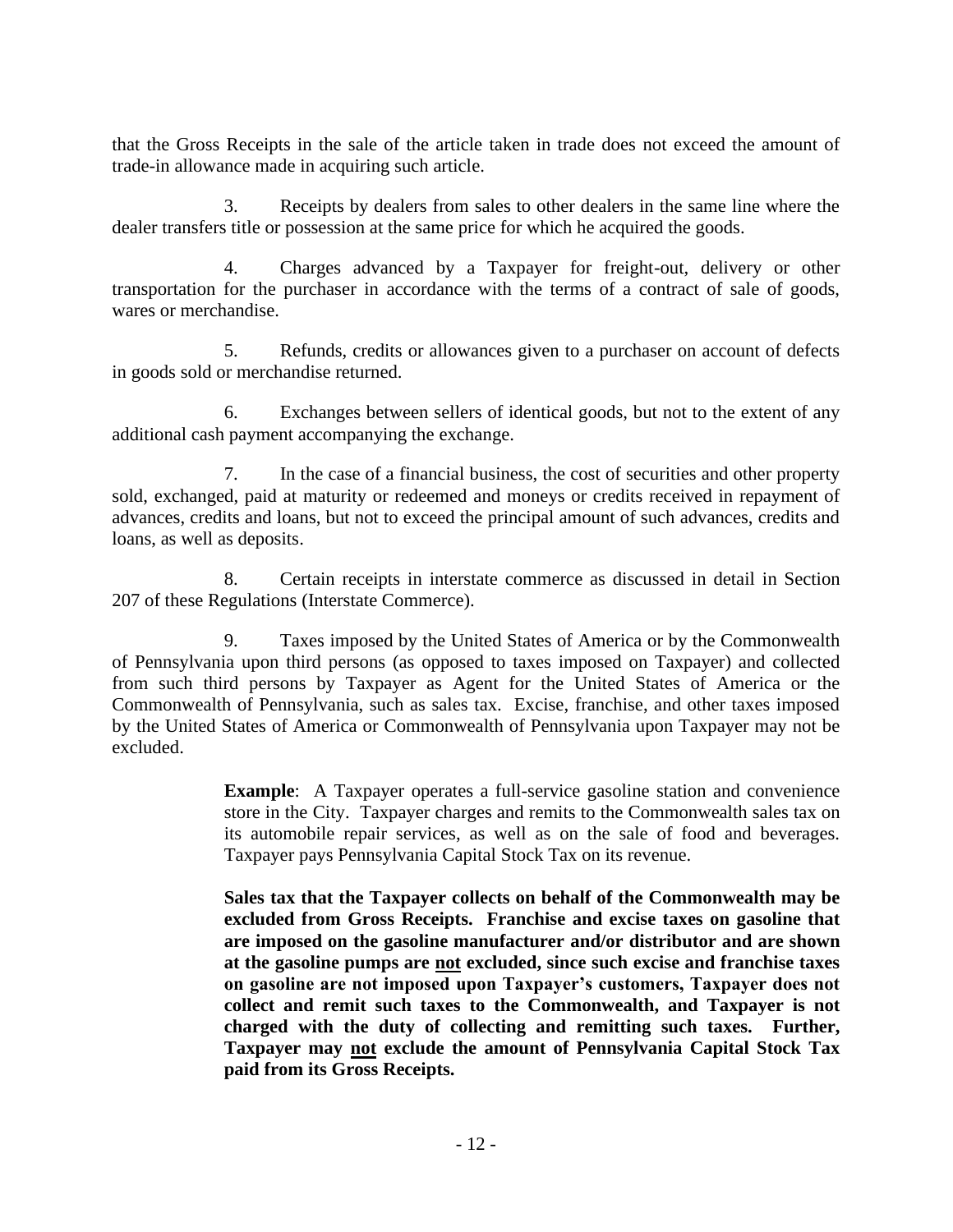## **Section 206. Determination of Gross Receipts; Attribution, Allocation and Apportionment of Gross Receipts.**

A Taxpayer with no Base of Operations in the City must pay tax based on its receipts from transactions conducted in whole or in part within the jurisdiction of the City, so long as the Taxpayer conducts business transactions in the City no fewer than 15 full or partial days during the calendar year.

**Example**: Taxpayer is a beverage bottling company located in Loyalsock Township, providing beverages to restaurants and other commercial establishments. Taxpayer also provides repair and maintenance services for associated equipment. Seventy Five percent (75%) of Taxpayer's sales and services are to customers located within the City and are delivered weekly to those customers within the City. Although Taxpayer does not have a Base of Operation within the City, because Taxpayer conducts business transactions within the City more than 15 days in the calendar year, Taxpayer is subject to the Business Privilege and Mercantile License Tax. Taxpayer must report as Gross Receipts to the City the receipts from its 75% of sales to customers within the City.

A Taxpayer that does maintain a Base of Operations in the City must pay tax based on all receipts attributable to the Base of Operations in the City, regardless of where the transactions may occur. Generally, in determining the tax base for a Taxpayer with a Base of Operations in the City, the attribution or allocation of receipts among multiple Bases of Operations, and the apportionment of receipts with interstate characteristics, must fairly reflect the Business Activity connected to a Base of Operations in the City and avoid the possibility of double taxation.

**A.** *Attribution.* Attribution is the process of specifically identifying Gross Receipts directly or indirectly connected to a particular Base of Operations of the Taxpayer.

1. For a Taxpayer with its sole business Base of Operations in the City, 100% of Gross Receipts will be attributed to that single business location. (Interstate Gross Receipts are to be apportioned in accordance with Section 207 of these Regulations). Receipts cannot be attributed to job sites, or customer or subcontractor locations that do not qualify as a Base of Operations of the Taxpayer.

> **Note**: Gross receipts which are properly subject to gross receipts business privilege tax in another municipality based on transactions within that municipality may be excluded from the City Tax base.

2. For Taxpayers with multiple Bases of Operations, Gross Receipts resulting from Business Activity managed, controlled or directed from a Base of Operations in the City are attributed to that Base of Operations. Receipts will be considered attributable to a Base of Operations in the City if any significant aspect of the transaction occurs or arises out of that Base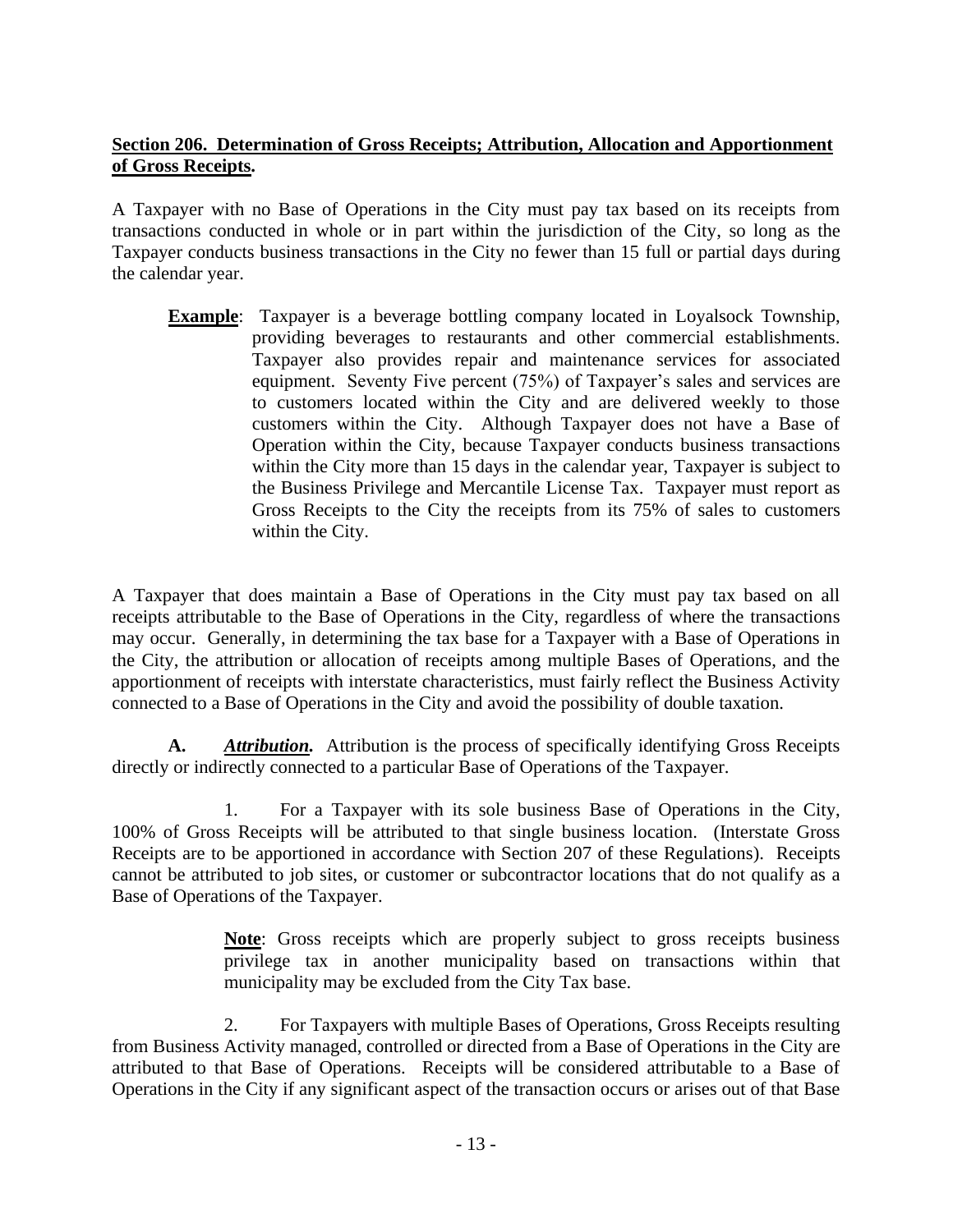of Operations in the City. Generally, receipts paid by customers to a particular Base of Operations will be attributed to that Base of Operations. A Taxpayer with more than one Base of Operations must maintain accounting records to support attribution of receipts to the various business locations.

> **Example 1:** A plumbing contractor has a single business location in City of Williamsport. He offers services to customers in numerous surrounding municipalities.

> **100% of his Gross Receipts are attributed to his Base of Operations within the City because all work is managed, directed and controlled from his sole business location.**

> **Note that where another municipality has properly imposed and collected a business privilege tax upon the plumber based on transactions within that municipality, receipts subject to said tax may be excluded from the tax base of the City's Tax.**

> **Example 2:** An engineering firm has two offices; one in City of Williamsport and another in the Township of Loyalsock. The firm separately accounts for revenues and expenses for each location**.**

> **Gross Receipts separately identified for the location within City of Williamsport are attributed to the City. Gross Receipts attributed to the Township of Loyalsock Base of Operations are excluded from the City tax base, provided no part of the Loyalsock activity is managed, directed or controlled from the City office.**

3. Gross Receipts must be determined through Attribution if possible. If determination of Gross Receipts through Attribution is not possible, Gross Receipts are determined through Allocation. If Attribution of receipts under this section does not accurately or fairly reflect a Taxpayer's activity connected to a Base of Operations in the City, the License Tax Officer may determine Gross Receipts using the Allocation or Apportionment formulas.

When it is impossible or impractical to reasonably identify a specific stream of revenue for the purpose of attributing gross receipts to a particular Base of Operations, Gross Receipts will be determined under the Allocation formula provided in paragraph B, below.

**B.** *Allocation.* Allocation is the calculation of a share of total Gross Receipts for a particular Base of Operations when Taxpayer has more than one Base of Operations in Pennsylvania and is unable to determine Gross Receipts reasonably through Attribution. The Allocation formula is based on two factors: property and payroll.

**1. Property Factor:** The numerator of the property factor is the value of the tangible personal property and real property owned or leased and situated within City of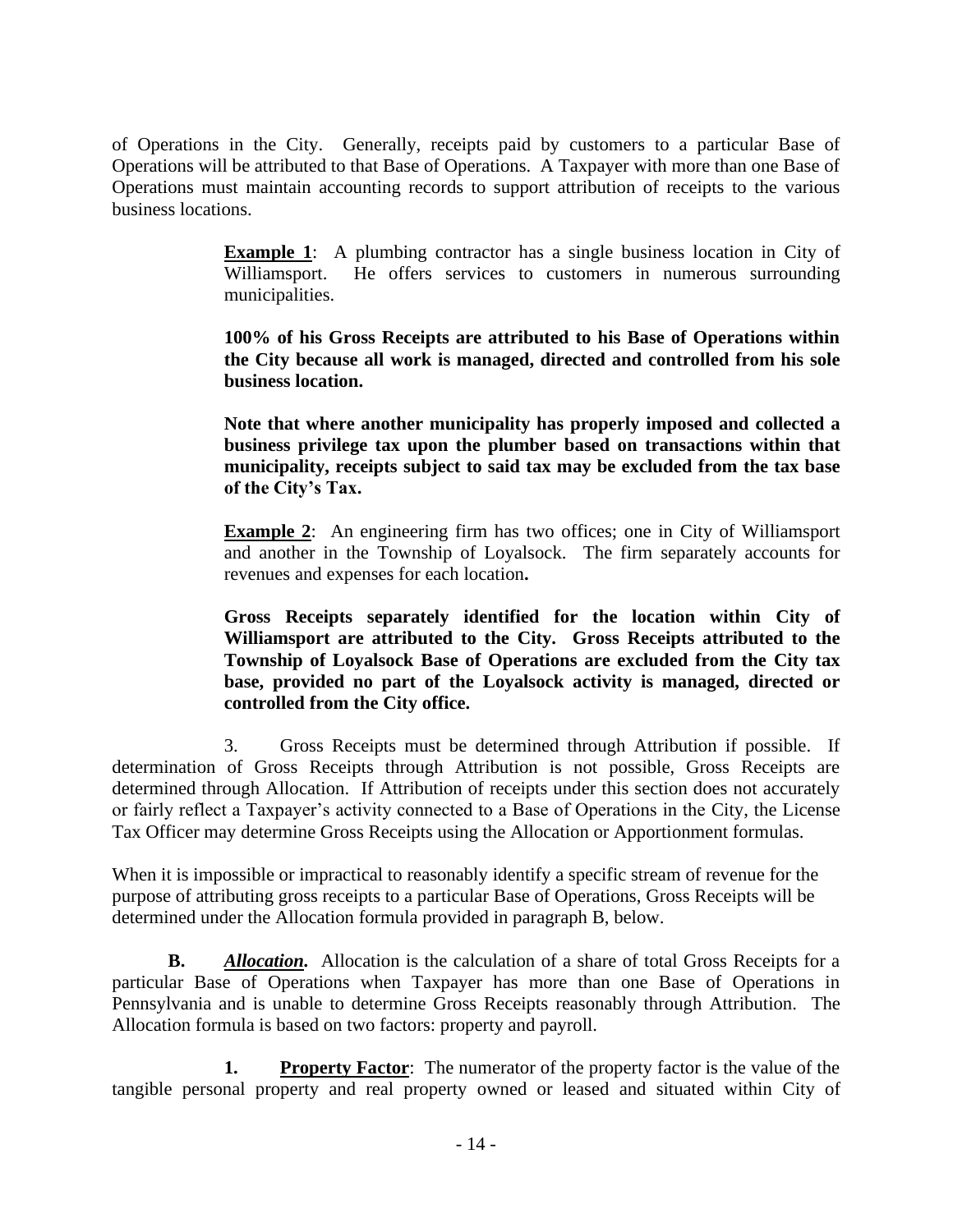Williamsport and the denominator of the property factor is the value of tangible personal property and real property owned or leased and situated at all of Taxpayer's Bases of Operations in Pennsylvania. For purposes of this calculation, the value of leased property is eight (8) times the annual rental.

**2. Payroll Factor**: The numerator of the payroll factor is payroll for workers connected with the office located in City of Williamsport and the denominator of the payroll factor is payroll for workers connected with all of Taxpayer's Bases of Operation in Pennsylvania. For the purpose of computing the payroll factor, other forms of compensation must be included when relevant. Other forms of compensation may include: self-employment income of a proprietor or a single member of a limited liability company, an active partner's share of partnership income, an active member's share of the income of a limited liability company, or an active shareholder's ordinary income from an "S" corporation.

The Property Factor and Payroll Factor are averaged to determine the **Allocation**  Factor. Gross Receipts to be allocated to the Base of Operations in City of Williamsport are determined by multiplying Taxpayer's total Gross Receipts by the Allocation Factor.

> **Example 1:** A law firm is based in City of Williamsport and has a second office located in Loyalsock Township. The accounting system does not segregate receipts by location. Gross Receipts total \$1,225,000 for the year. Total payroll and partners' compensation is \$860,000 and total property owned (and annual rent x 8) is \$1,150,000. Payroll and partners' compensation for workers based in the City is \$570,000 and property and annual rent (x 8) in the City is \$862,500.

*The Allocation of Gross Receipts to the City of Williamsport office is as follows:*

**Property Factor = \$862,500/\$1,150,000 = 75%**

**Payroll Factor = \$570,000/\$860,000 = 66.3%**

**Allocation Factor = average of 75% and 66.3% = 70.65%**

| <b>Total Gross Receipts</b> | \$1,225,000  |
|-----------------------------|--------------|
| <b>Allocation Factor</b>    | $*70.65\%$   |
| <b>CITY Receipts</b>        | \$865,462.50 |

**Example 2:** A Taxpayer operates nine auto centers throughout Pennsylvania. Each location sells parts and accessories and provides auto repair services. None of the auto centers is located in the City. None of the auto centers is located in a municipality that imposes a business privilege and/or mercantile gross receipts tax. Business activities at Taxpayer's location in the City include executive and administrative services, corporate governance, finance, information technology, human resources, and marketing to support the operations at the nine auto centers. Taxpayer's office in the City constitutes a Base of Operations for Business Privilege Tax purposes. No customer sales or services occur in the City. Total sales and service revenue for all stores is \$12,400,000. The Taxpayer's total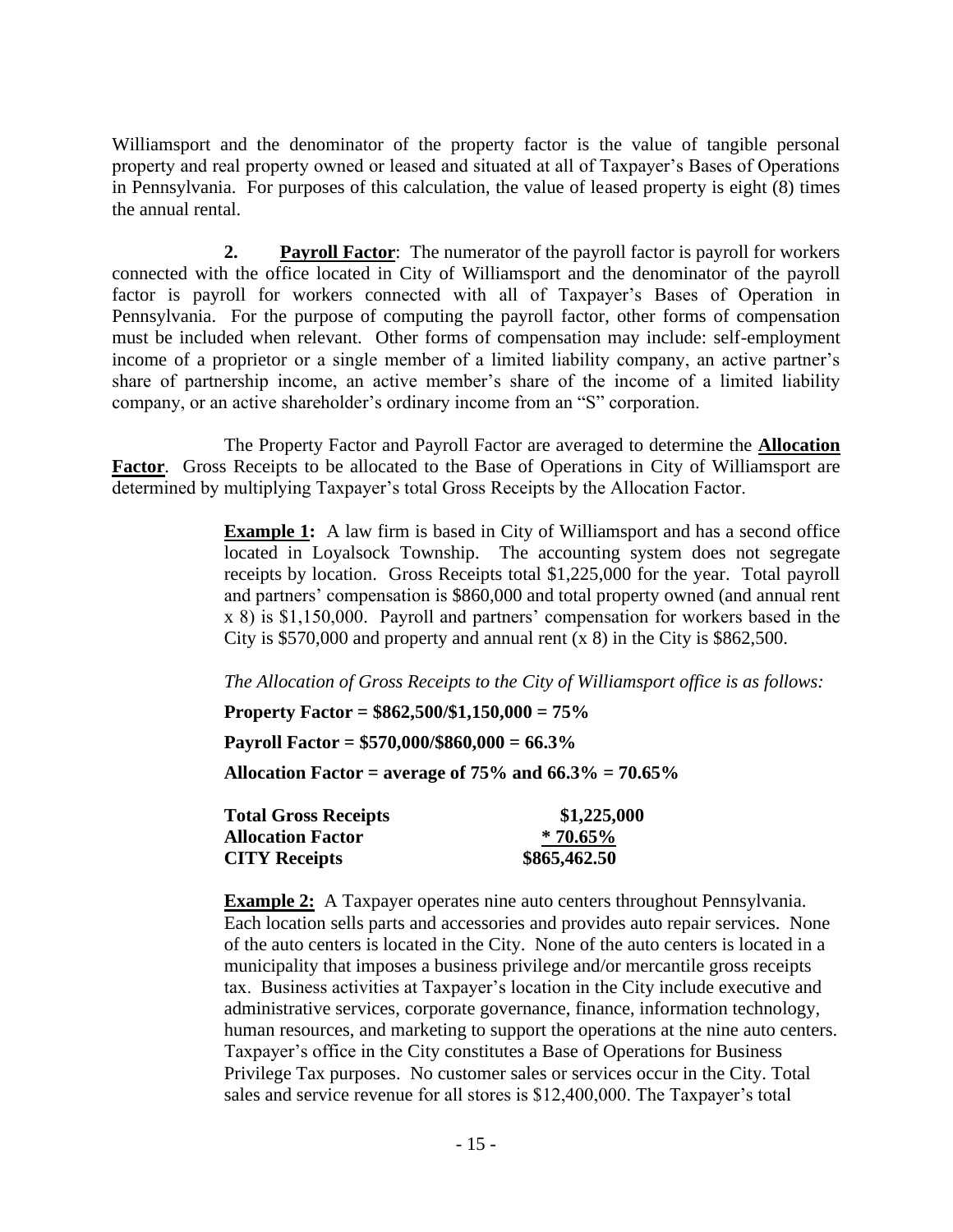payroll is \$3,800,000. Payroll for workers based at the office in City of Williamsport is \$1,900,000. Total property, (inventory and fixed assets) is \$2,700,000. Annual rent expense for all stores and the main office totals \$840,000. Property at the office in City of Williamsport consists of fixed assets of \$140,000, and the annual rent is \$180,000.

*The Allocation of Gross Receipts to Taxpayer's Base of Operations in City of Williamsport is as follows:*

**Property Factor = \$1,580,000\*/\$9,420,000\*\* = 16.7%**

**Payroll Factor = \$1,900,000/\$3,800,000 = 50.0%**

**Allocation Factor = 33.4% (Avg. of 16.7% and 50%)**

| <b>Total Gross Receipts</b>             | \$12,400,000 |
|-----------------------------------------|--------------|
| <b>Allocation Factor</b>                | 33.4%        |
| <b>Gross Receipts Allocated to City</b> | \$4,141,600  |

**\*** City property (\$140,000) + City Rent x 8 (\$1,440,000) **\*\***Total Property (\$2,700,000) + Total Rent x 8 (\$6,720,000)

**3.** The License Tax Officer may authorize the use of another objective and measurable basis of Allocation, such as a single factor based on payroll, or a three factor based on payroll, property and sales, when unusual circumstances may result in an Allocation that does not fairly reflect the activity connected to a Base of Operations in the City. In such circumstances, the Taxpayer must request authorization in writing to use a method of Allocation other than as provided for herein and such authorization is prospective in nature.

**C.** *Apportionment.* Apportionment of Gross Receipts is the calculation of a share of Gross Receipts to be included in the tax base, resulting from interstate activity, by or in conjunction with a Base of Operations in City of Williamsport. See Section 207 of these Regulations regarding *Interstate Commerce* for Apportionment formula and applicability.

**D.** *Taxpayers Subject to the Business Privilege Taxes of Other Municipalities***.** In order to avoid the possibility of a Taxpayer being subject to a double privilege tax, the City will allow a Taxpayer to exclude receipts generated in another jurisdiction **if** (1) the Taxpayer is properly subject to the gross receipts privilege tax in that jurisdiction **and** (2) the Taxpayer actually pays a business privilege tax on gross receipts to that other jurisdiction on 100% of those receipts, and provides documentation evidencing such payment.

#### **Section 207. Interstate Commerce.**

**A.** Gross Receipts resulting from sales or services with interstate characteristics are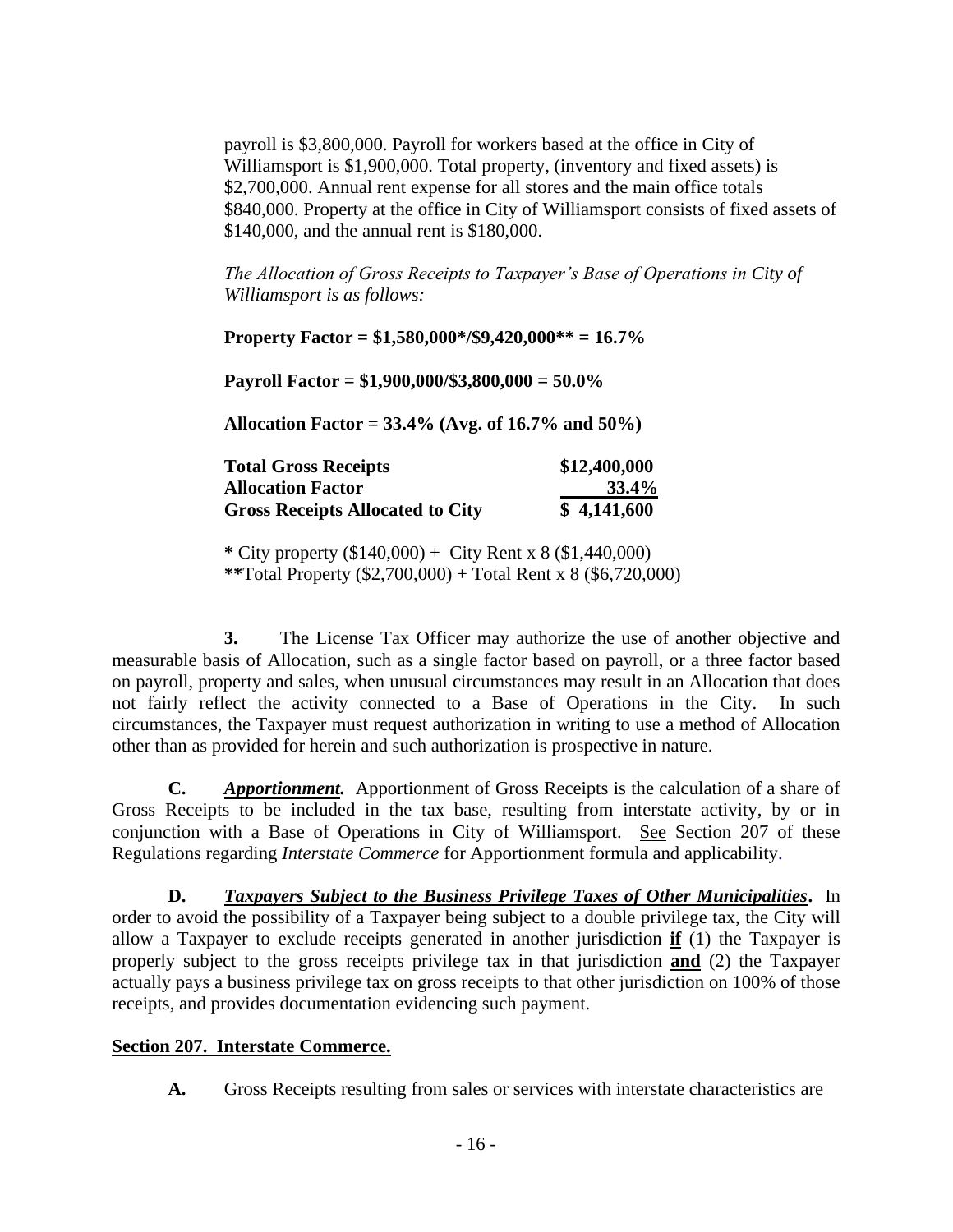includable in the tax base on an apportioned basis. Transactions with interstate characteristics include the performance of services by a Taxpayer outside Pennsylvania and the sale and delivery of goods to a non-Pennsylvania buyer. The sale of interstate passenger tickets is considered to have interstate characteristics.

**B.** Apportionment of Gross Receipts will be made under the following formula:

| <b>Total Gross</b> | $\mathbf{v}$ | Apportionment | - | <b>Gross Receipts Apportioned to</b> |
|--------------------|--------------|---------------|---|--------------------------------------|
| <b>Receipts</b>    | л            | -<br>Factor   |   | Pennsylvania                         |

The Apportionment Factor shall be the product of averaging the total of the following percentages:

**1.** Wages, salaries, commissions, and other compensation in Pennsylvania, as a percentage of total wages, salaries, commissions and other compensation.

> Note: For the purpose of computing the payroll factor, other forms of compensation must be included when relevant. Other forms of compensation may include: self-employment income of a proprietor or a single member of a limited liability company, an active partner's share of partnership income, an active member's share of the income of a limited liability company, or an active shareholder's ordinary income from an "S" corporation.

**2.** Value of the tangible personal property and real property owned or leased and situated within Pennsylvania as a percentage of total tangible personal and real property owned or leased. For purposes of this calculation, the value of leased property is eight (8) times the annual rental.

**3.** Gross Receipts from Pennsylvania sales and/or services, as a percentage of total Gross Receipts from sales and/or services. Pennsylvania gross receipts include sales to customers located in Pennsylvania and sales delivered to a Pennsylvania address, and/or gross receipts from services rendered within Pennsylvania, plus other income directly or indirectly related to Pennsylvania business activities.

**C.** For Taxpayers whose only Pennsylvania Base of Operations is located in the City, Gross Receipts apportioned to Pennsylvania are entirely included in the tax base for City Business Privilege Tax purposes. For Taxpayers with more than one Base of Operations in Pennsylvania, Gross Receipts apportioned to Pennsylvania may be further allocated. Refer to Section 206 of these Regulations for provisions governing Attribution or Allocation of receipts between or among multiple Pennsylvania locations.

## **Example**:

Example 1. AutoGo is a business headquartered in Tupelo, Mississippi. It operates 27 auto rental centers and 19 used car centers throughout the country.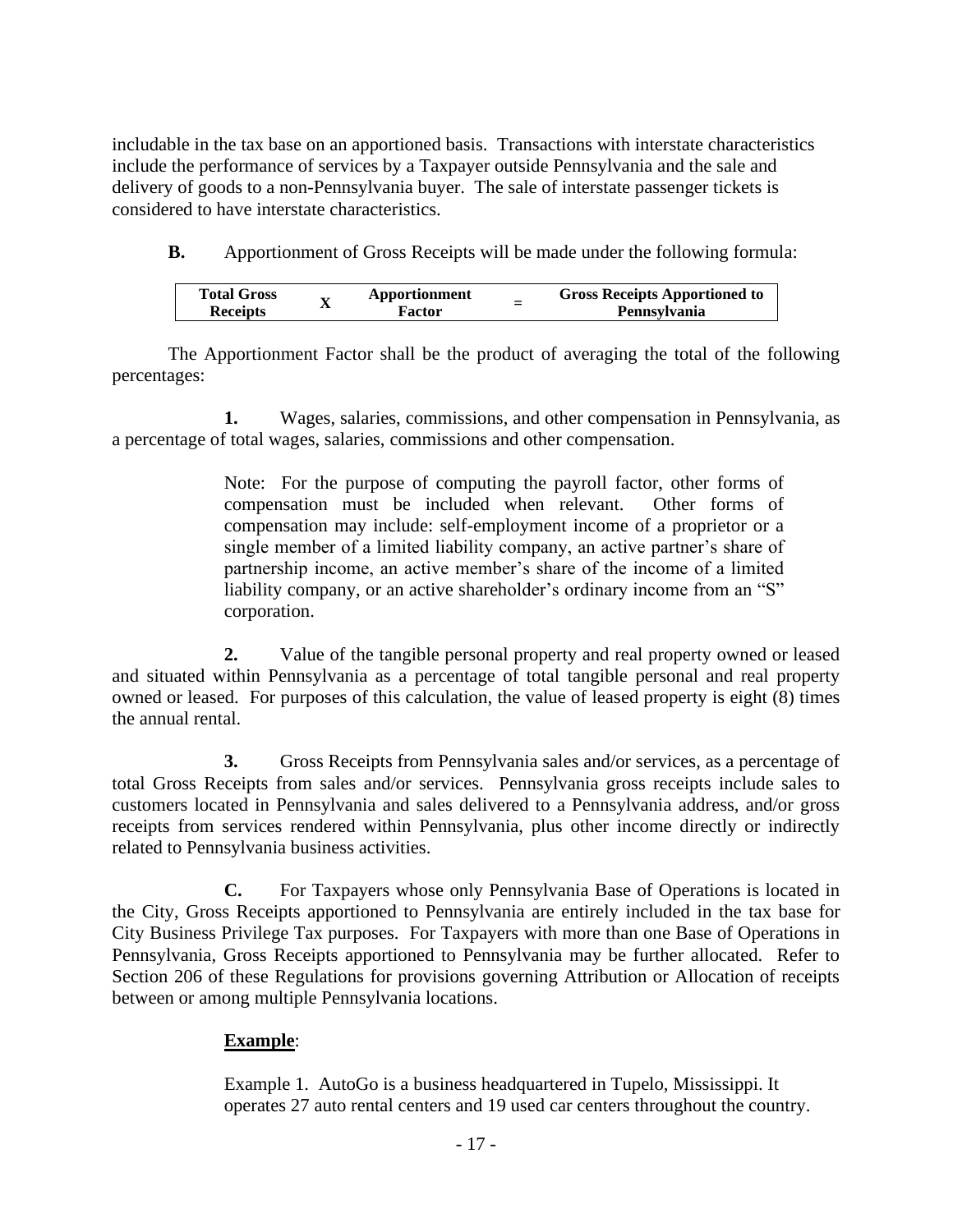Three rental centers and two used car centers are in Pennsylvania. Regional operations are managed through five District Offices. AutoGo's only Pennsylvania District Office is its Mid-Atlantic District Office located in the City. One of its rental centers is also in the City. The land and buildings for all offices, rental centers and used car centers are leased from landlords.

AutoGo's gross receipts with interstate characteristics are subject to apportionment as follows:

Salaries and wages for workers based at the three Pennsylvania rental centers, the two Pennsylvania used car centers, and the Pennsylvania District Office totals \$6 million. Total salaries and wages for AutoGo is \$30 million.

#### **The Pennsylvania Payroll Factor = 20% (\$6M / \$30M).**

AutoGo's Pennsylvania inventory and fixed assets total \$3.2 million. Annual rents on the Pennsylvania rental centers and used car centers, and the District Office in Pennsylvania total \$600,000. AutoGo's total inventory and fixed assets is \$16 million, and its total rent paid on leased property is \$3 million.

#### **The Pennsylvania Property Factor = 20% (\$8M\* / \$40M\*\*)**

\* Penna. Property =  $$3.2M + ($600K X 8) = $3.2M + $4.8M = $8M$ \*\* Total Property =  $$16M + ($3M X 8) = $16M + $24M = $40M$ 

AutoGo's Revenue from Pennsylvania locations and from sales or rentals to Pennsylvania customers totaled \$11.2 million. AutoGo's total revenue was \$80 million.

**The Pennsylvania Sales Factor = 14% (\$11.2M / \$80M)**

**The Pennsylvania Apportionment Factor = 18% (20%+20%+14%= 54% / 3)**

| <b>Total Gross Receipts</b>                       | \$80,000,000 |
|---------------------------------------------------|--------------|
| <b>Pennsylvania Apportionment Factor</b>          | <b>18%</b>   |
| <b>Gross Receipts Apportioned to Pennsylvania</b> | \$14,400,000 |

Because AutoGo has multiple Bases of Operations in Pennsylvania, Gross Receipts Apportioned to Pennsylvania may be further allocated in accordance with Section 206 of the Regulations, as follows:

Property within the City consists of inventory and fixed assets totaling \$960,000. Annual rent on the District Office and rental center in City of Williamsport totaled \$280,000.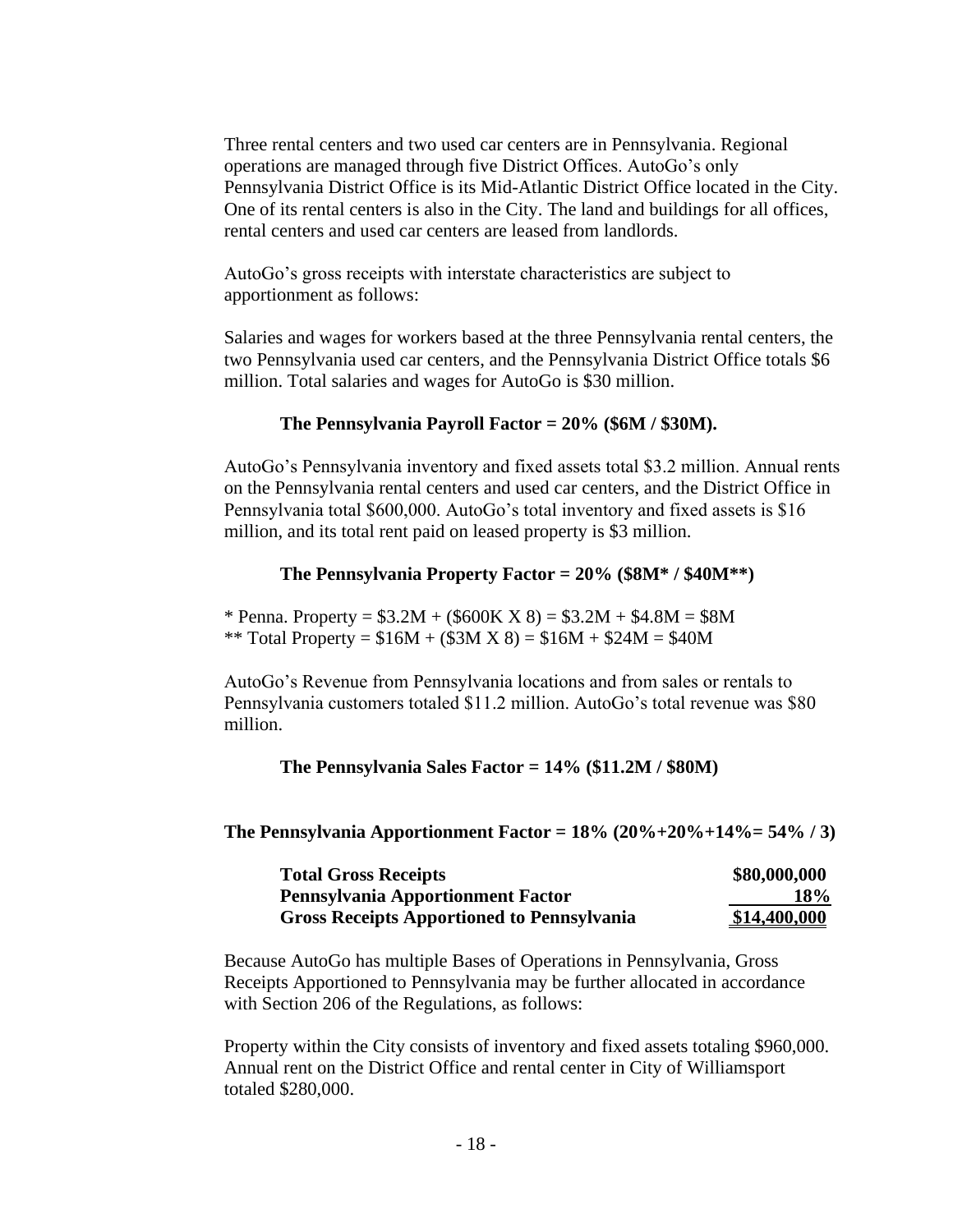Total Pennsylvania Property as calculated above is \$8 million.

## **The Property Allocation Factor = 40% (\$3.2M\* / \$8M)**

**\*** City property = \$960K + (\$280K X 8) = \$3.2M

Salaries and Wages for the workers at the rental center and District Office in the City totaled \$3.6 million. Total Pennsylvania payroll is \$6 million.

#### **The Payroll Allocation Factor = 60% (\$3.6M / \$6M)**

**The City of Williamsport Allocation factor = 50% (40%+60%=100% / 2)**

| <b>Gross Receipts Apportioned to Pennsylvania</b>            | \$14,400,000 |
|--------------------------------------------------------------|--------------|
| <b>Allocation Factor</b>                                     | 50%          |
| Gross Receipts Allocated to City of Williamsport \$7,200,000 |              |

*Note:* The License Tax Officer may authorize unequal weighting of the three factors when unusual circumstances exist such that a straight average results in an apportionment that does not fairly reflect the activity connected to a Base of Operations in the City. In such circumstances, the Taxpayer must request authorization in writing to use an unequal weighting of the factors and the License Tax Officer, in his/her/its sole discretion, may grant or deny such authorization in writing. In no event shall any one of the factors be weighted less than 20 percent.

REMAINDER OF PAGE INTENTIONALLY LEFT BLANK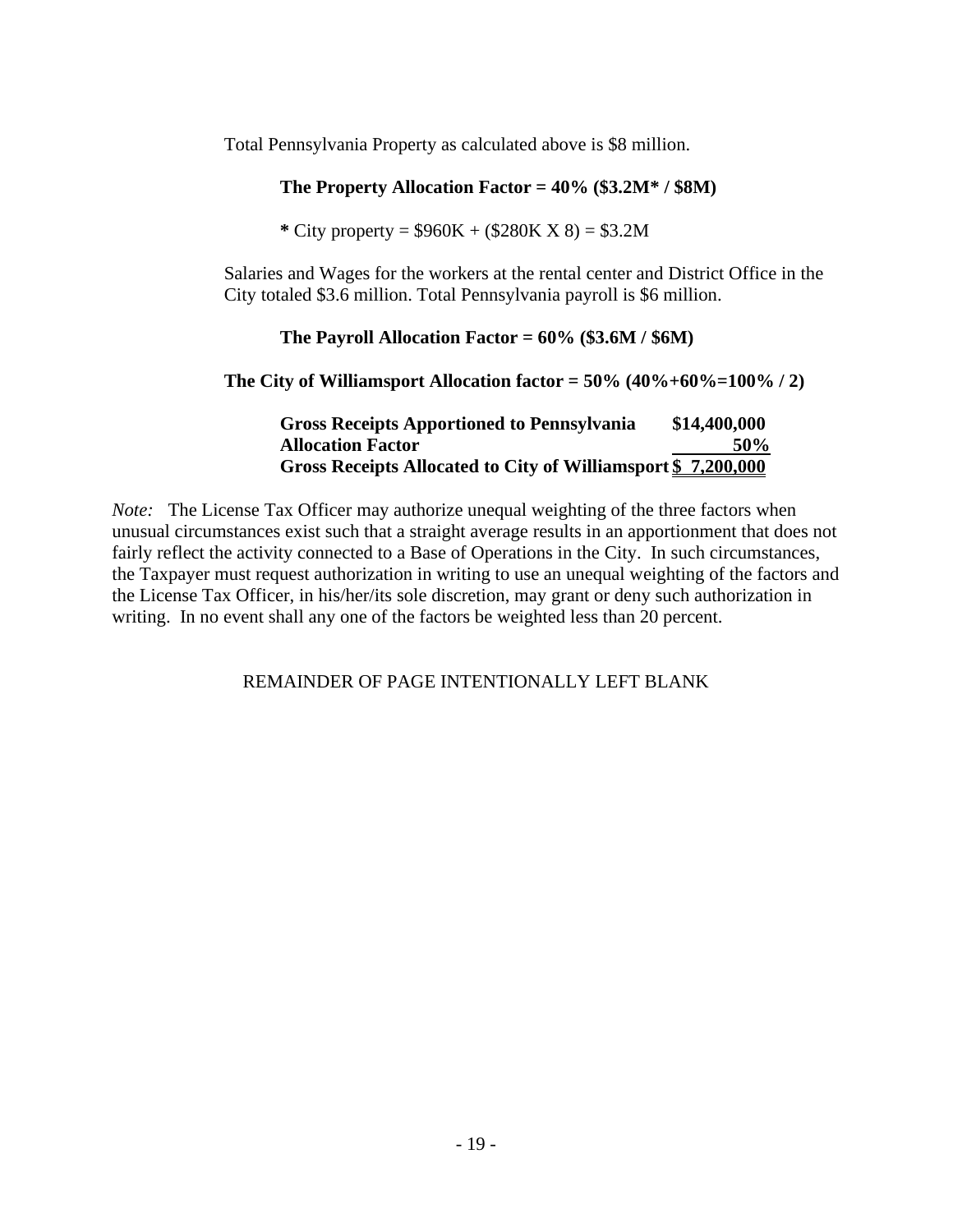#### **ARTICLE III PARTICULAR BUSINESSES OR TRANSACTIONS**

#### **Section 300. General Applicability.**

Gross Receipts means the gross consideration credited or received, such as cash, credits, or property of any kind or nature, in both cash and credit transactions by reason of any sale made, service rendered (including labor and any materials employed in or becoming part of the service), operation of any restaurant or other place where food, drink and refreshments are served, or commercial or business transactions in connection with any business, trade, occupation or profession.

Gross Receipts upon which the Tax is imposed are undiminished by any costs of doing business, other than as specifically provided in these Regulations.

Gross Receipts may be measured using the cash or accrual method of accounting, provided the tax return is filed in accordance with the method of accounting used to prepare the Taxpayer's state and federal tax returns. Use of the completed-contracts or percentage-of-completion methods of accounting is prohibited for the purpose of determining Gross Receipts.

#### **Section 301. Administrative or Executive Offices.**

Maintaining a Base of Operations in the City used for administrative or executive activities is an exercise of a business privilege and is subject to the Tax. Administrative and executive functions contribute to the management and control of business operations. Gross Receipts attributed to administrative or executive offices are determined in accordance with Section 206 of these Regulations *(Determination of Gross Receipts)*.

- Example 1: Taxpayer is a retailer of blinds and curtains and maintains a customer service call center in the City with 100 employees to answer customer service questions. Although window treatment products are not sold from the call center, Business Activity is conducted at the call center and the call center is therefore considered a Base of Operations in the City. Gross receipts attributed to the call center must be determined in accordance with Section 206 of these Regulations.
- Example 2: Taxpayer is a natural gas supplier. Taxpayer is not involved in extracting the natural gas from the source, which activity is performed by a separate and distinct legal entity. Taxpayer maintains administrative offices within the City where accounting, management, human resource, dispatch and customer care functions are performed. The natural gas is not stored within the City. The Taxpayer's office in the City constitutes a Base of Operations in the City. Gross receipts attributed to the administrative offices in the City must be determined in accordance with Section 206 of these Regulations.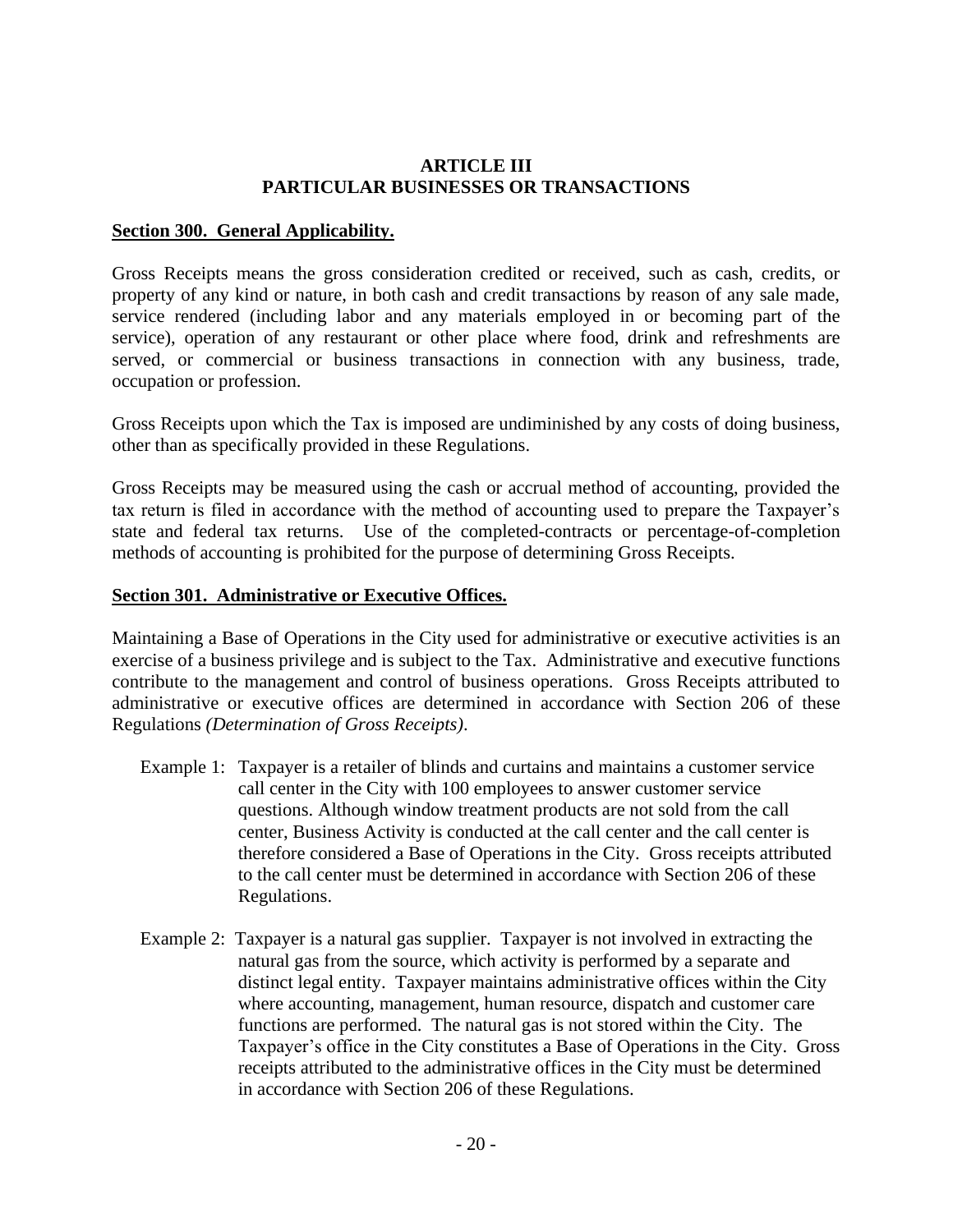## **Section 302. Affiliated Companies.**

Receipts from transactions between separate legal entities, affiliated through direct or indirect common ownership, are included in taxable Gross Receipts.

## **Section 303. Receipts from Lease, Use, or Rental of Personal or Real Property.**

Receipts from the lease, use, or rental of personal or real property are deemed to be receipts from the performance of services and subject to the Business Privilege Tax.

## **Section 304. Unearned Receipts.**

A Taxpayer's Gross Receipts from investments and other non-operating sources must be included in the tax base. Unearned receipts include, but are not limited to, gain on sale of capital assets, interest, dividends, royalties and/or distributive share of income from any flow-through entity (e.g., partnership, "S" corporation or limited liability company).

Unearned receipts may be excluded from Gross Receipts if the Taxpayer's business activity is exempt from the Business Privilege Tax. However, if a Taxpayer has both exempt and nonexempt business activities, Gross Receipts from unearned receipts or revenue may be pro-rated.

## **Section 305. Accountants, Architects, Engineers, Attorneys, Consultants, and Other Persons Providing Professional Services***.*

Any professional who maintains a Base of Operations within the City, except as an employee of another, is subject to tax on his/her entire Gross Receipts regardless of the location of his/her client, except for receipts allocated or apportioned in accordance with Section 206 of these Regulations.

**Example 1: Physicians –** A physician with a Base of Operations within City of Williamsport also renders services at a hospital and other locations outside of City.

**The physician may only attribute receipts to the locations outside of the City if he/she can clearly demonstrate that such other locations constitute Bases of Operations. If the only Base of Operations is in the City, all Gross Receipts will be attributed to the City. Note: If the physician is subject to a gross receipts business privilege tax in the jurisdiction where the hospital or other places of business are located and pays such gross receipts tax to the other municipality, then those receipts may be excluded from the City's tax base.** 

**Example 2: Attorneys (Gross Receipts as Agent) –** An attorney-client relationship may constitute an Agent-Principal relationship. Accordingly, an attorney may exclude that portion of the receipts from legal services that are distributed directly to or on behalf of a client, such as the distribution of funds recovered in a lawsuit, the sale of real estate,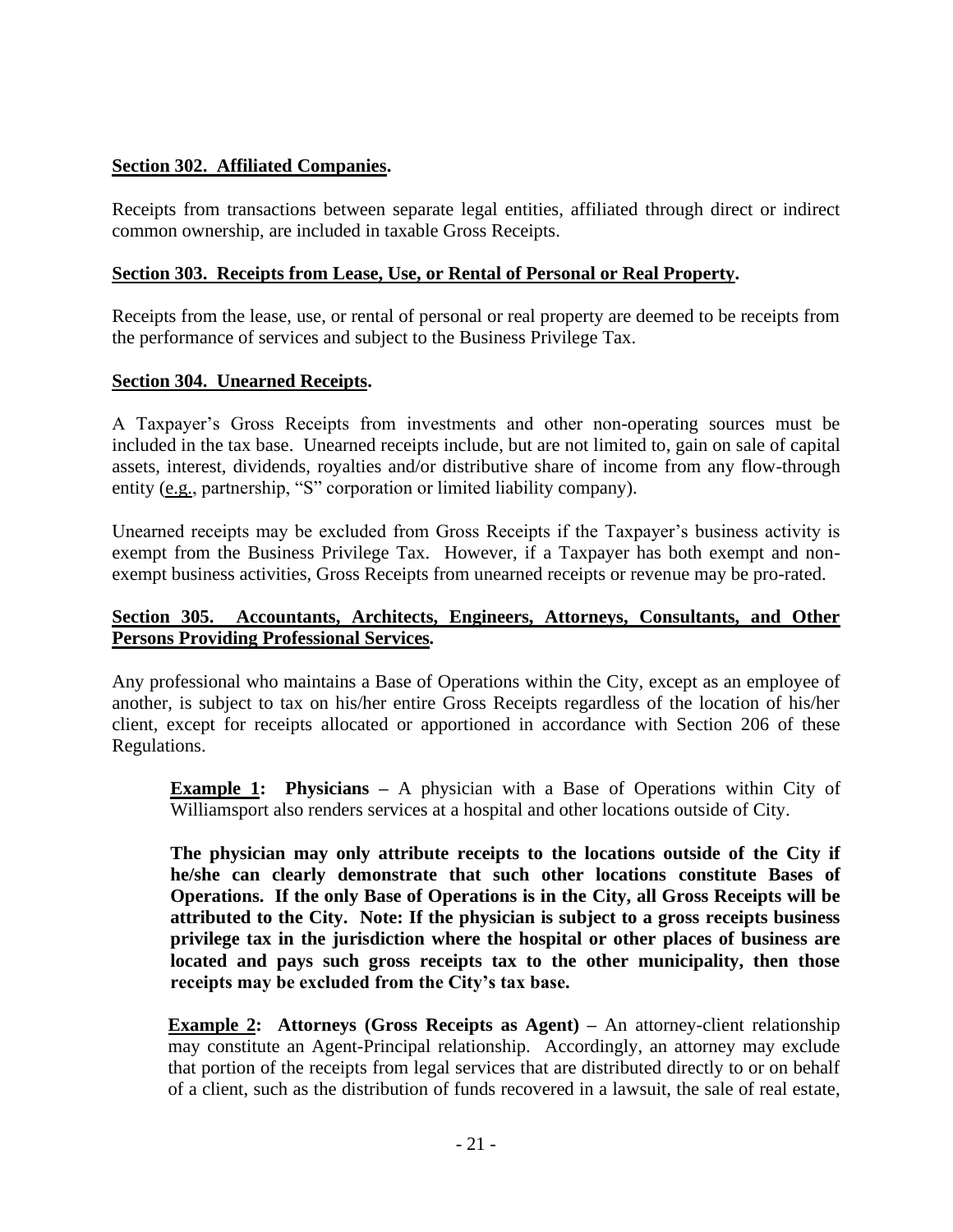or the proceeds in a collection matter, but only in accordance with the provisions of Section 306 (*Principals and Agents*).

## **Section 306. Principals and Agents.**

**A.** *Revenue Collections by Agent.* Gross Receipts from revenue received by an Agent for the account of his Principal are to be reported by the Principal. It is immaterial whether the client or customer remits directly to the Principal or the Agent for transmittal to the Principal. The Agent is required to report any commission he receives as compensation for his services. An Agent is also required to include in Gross Receipts other receipts not for the account of his Principal. No deduction from Gross Receipts may be taken by the Principal for commission paid to or withheld by the Agent.

**B.** *Dollar-for-Dollar Payments and Reimbursements.* Money or property received by an Agent for transmittal to a third party on behalf of his Principal or as a reimbursement of such a transmittal, is not to be reported by the Agent as Gross Receipts, *provided* the receipt and/or subsequent payment contains no commission, mark-up, or rebate. The dollar-for-dollar nature of such pass-through payments or reimbursements must be evidenced in writing establishing the requisite agency relationship and also must be shown as a separate item on governing invoices.

**Example:** Taxpayer Allen (Agent) is retainer by Paul (Principal) to locate, purchase and arrange delivery of a specific work of art. The agreement provides for a 10% finder's fee and the reimbursement of certain expenses. Allen finds, inspects, and purchases the artwork in Paul's name and has it delivered. Allen is paid by Paul as follows:

| Cost of Artwork         | \$50,000 (remitted to seller)               |
|-------------------------|---------------------------------------------|
| Finder's Fee            | \$5,000                                     |
| Delivery Cost           | \$1,200 (paid to delivery company)          |
| Allen's Travel Expenses | $+$ \$1,147 (actual airfare, lodging, etc.) |
|                         |                                             |
| <b>TOTAL</b>            | \$57.347                                    |

**Allen must include the finder's fee (\$5,000) and the reimbursed travel expenses (\$1,147) in Gross Receipts for Business Privilege Tax purposes. The cost of the artwork and the delivery charge are excluded, since these costs were paid to third parties by Allen on behalf of Paul. Allen's travel expenses were incurred and paid in connection with services rendered by Allen, but these expenses were not paid to third parties on behalf of Paul and, therefore, are not excludable.**

**C.** *Factors to be Considered in Establishing an Agency Relationship.* A Person will be regarded as acting as an Agent for the purpose of collecting revenue or receiving reimbursement of an expense on behalf of a Principal when all of the following conditions are met: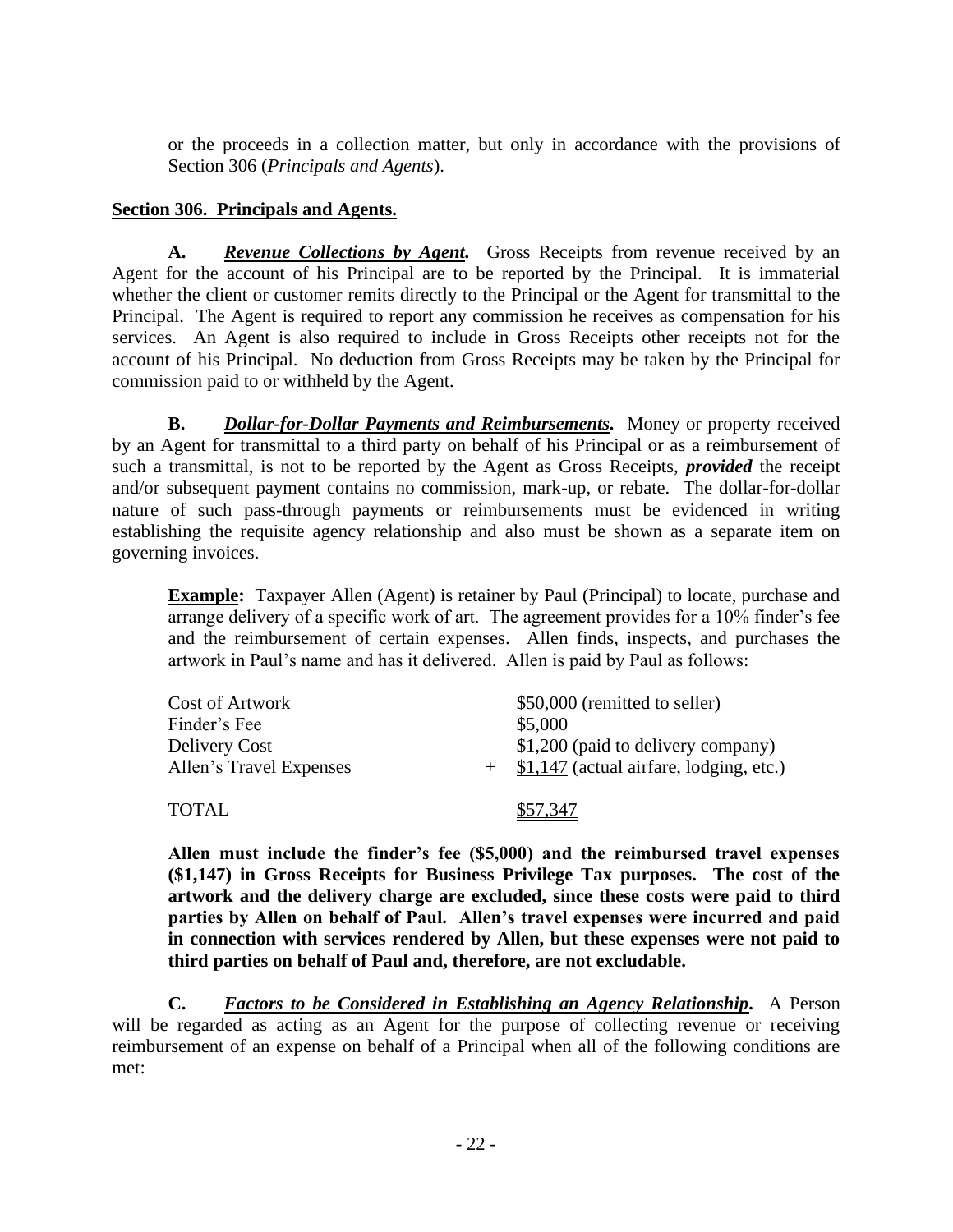- 1. The contract or agreement between such persons clearly and legally establishes the relationship of Principal and Agent and is evidenced in writing.
- 2. The books and records of the Agent show the name of the Principal on whose behalf the sale is made or the expense is incurred.
- 3. The credit risk is assumed by the actual owner of the property or the person for whom the service is rendered.
- 4. The books and records of the Agent show the amount of Gross Receipts and an itemization of commission due and/or other revenue or expenses.

**D.** *Manufacturer's Representative.* A manufacturer's representative will be taxable on his gross commissions, provided he does not take title to the property being sold. Persons who take title to the property being sold will be treated as vendors-dealers under the Ordinances. No deduction is allowed for commissions paid to independent sales representatives or subagents.

**E.** *Agent as Employee.* Income earned as an employee is not subject to the tax. Any Agent asserting status as an employee must provide a copy of federal Form W-2 and/or such other documentation as the License Tax Officer may reasonably require to establish employment. Receipts earned by independent agents are subject to the Tax even though such persons qualify as "statutory employees" for purposes of federal income taxation.

**F.** *Advertising and Marketing Agencies.* Advertising and marketing agencies must include all Gross Receipts from consulting services and/or the development and production of marketing programs and materials. No exclusion is allowed for production costs, such as printing. Gross Receipts representing the reimbursement of advertising costs incurred by the agency on behalf of its client (Principal) may be excluded, *provided* that the reimbursement is dollar-for-dollar, and the reimbursement is separately stated at cost on the agency's invoice.

**Example 1:** A vendor retains a marketing agency to develop an advertising concept, design a printed flyer, and arrange for the flyer to be distributed as an insert through a newspaper publisher. The marketing agency also subcontracts the printing of the flyer as part of the engagement. The contract between the vendor and the marketing firm clearly establishes a Principal-Agent relationship and provides for a fixed fee of \$30,000 for the design, printing and placement of 450,000 flyers, plus the advertising fee paid to the newspaper at cost. The agency incurs costs for subcontracted photography  $(\$1,250)$ , printing (\$4,675), and placement fees paid to the newspaper (\$18,000). The marketing agency invoices the vendor \$48,000, showing the exact cost of the placement fee on the face of the invoice.

**The marketing agency may exclude the \$18,000 dollar-for-dollar reimbursement of the placement fee cost from Gross Receipts but may not exclude the photography or printing expenses.**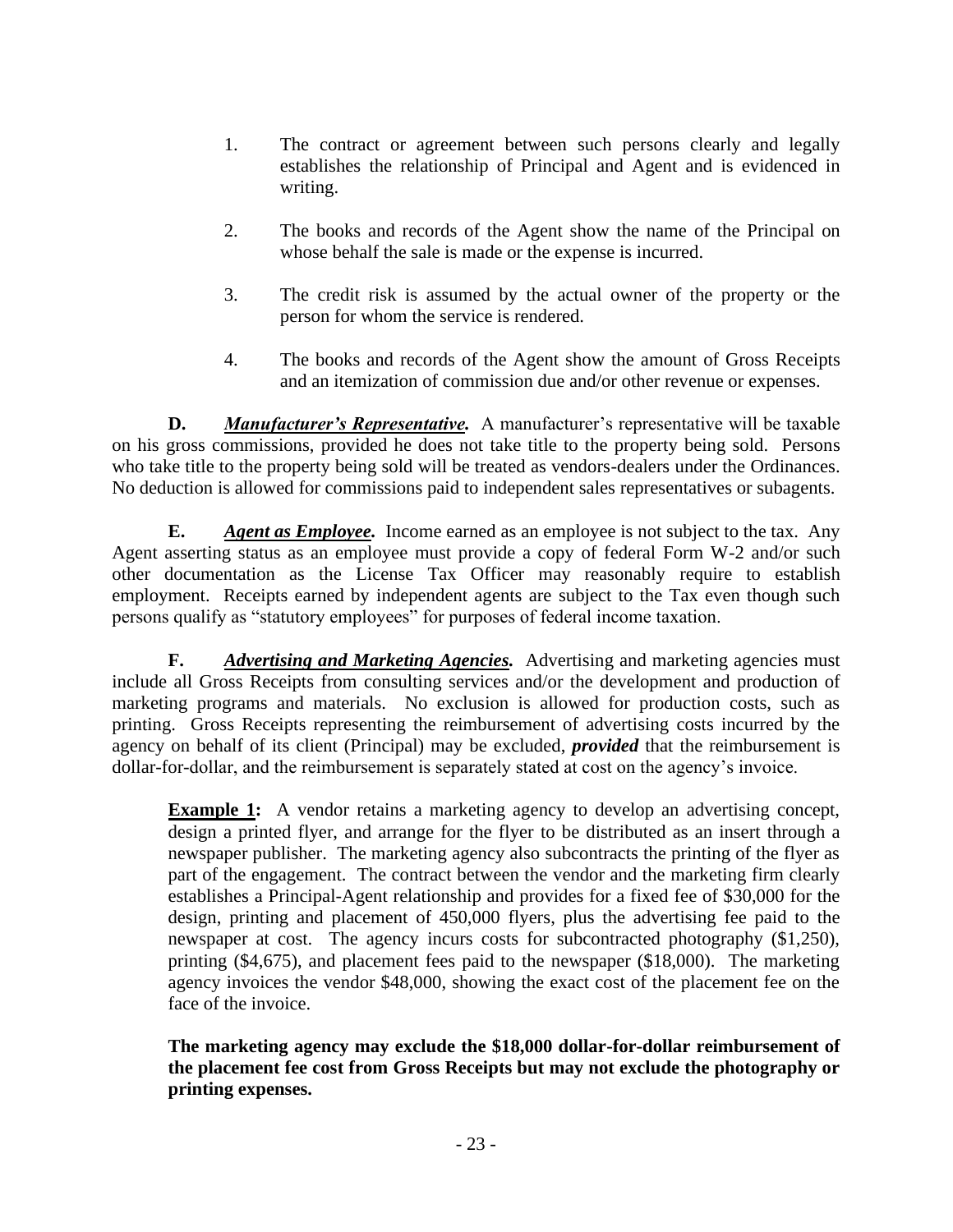**Example 2:** Same facts as Example 1, except the marketing agency takes a 15% agency discount on the placement fee, paying the newspaper \$15,300, but charges the vendor \$48,000, showing the advertising cost as \$18,000 on the invoice.

## **No Exclusions from Gross Receipts by the agency are allowed. No amount of the placement fee may be excluded because the reimbursement was not dollar-fordollar.**

**G.** *Insurance Agents, Brokers and Underwriters.* General agents for insurance companies are required to report as Gross Receipts all commissions that they receive. No deduction is allowed for commissions paid by the general agent to solicitors, agents, subagents, brokers, or others.

**H.** *Real Estate Brokers and Agents.* Real estate brokers and agents are required to report as Gross Receipts the commissions and fees received for services rendered in promoting the purchase, sale, rental and/or management of property for others. Gross Receipts include commissions on properties not located within City of Williamsport if the transaction is handled through personnel connected to a Base of Operations in the City. Gross Receipts include commissions on transactions managed, controlled, or directed through a Base of Operations within City of Williamsport, even though settlement is conducted at a location outside the City.

1. No deduction from Gross Receipts is allowed for commissions paid by real estate brokers to real estate agents or to other brokers except where a Principal-Agent relationship is established in accordance with this Section 306.

2. If a real estate broker takes title to real property in his own name or in a straw name and sells the property, he is required to include the gross selling price of the property as taxable Gross Receipts, undiminished by the cost of the property or other expenses.

## **Section 307. Other Brokers**.

Brokers must include receipts passed on to other brokers except where a Principal-Agent relationship is established in accordance with Section 306.

## **Section 308. Persons Who Repair, Alter or Improve Tangible Personal Property**.

Persons with a Base of Operations in the City, who repair, alter, or improve tangible personal property are required to include total customer charges in Gross Receipts without deduction of materials or costs of any kind. This provision applies regardless of whether or not there is a mark-up of the costs to the customer. Gross Receipts from work performed outside the City are included in the tax base unless they may be excluded through Attribution, Allocation or Apportionment, or as otherwise provided in Section 206 of these Regulations.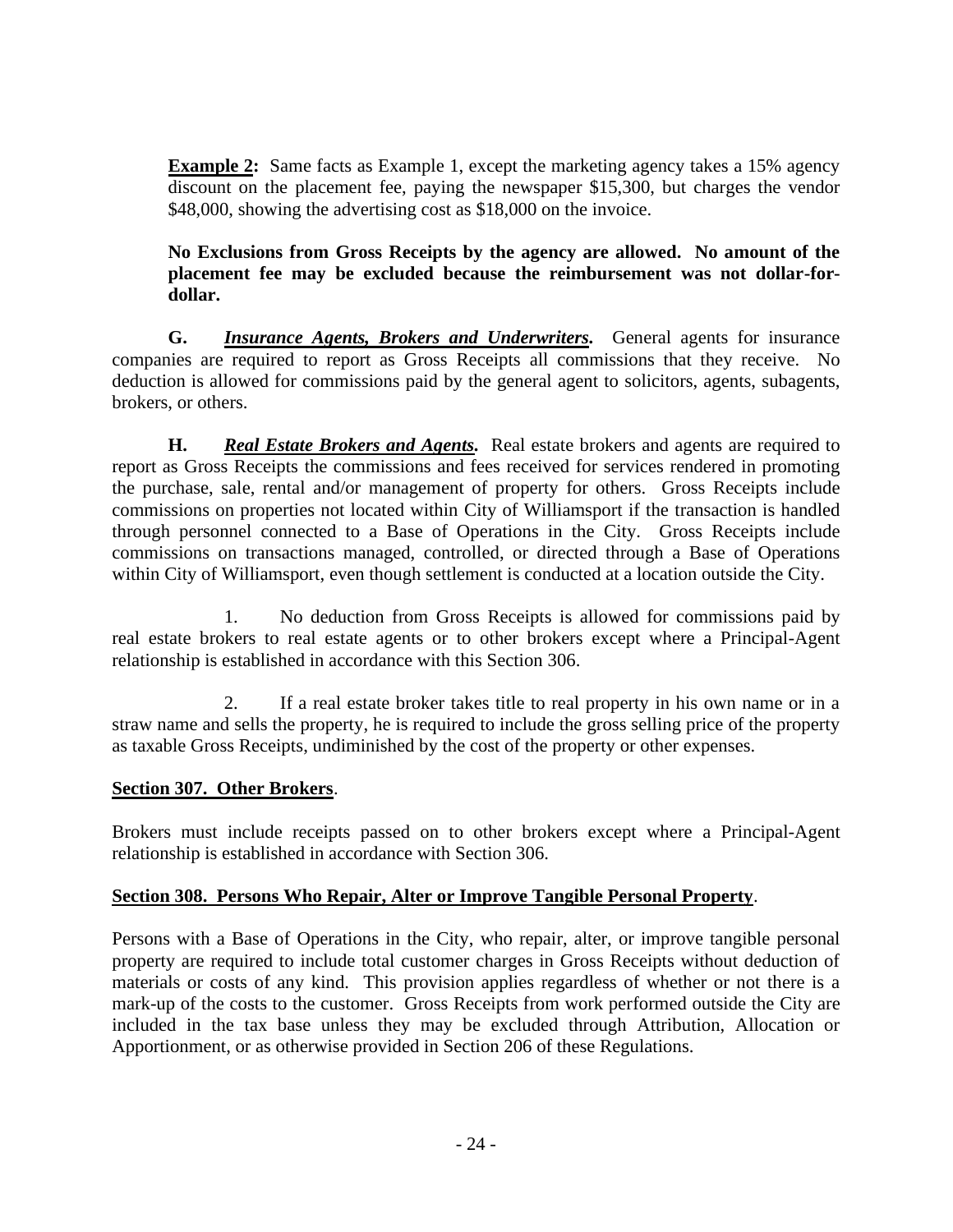## **Section 309. Persons Erecting Buildings or Altering, Repairing, or Improving Real Property.**

A contractor or subcontractor with a Base of Operations within the City, in the business of erecting buildings, or altering, repairing or improving real property, or any other construction, installation, or demolition work, shall include in Gross Receipts all receipts derived from the performance of such work. In the case of a general contractor, prime contractor or subcontractor, no deduction or Exclusion from Gross Receipts is allowed for amounts paid for land, materials, suppliers and/or subcontractors.

Contractors must include in Gross Receipts 100 percent (100%) of receipts from work in Pennsylvania that is connected to a Base of Operations in the City. Gross Receipts from work performed outside of the City may be apportioned in accordance with Section 206 of these Regulations.

No Exclusion or deduction from Gross Receipts is allowed for receipts attributed from contracts that involve the use of a job-site trailer, unless such trailer qualifies as a Base of Operations as specifically provided under Section 201 (*Definitions: Base of Operations*), or unless the contractor is subject to a business privilege gross receipts tax where the job is located and has paid such tax.

Contractors are generally considered to be in a service business and therefore contractor receipts are subject to the Business Privilege Tax and taxed at the service tax rate. Where a contractor sells tangible items to his or her customers that are not consumed in the course of the provision of service, and such items are separately itemized on the contractor's invoice to the customer, such receipts may be subject to the Mercantile Tax and taxed at the retail tax rate. In order to claim the retail rate of tax for such receipts, a contractor must track all such sales that are separately itemized as sales on his/her invoices. Contractors may not estimate such retail sales based on cost of goods sold or a percentage of cost of goods sold. *(This paragraph added 04/17/2020).*

## **Section 310. Persons Paying Taxes to Other Municipalities.**

Where a Taxpayer files a tax return and pays a business privilege or mercantile tax to another municipality, receipts reported to that municipality and upon which tax is paid may be excluded *only if* the Taxpayer has properly paid tax to said municipality. Taxpayer must provide proof of payment of taxes.

## **Section 311. Building Operators.**

Persons operating hotels, apartment houses, boarding/rooming houses, nursing homes, eldercare facilities, offices, or commercial real property in the City are considered to have a Base of Operations in the City and are subject to the Business Privilege Tax. Gross Receipts include rents, management fees, expense reimbursements (including utilities, insurance and taxes), commissions, common area maintenance charges, furnishing of meals, and charges for any other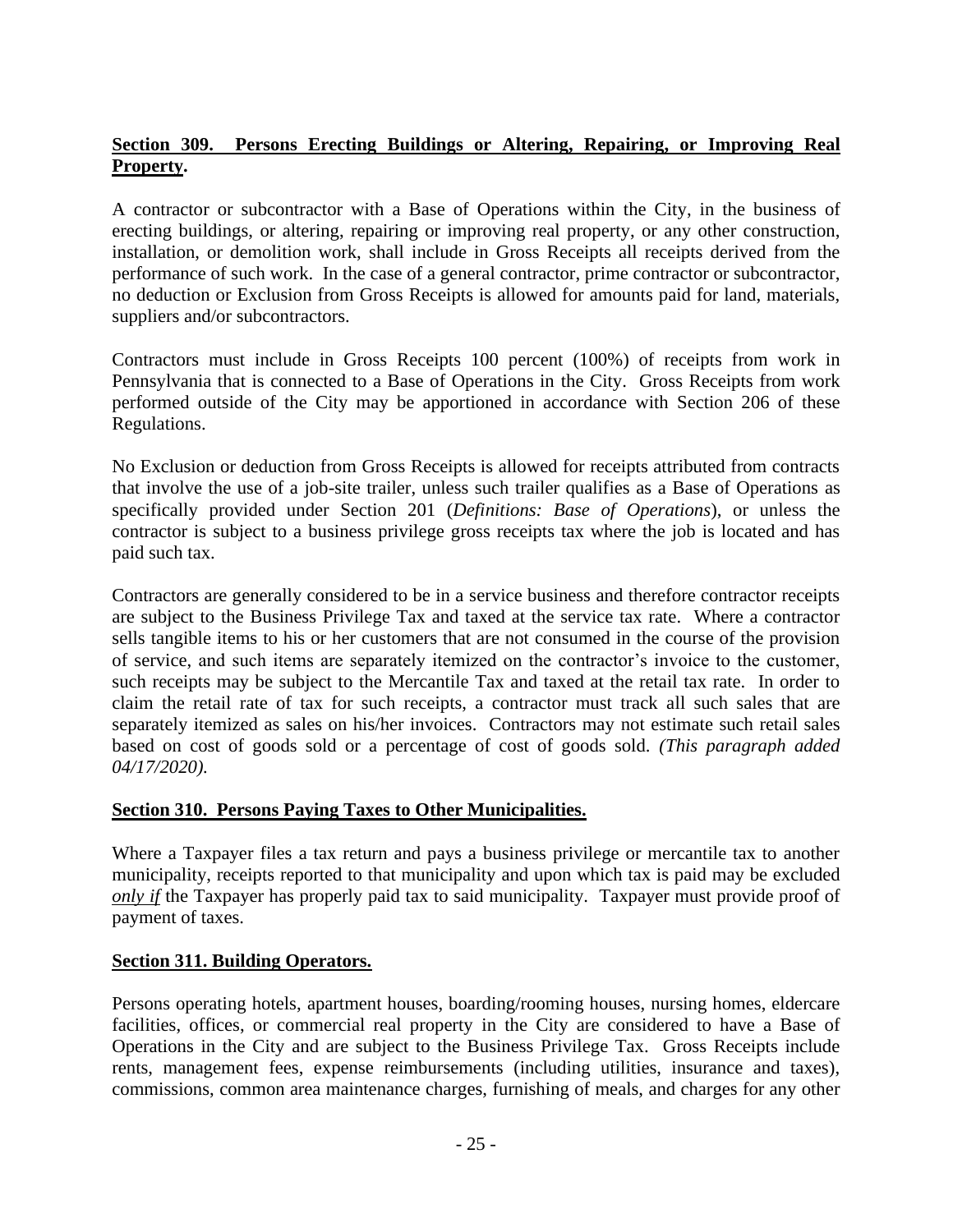services rendered, and receipts connected to any Business Activity attributable to the Base of Operations in the City.

Persons holding real property who employ rental agents or a real estate management company to assist with the rental and/or management of the property are subject to the Tax.

Persons with a Base of Operations in the City and operating buildings or other real property outside the City must allocate receipts in accordance with Section 206 of these Regulations.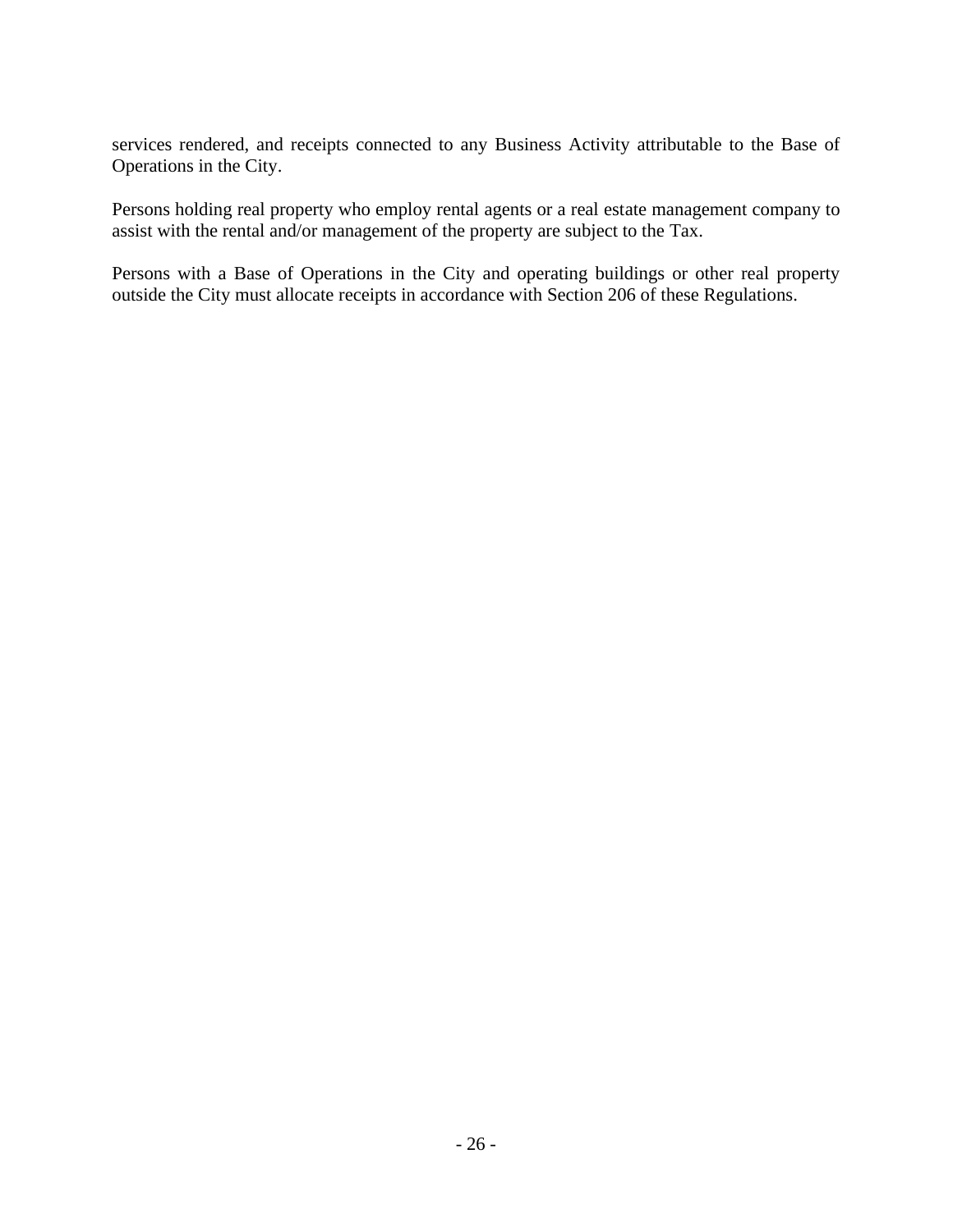## **Section 312. Intellectual Property.**

The development of intellectual property, whether for sale, use or lease, is deemed to be a service and is subject to the Business Privilege Tax. Intellectual property includes, but is not limited to, works of art, inventions, software, information systems, manuscripts and other works of authors, and other property that can be protected by patent or copyright.

#### **Section 313. Wholesalers and Retailers.**

Receipts from wholesale sales transactions are included in the Tax base but are taxed at a lower rate than receipts from retail sales transactions. The Ordinance defines a Wholesale Dealer as "a person who sells goods, wares or merchandise for resale to dealers in or vendors of goods, wares or merchandise."

The test of whether a Person is a Wholesale Dealer/Vendor or Retail Dealer/Vendor is whether his customers buy for the purpose of reselling the product in the exact form in which it is purchased. If the Taxpayer's customer purchases products from the Taxpayer for the purpose of reselling them in the same condition, then Taxpayer is a Wholesale Dealer/Vendor. If, however, the customer purchases products from Taxpayer for the purpose of using the product or for the purpose of incorporating the product into a different product to be sold, then the Taxpayer is a Retail Dealer/Vendor.

A Taxpayer seeking to have receipts taxed at the wholesale rate has the burden to prove that the transactions that resulted in the receipts qualify as wholesale transactions, i.e., that the Taxpayer's customers purchased the products for the purpose of reselling them in the same condition in which they were purchased from the Taxpayer.

**Example 1**: Company D is a distributor of home improvement supplies, such as light fixtures and fans. Company D sells the supplies to Home Stuff, Inc., a large home improvement store. Home Stuff, Inc. sells the supplies to homeowners.

**In this scenario, Company D is considered a Wholesale Dealer and its receipts from the sale of light fixtures and fans to the home improvement store are subject to tax at the wholesale rate.**

**For purposes of the same transactions, Home Stuff, Inc. is considered a Retail Dealer and its receipts from the sale of the light fixtures and fans to home owners are subject to tax at the retail rate**.

**Example 2**: Same scenario as Example 1 except that Home Stuff, Inc. sells light fixtures to a smaller boutique store that resells the light fixtures.

**For purposes of this transaction, Home Stuff, Inc. is considered a Wholesale Dealer because it sells the light fixtures in the same condition as when it purchased the light fixtures from Company D and sells them to a customer who will resell them in the**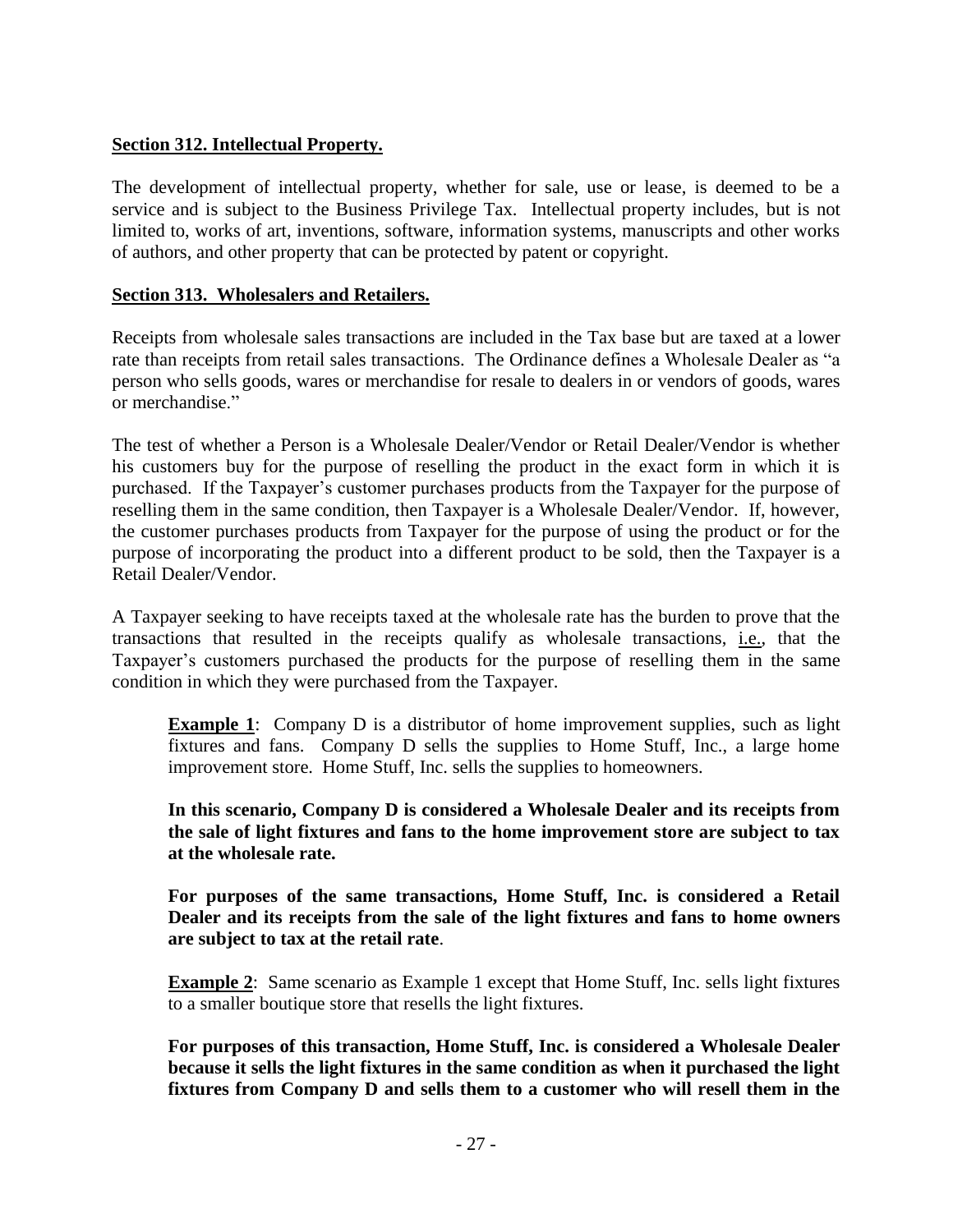**same condition. The receipts from this transaction will be taxed at the wholesale rate.**

**Example 3**: Home Stuff, Inc., a home improvement store, sells lumber to a contractor who is building a home. The lumber is incorporated by the contractor into the home that is then sold to a buyer.

**The lumber is not sold by the contractor to the home buyer in the same condition as it was when the contractor purchased the lumber from Home Stuff, Inc.; it has been incorporated into a home. In this scenario, Home Stuff, Inc. is considered a Retail Dealer and receipts from the sale of the lumber to the contractor are taxed at the retail rate.**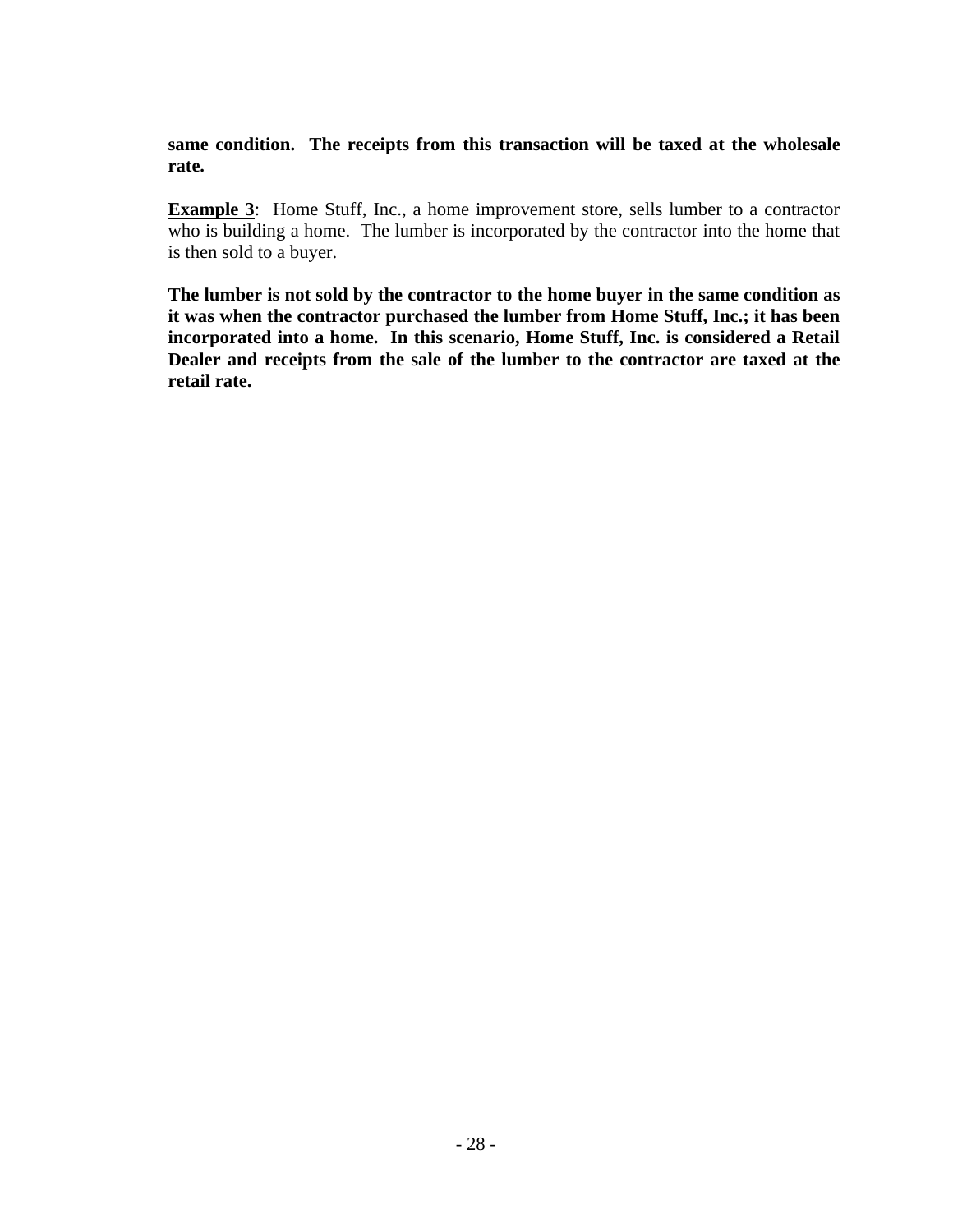## **ARTICLE IV DECLARATION AND PAYMENT OF TAX**

#### **Section 400. Tax Returns and Computation of Tax.**

**A.** Business Privilege Tax Returns and Mercantile License Tax Returns are due annually on or before April 15. The Mercantile License Tax Return is used to report Gross Receipts from wholesale and retail transactions and from sales of food and refreshments at restaurants and similar facilities. The Business Privilege Tax Return is used to report receipts from all other business transactions, including receipts from the performance of services and passive revenue, as more fully described throughout these Regulations.

Businesses that commence operations within the current tax year, must file the first Tax Return within forty (40) days of the commencement of business operations. Temporary, seasonal and itinerant businesses must file a return within seven (7) days of the completion of business.

**B.** Tax for the current year is based on Taxpayer's Gross Receipts for the previous calendar year.

**C.** Computation of Gross Receipts for the prior calendar year is made in the following manner:

Persons that have been in business in the City during the entire prior calendar year must file a current year tax return on or before April 15. Gross Volume of Business to be reported on the return is the actual gross receipts for the preceding full calendar year.

Persons that began business operations in the City during the prior calendar year must file a current year tax return on or before April 15. Gross Receipts to be reported on the return are computed by taking the monthly average volume of business during the prior partial calendar year and multiplying said average by 12.

Persons that commence operations in the City subsequent to the beginning of the tax year are required to file a current year tax return within forty (40) days of the commencement of business. Gross Receipts for the current tax year are computed by taking the actual gross receipts for the first month of business multiplied by the number of months remaining in the calendar year after commencement of business operations.

Persons who engage in a temporary, seasonal or itinerant business must file a tax return within seven (7) days of ceasing Business Activity and report gross receipts based on the actual receipts from Business Activity during the temporary, seasonal or itinerant activity in the City.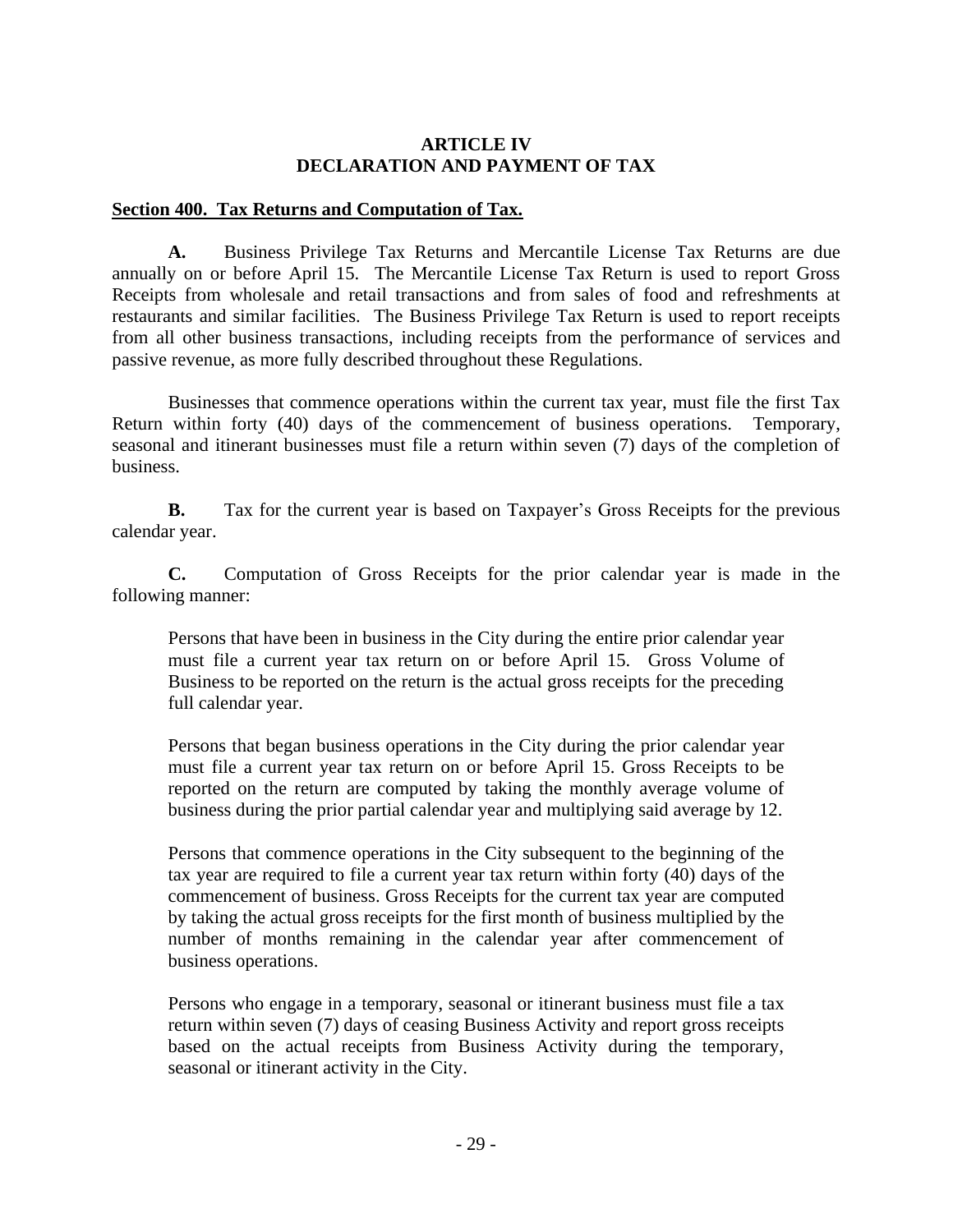Persons that go out of business or cease to do business in the City after the commencement of the tax year, but prior to April 15 of the tax year, must file a final current year tax return on or before April 15 of the tax year. Gross Receipts for the tax year are calculated by taking the monthly average of receipts during the previous full calendar year and multiplying that monthly average by the number of months from January 1 of the tax year to the date within the tax year that the person went out of or ceased to do business. Persons that go out of business or cease to do business in the City within the tax year after April 15, must file a regular tax return by April 15 and pay all tax due. Such person may request a refund of the pro-rata amount of tax paid based upon the period of time not in business during the year in which the person ceases to do business.

#### **Section 401. Extension of Time for Filing Returns.**

City of Williamsport will recognize a valid federal extension of time to file a tax return for Business Privilege and Mercantile License Tax purposes, and therefore will not impose a penalty for late filing, only so long as all tax is paid to the City by the original due date for the tax return, and a copy of the federal extension is submitted on or before the original due date for the return. An extension of time to file a tax return is not an extension of time to pay tax associated with the return. No extension of time to pay tax is allowed.

#### **Section 402. Filing to Be Complete.**

Tax returns shall be completed in full and certified as true and correct by the Taxpayer. Taxpayers must attach copies of state or federal tax returns, schedules and worksheets, to support the Gross Receipts that are reported and to support any claimed exclusions or exemptions. Tax returns that omit proper supporting documentation are considered incomplete and not properly filed.

#### **Section 403. Accounting Methods (Cash or Accrual).**

The tax return may be filed on a cash or accrual basis, but the tax return must be prepared in accordance with the method of accounting used for preparation of federal and state tax returns.

#### **Section 404. Records to be Kept.**

Every Taxpayer is required to keep such books, accounts and records as will enable the filing of true and accurate declarations and returns. Such books, accounts and records shall be sufficiently complete as to enable the License Tax Officer or his/her designee to verify the accuracy of the declarations or tax returns filed. Taxpayers shall preserve all books, accounts and records for a period of not less than six (6) years.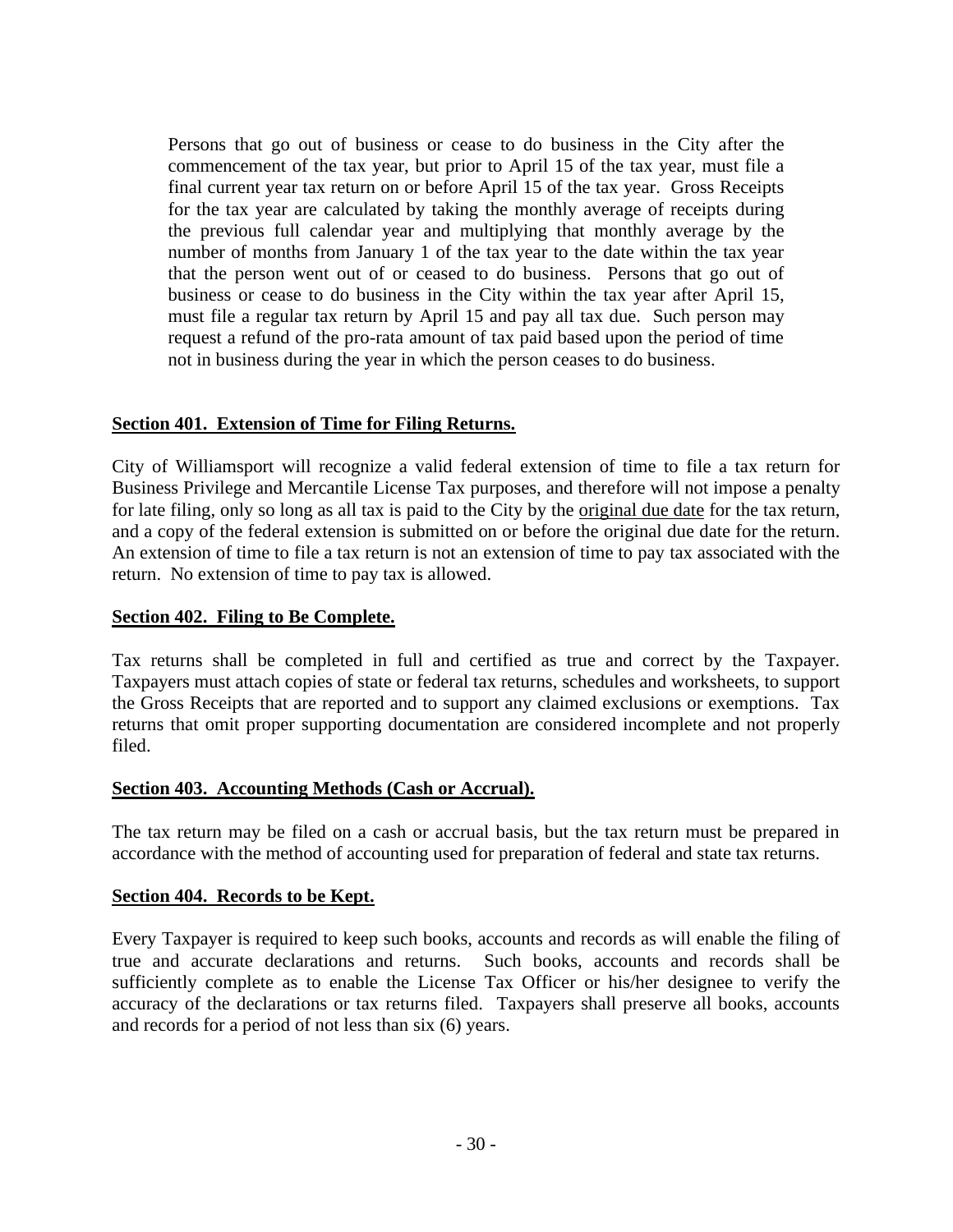#### **ARTICLE V ADMINISTRATION AND ENFORCEMENT**

## **Section 500. Disclosure Statement of Taxpayers' Rights and Obligations.**

Taxpayers are entitled to receive a written explanation of their rights and obligations with regard to any audit, appeal, enforcement, refund or collection of local taxes by City of Williamsport. A copy of the Disclosure Statement may be obtained by contacting the City Treasurer's Office at 570-327-7520.

#### **Section 501. Verification of Records, Audits, Response Periods, Prior Year Returns.**

The License Tax Officer, or his designee, is authorized to examine any of the books, accounts, papers, and records of any Person or business entity who the License Tax Officer reasonably believes has engaged in taxable activity within the City, in order to verify the accuracy of any tax return made or, if no tax return has been made, to arrive at a reasonable assessment of the amount of tax, interest, and penalty due.

**A.** *Minimum Time Periods for Taxpayer Response.* Taxpayers shall have at least thirty (30) calendar days from the mailing date to respond to an initial request for information from the City. The License Tax Officer shall notify any Taxpayer from whom information is initially requested of the procedures to obtain an extension of time in which to respond, and shall grant reasonable extensions of time in which to respond for good cause shown. No action shall be taken against a Taxpayer for the tax year in question until the expiration of the response period, including extensions.

**B.** *Inquiry as to Prior Year Returns.* Except as provided below, an initial inquiry regarding a Taxpayer's compliance with the City's Tax Ordinances and Regulations may include taxes required to be paid or tax returns required to be filed no more than three (3) years prior to the mailing date of the notice of such inquiry. If, after the initial request, the License Tax Officer or his/her designee determines that the Taxpayer failed to file a tax return, underreported income, or failed to pay a tax for one (1) or more of the tax periods covered by the initial request, subsequent requests for tax returns or supporting information may be made. Subsequent requests will be limited to two (2) additional years (for a total of five (5) years prior to the first date of initial inquiry), unless the Taxpayer filed no tax return or filed a fraudulent return, in which case the City may request information for another additional year (for a total of six (6) years prior to the first date of initial inquiry). Note, however, that in the event the License Tax Officer has sufficient information to indicate that a Taxpayer has failed to file a required tax return or pay tax that was due more than three (3) years prior to the date of the notice, an initial request is not limited to three (3) years and may include as many as six (6) years prior to the date of the initial inquiry.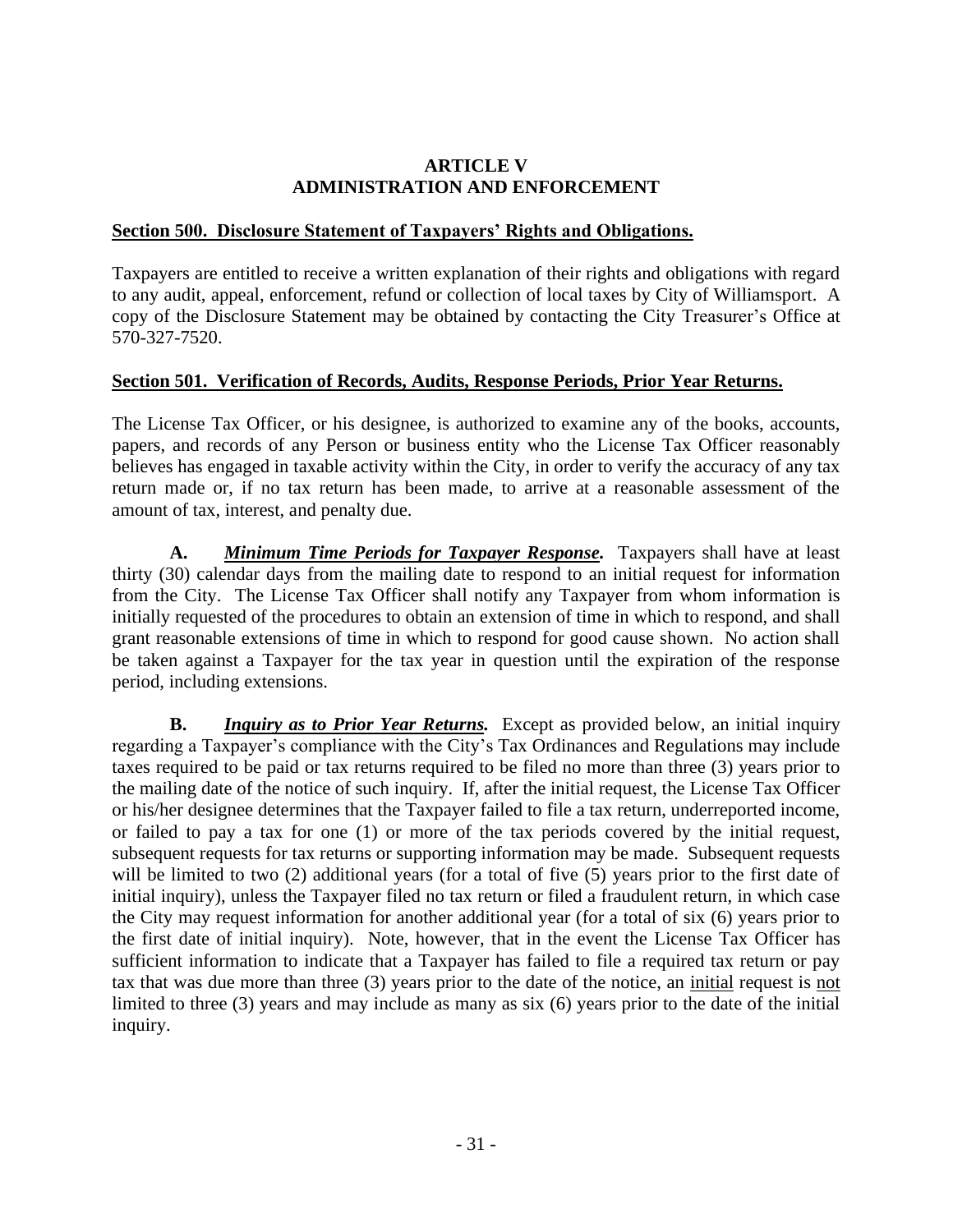## **Section 502. Procedures for the Conduct of Taxpayer Audits.**

The following procedures shall be followed during the conduct of an audit of a Taxpayer's books and records:

**A.** *Notice of Audit.* The Taxpayer shall be notified in writing of a scheduled audit at least thirty (30) days in advance. The notice of audit shall contain the following information:

- 1. The tax years subject to audit;
- 2. The date, place, and time for the audit to be conducted;
- 3. A description of the information, books and records to be produced; and
- 4. A notice as to the availability of the disclosure statement of the Taxpayer's rights and obligations.

**B.** *Rescheduling Audit.* The Taxpayer may request that the audit be rescheduled, provided that it is rescheduled within a reasonable time generally not to exceed thirty (30) days.

**C.** *Representation at Audit.* The Taxpayer may have a representative present during the audit.

**D.** *Use of Estimates.* In the event that the information, books and records provided by the Taxpayer are not sufficient for the purpose of verifying the correct amount of tax, the License Tax Officer is authorized by the Ordinances to ascertain the amount of tax due through the use of estimates.

**E.** *Audit Results.* In the event a Notice of Assessment is issued as a result of an audit, the Taxpayer shall be provided with a copy of the auditor's report of findings and conclusions, including the calculation of any tax, interest and/or penalty found to be due.

## **Section 503. Examination of Tax Return; Notice of Assessment.**

**A.** *Examination of Tax Return.* The License Tax Officer shall examine every tax return as soon after filing as practical to determine the correct amount of tax according to the filing. If the License Tax Officer finds that the amount of tax shown on the tax return is less than the correct amount, the License Tax Officer shall notify the Taxpayer in writing of the amount of the underpayment (deficiency) assessed. A Notice of Assessment, whether as a result of an examination of a return, as a result of an audit, or otherwise, shall be in writing and include:

- 1. The tax period or periods for which the underpayment is asserted.
- 2. The amount of the underpayment detailed by tax period.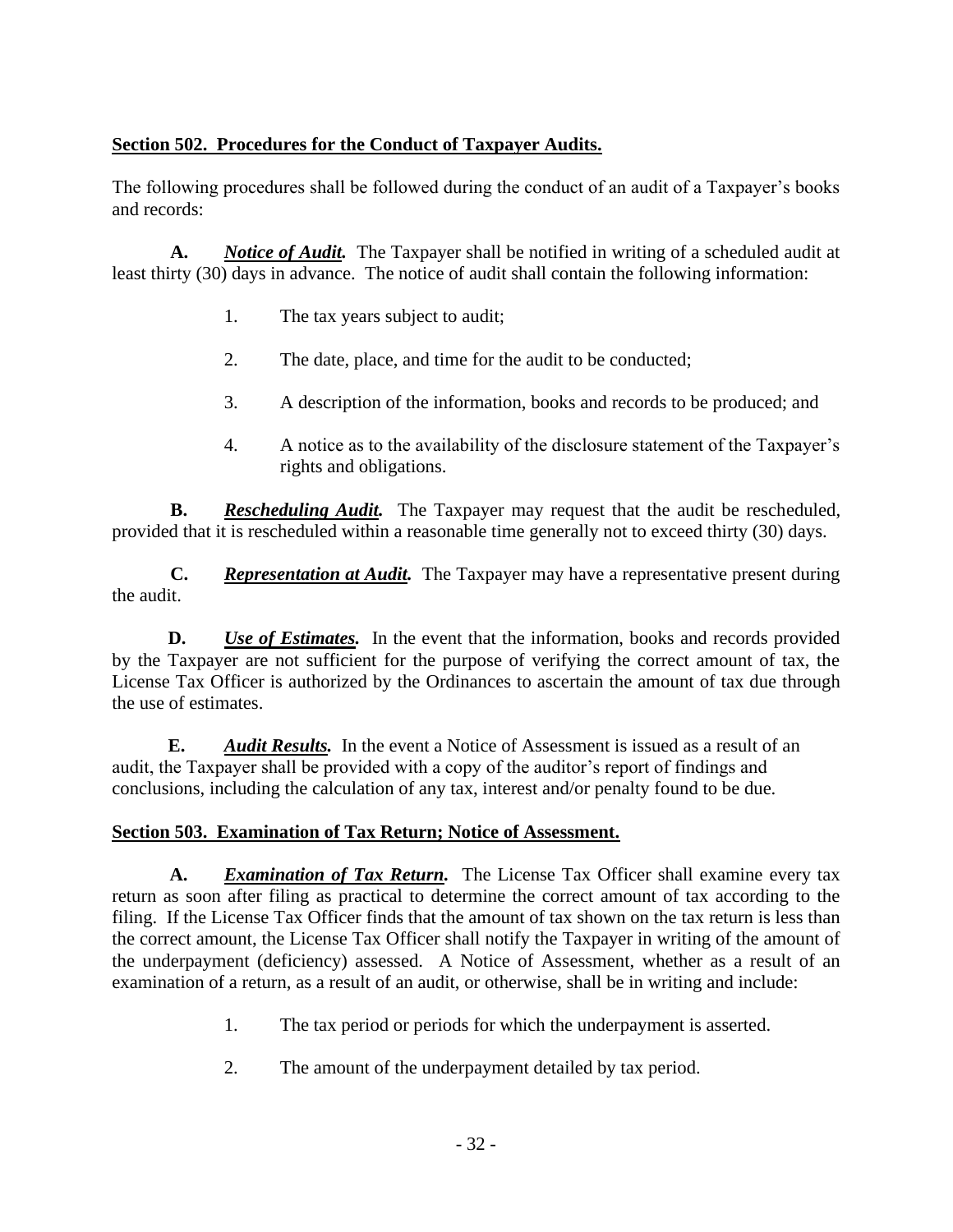3. The legal basis upon which the City has relied to determine that an underpayment exists.

4. An itemization of the revisions made by the License Tax Officer to a tax return filed by the Taxpayer that result in the determination that an underpayment exists.

If the License Tax Officer finds that the tax that has been paid by the Taxpayer is more than the correct amount, the License Tax Officer shall credit the overpayment against any taxes owed by the Taxpayer to the City and shall refund the difference to the Taxpayer, unless the Taxpayer has requested that the funds be held for application to future taxes. Written notice of the application of a credit to a prior year tax delinquency shall be provided by the License Tax Officer to the Taxpayer.

**B.** *No Tax Return Filed.* If a Taxpayer fails to file any required tax return, the License Tax Officer may estimate from any available information, the Taxpayer's Gross Receipts and the tax due thereon, and notify the Taxpayer in writing of the amount assessed against the Taxpayer as a deficiency.

## **Section 504. Petition for Review.**

Within ninety (90) days of the date of a Notice of Assessment, the Taxpayer may make a request for reassessment by completing and submitting a Petition for Review by the Local Tax Hearing Officer that will be forwarded for decision to the appointed Local Tax Hearing Officer. See Section 512 (*Taxpayer Appeals*).

## **Section 505. Refund of Overpayment; Interest on Overpayment.**

**A.** *Taxpayer Request for Refund of Overpayment*. Any Taxpayer who has made an overpayment of tax to the City may file a written request with the License Tax Officer for a refund or credit. A request for refund shall be made within three (3) years of the due date for filing the tax return, or one (1) year after actual payment of the tax, whichever is later. If no return (or report) is required, the request shall be made within three (3) years after the due date for payment of the tax or within one (1) year after actual payment of the tax, whichever is later. A request for refund shall not be considered complete and filed unless and until all information necessary for the City to determine the merits of the request have been received by the City.

**1.** *Overpayment on tax return.* For purposes of this section, a tax return filed by the Taxpayer with the City showing an overpayment of tax shall be deemed to be a written request for a refund unless otherwise indicated on the tax return.

**2.** *Refund request not a Petition for Review by the Hearing Officer.* A request for refund under this section shall not be considered a Petition for Review by the Local Tax Hearing Officer and shall not preclude a Taxpayer from submitting a Petition for Review by Local Tax Hearing Officer. See Section 512 (*Taxpayer Appeals*).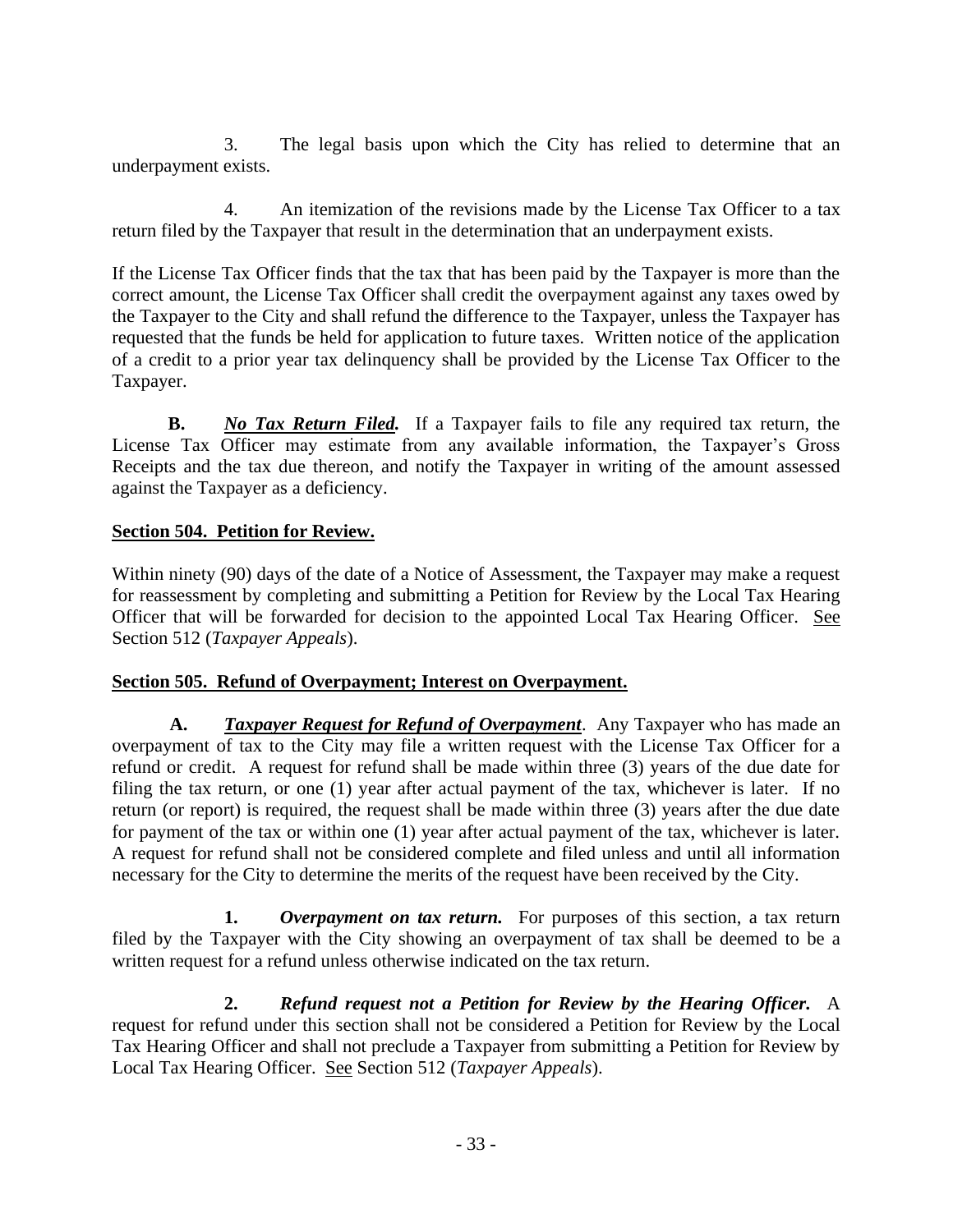**3.** *Refund after Notice of Assessment.* For amounts paid as a result of a Notice asserting or informing a Taxpayer of an underpayment, a written request for refund shall be filed with the City within one (1) year of the date of the payment.

**B.** *Interest on Overpayment.* All overpayments of tax due to the City shall bear simple interest from the Date of the Overpayment until the Date of Resolution as more fully described in the Local Taxpayers' Bill of Rights Act. See *53 Pa. C.S. § 8426*.

**1.** *Rate of Interest.* Interest on overpayments shall be allowed and paid at the same rate as the Commonwealth is required to pay pursuant to Section 806.1 of the Act of April 9, 1929 (P.L. 343, No. 176), known as "The Fiscal Code."

**2.** *Accrual of Interest.* No interest shall be allowed if an overpayment is refunded (or applied against any other tax, interest or penalty due the City) within seventy-five (75) days after the last date prescribed for filing the report of the tax liability or within seventyfive (75) days after the date the return or report of the liability due is filed, whichever is later.

**3.** *No Interest on Overpayments of Interest and Penalty.* Overpayments of interest or penalty shall not bear any interest.

**C.** *Acceptance of Refund Check.* The Taxpayer's acceptance of the City's refund check shall not prejudice any right of the Taxpayer to claim any additional overpayment and interest thereon. Tender of a refund check by the City shall be deemed to be acceptance of the check by the Taxpayer.

## **Section 506. Abatement of Certain Interest and Penalty.**

**A.** *Errors and Delays.* In the case of any underpayment, the City *may* abate all or any part of interest for any period for the following:

1. Any underpayment of tax finally determined to be due which is attributable in whole or in part to any error or delay by the City in the performance of a ministerial act, provided, however, that no significant aspect of the error or delay is caused by the Taxpayer and after the City has contacted the Taxpayer in writing with respect to the underpayment of tax finally determined to be due or payable.

2. Any payment of Tax to the extent that any error or delay in the payment is attributable to an officer, employee or agent of the City being erroneous or dilatory in the performance of a ministerial act.

Note: The License Tax Officer shall determine what constitutes timely performance of ministerial acts.

**B.** *Erroneous Written Advice by City.* The City *must* abate any portion of any penalty or excess interest attributable to erroneous advice furnished to the Taxpayer in writing by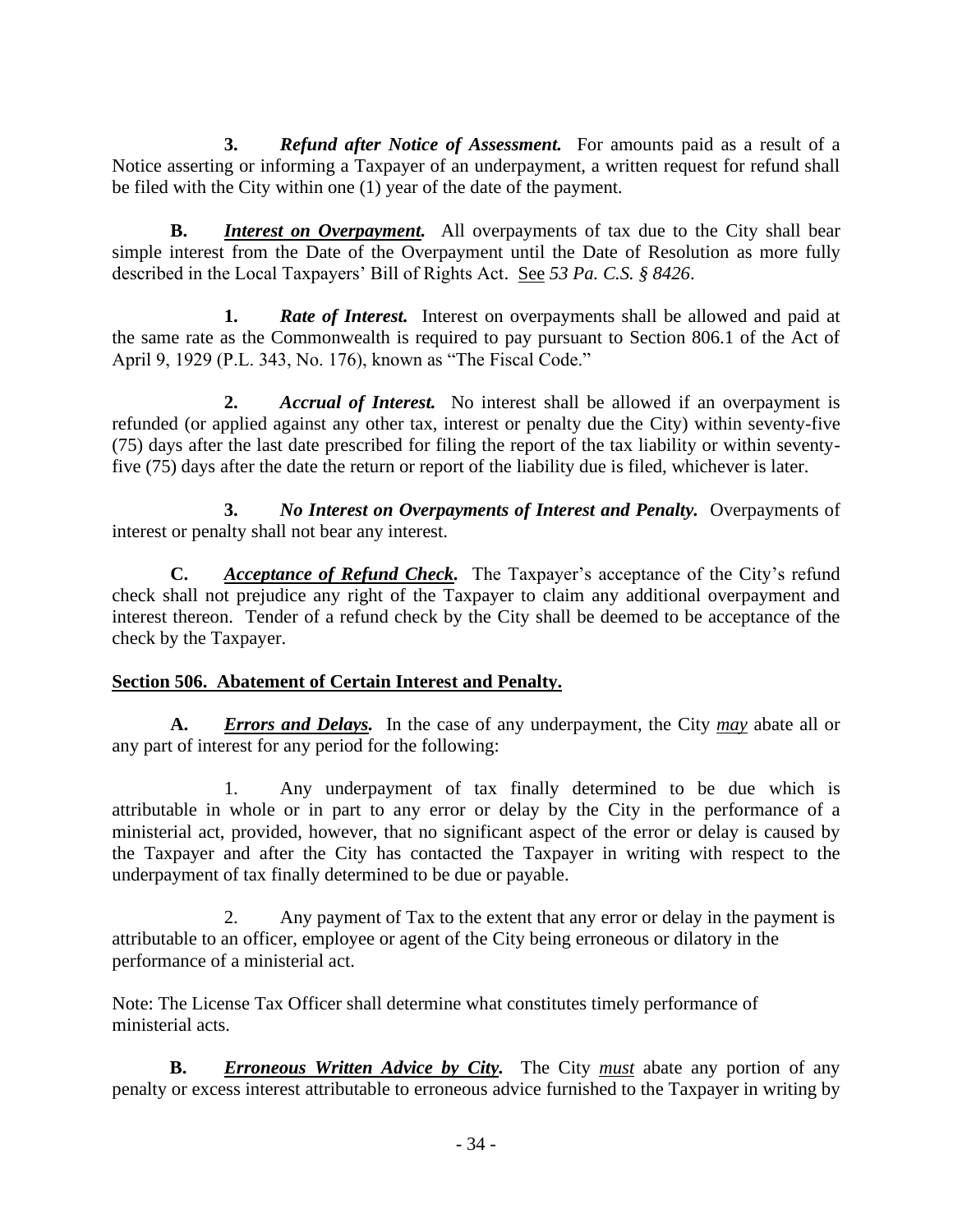an officer, employee or agent of the City, acting in his or her official capacity if:

1. The written advice was reasonably relied upon by the Taxpayer and was in response to specific written request of the Taxpayer; and

2. The portion of the penalty or addition to tax or excess interest did not result from a failure by the Taxpayer to provide adequate or accurate information.

## **Section 507. Installment Agreements.**

To facilitate collection, the City may, in its sole discretion, enter into a written agreement with a Taxpayer to allow the Taxpayer to pay delinquent taxes, penalties and interest in installments.

**A.** *Termination of Installment Agreement.* The City may terminate any installment agreement if: (a) information provided to the City prior to the date of the agreement was inaccurate or incomplete, or (b) the City believes that collection of the tax under the agreement is in jeopardy.

**B.** *Alteration, Modification or Termination of Installment Agreement.* If the City finds that the financial condition of the Taxpayer has significantly changed, the City may alter, modify or terminate the agreement, but only if: (a) notice of the City's finding is provided to the Taxpayer no later than thirty (30) days prior to the date of such action; and (b) the notice contains the reasons why the City believes a significant change has occurred.

**C.** *Breach of Installment Agreement.* The City may alter, modify or terminate an installment agreement if the Taxpayer fails to do any of the following:

- 1. Pay any installment at the time the installment is due under the agreement;
- 2. Pay any other tax liability at the time the liability is due;
- 3. Provide a financial condition update as requested by the City.

**D.** *Prepayment Permitted.* Taxpayer may prepay, in whole or in part, any tax under any installment agreement with the City.

## **Section 508. Payment Under Protest.**

The License Tax Officer is authorized to accept "payment under protest" of the amount of tax in order for the Taxpayer to avoid liability for additional interest, penalties, and fines. Further, the License Tax Officer may accept partial payment of any amount due without waiver of the City's right to collect the balance due.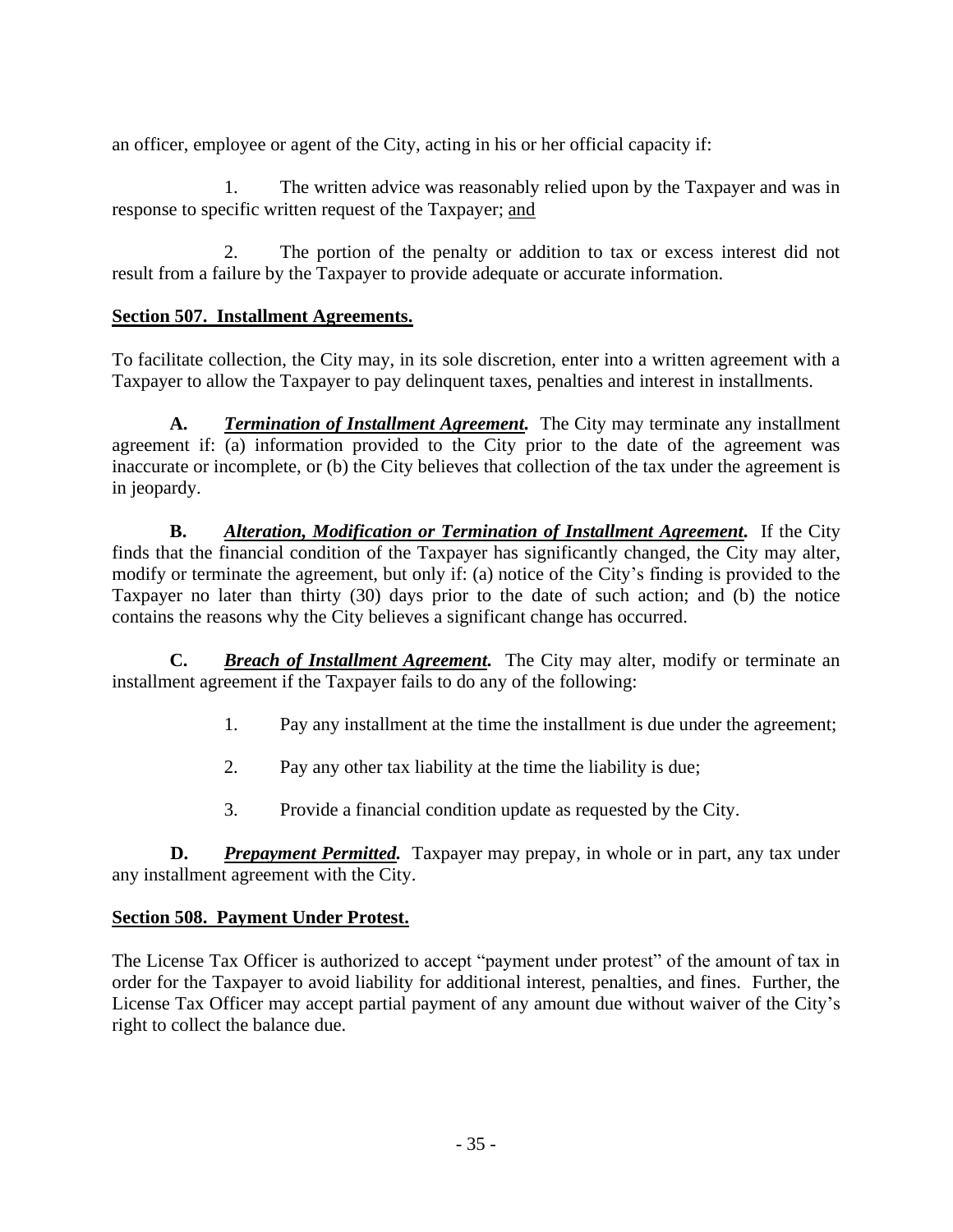## **Section 509. Violations; Interest on Underpayment and Penalties.**

**A.** *Interest on Underpayment.* If any amount of Tax imposed by the Ordinances is not paid on or before the last date prescribed for payment, interest on such amount at the rate of one-half percent (½%) per month, or fraction of a month, shall be payable for the period from such last date to the date such amount is paid. Except as provided by state law, as reflected in Sections 506.A. and 506.B. (*relating to errors and delays by the City and erroneous written advice from the City*), interest is mandatory and cannot and will not be abated by the City.

**B.** *Penalty.* If any amount of Tax imposed by the Ordinances is not paid on or before the last date prescribed for payment, there shall be added to the Tax for the taxable year an amount equal to 10 percent (10%) of the amount of the tax due. Except as provided by state law, as reflected in Section 506.B. (*relating to erroneous written advice from the City*), penalty is mandatory and cannot and will not be abated by the City.

**C.** *Fine.* Any Taxpayer (including the business entity itself and/or any officer, agent, or employee thereof) who knowingly fails to remit any tax due, fails to file complete and correct reports or tax returns when due, fails to provide access to books, paper and records, or makes a false or fraudulent tax return, may be subjected to a fine of \$300.00 and costs of enforcement (such as attorneys' fees) for each offense.

## **Section 510. Confidential Nature of Tax Information.**

Any information obtained by the License Tax Officer or any official, agent or employee of the City as a result of any audit, tax return, report, investigation, hearing or verification shall be confidential tax information and must be kept confidential by the City, except for official purposes or as required by law.

## **Section 511. Dishonored Checks or Electronic Payments.**

If any check or electronic payment (such as an electronic funds transfer, e-check, Automated Clearing House ("ACH") transfer, direct debit and debit cards) received in payment of taxes is returned unpaid by a financial institution, there shall be added to the tax due the sum charged for such dishonored payments established from time to time by the City.

## **Section 512. Taxpayer Appeals.**

A Taxpayer may appeal any assessment, determination or denial of refund of tax by filing a Petition for Review by Local Tax Hearing Officer. All Petitions shall be mailed or delivered to: City of Williamsport, Attn: City Treasurer, 245 W. Fourth Street, Williamsport, PA 17701.

Under the Local Taxpayer Bill of Rights Act, business tax appeals are not governed by the rules pertaining to practice and procedure of local agencies or judicial review of agency decisions. *53 P.S.* § 8432. Therefore, a Taxpayer is not required to file an appeal to the Local Tax Hearing Officer in order to preserve its ability to defend against an action by the City to collect an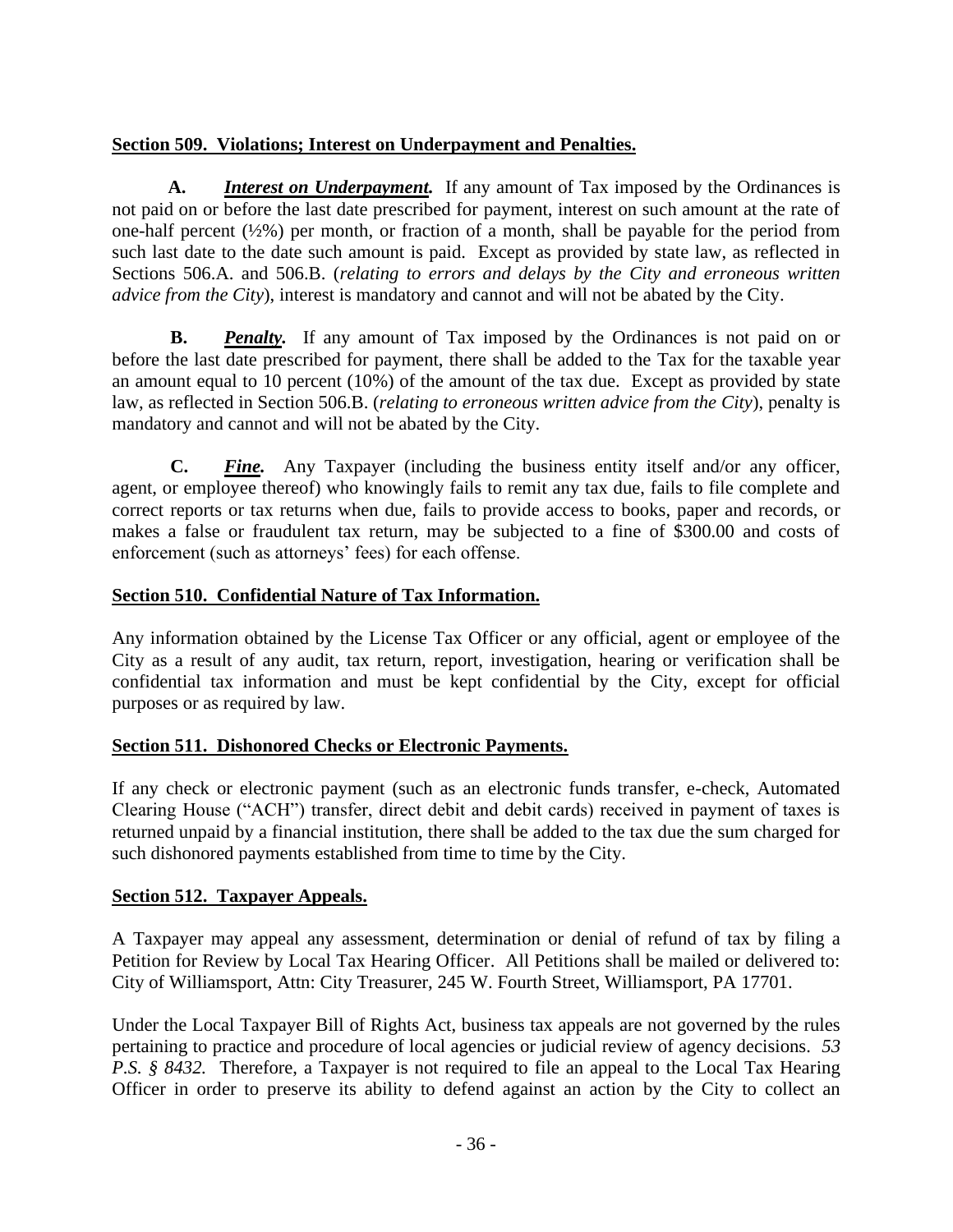assessment of delinquent taxes. Where a Taxpayer does file a Petition and a decision is made by the Local Tax Hearing Officer, such decision may be appealed by either party to the Court of Common Pleas for Lycoming County for *de novo* review.

**A.** *Petitions for Review by Local Tax Hearing Officer.* Petitions shall be in writing on a form prescribed by the City of Williamsport, which is available on the City's website www.cityofwilliamsport.org, or by calling the City Treasurer's office at 570-327-7520. A Petition is timely filed if the letter transmitting the Petition is postmarked by the United States Postal Service on or before the final day on which the Petition is required to be filed. If hand delivered, a Petition will be deemed to be filed on the date received in the City Treasurer's office at the address shown above.

**B.** *Contents of Petition for Review by Local Tax Hearing Officer.* Petitions shall: (1) state the name, address and telephone number of the Taxpayer and Taxpayer's authorized representative (if applicable), (2) identify the tax and tax period(s) to which the Petition pertains, (3) state the amount of tax appealed and the legal basis for the appeal (i.e., state how or why the assessment is incorrect; or why a refund request should have been granted), (4) provide copies of all supporting documentation and calculations, (5) state whether a hearing before the Hearing Officer is requested, and (6) certify under penalty of perjury that the facts in the Petition are true and correct and that the Petition is not filed for purposes of delay.

## **C.** *Deadlines for Filing Petition for Review by Local Tax Hearing Officer.*

1. A Petition seeking a refund must be filed within three (3) years after the due date for filing the report, or one (1) year after actual payment of tax, whichever is later. If no report is required, the Petition shall be filed within three (3) years after the due date for payment of the tax or within one (1) year after actual payment, whichever is later.

2. A Petition seeking a review of a tax assessment shall be filed within ninety (90) days of the date of the Notice of Assessment.

3. The Local Tax Hearing Officer does not have authority nor discretion to abate penalty or interest. With respect to an appeal seeking review of the imposition of penalty and interest, the Hearing Officer may only determine whether interest and penalty have been properly calculated or whether state law requires a mandatory abatement of penalty and interest as detailed in Section 506(B) of these Regulations.

**D.** *Appeals Process and Procedure.* Upon receipt of a timely filed Petition for Review by Local Tax Hearing Officer, the City shall: (a) promptly schedule a hearing if a hearing has been requested by the Taxpayer (if a hearing is not requested, the Petition will be determined on the record before the Local Tax Hearing Officer), (b) provide the Taxpayer with a Notice of Hearing (setting forth the time, date, and location of the hearing), and (c) forward the Taxpayer's Petition to the Local Tax Hearing Officer appointed by the City. Unless the date of the hearing is agreed upon by all parties, the City shall give at least seven (7) days written notice of the hearing to Taxpayer.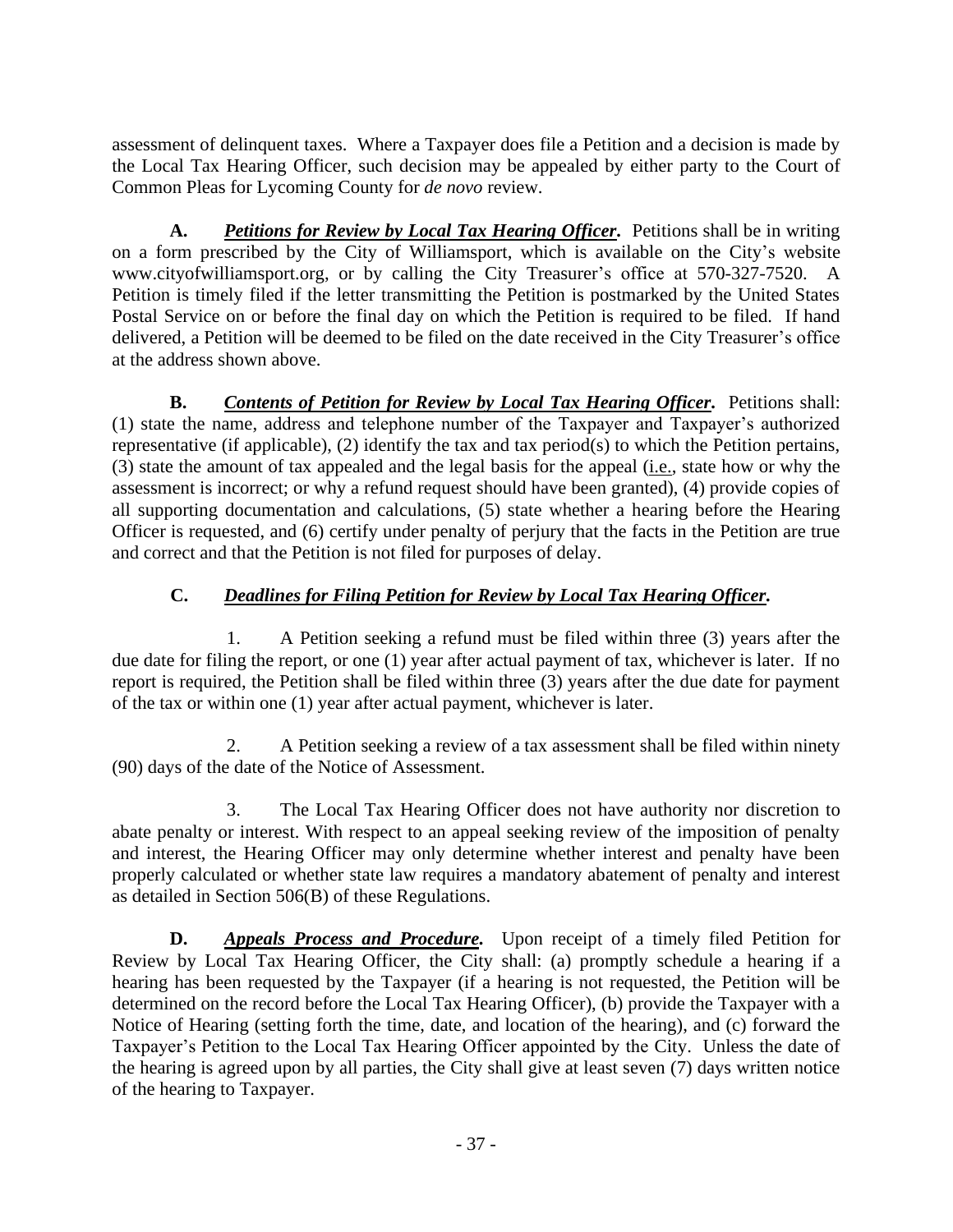1. *Hearings.* Hearings shall be held at City Hall, 245 W. Fourth Street, Williamsport, PA 17701, and due to taxpayer confidentiality requirements shall not be open to the public. Hearings will be informal in nature and technical rules of evidence will not be applicable, except that no person may testify as to matters about which he/she does not have personal knowledge. All persons who testify shall do so under oath. At the discretion of the hearing officer, the hearing may take place and/or witnesses may appear from remote locations.

(a) **Representation.** Taxpayers may appear before the Hearing Officer with or without benefit of representation. Any person seeking to represent a Taxpayer at the hearing must first be so authorized by the Taxpayer in writing. A Taxpayer's representative need not be professionally trained, but should be familiar with the Tax Ordinances, these Regulations and the facts of the case. A Taxpayer's representative may only testify as to matters about which he/she has personal knowledge.

(b) **Presentation of Evidence.** Evidence may be submitted and considered that possesses probative value commonly accepted by reasonably prudent persons in the conduct of their affairs. Testimony shall be under oath or affirmation, administered by the Hearing Officer. Copies of all records and other exhibits shall be provided to all parties and to the Hearing Officer. Any party may have a recording or a transcript made of the hearing at the party's expense.

(c) **Failure to Appear.** The hearing may proceed in the absence of any party who fails to appear despite notice, but the Hearing Officer's Decision shall not be based solely upon the failure of a party to appear.

2. *Local Tax Hearing Officer's Decision.* After the conclusion of the hearing, the Hearing Officer shall issue a written Decision to the parties. The Decision is considered timely issued so long as it is mailed, faxed, emailed or otherwise transmitted to the parties on or before the deadline. The deadline to issue a decision is sixty (60) days from the date of the filing of the Petition. The taxpayer may waive its right to a decision within sixty (60) days. A form of *Taxpayer Waiver of Right to Receive Decision on Local Tax Appeal Within 60 Days of Filing Appeal* is available from the City Treasurer's Office.

## **Section 513. Judicial Appeal.**

Any person aggrieved by a Decision on a Petition for Review, who has a direct interest in the Decision, has the right to appeal to the Court of Common Pleas of Lycoming County, Pennsylvania for a *de novo* review.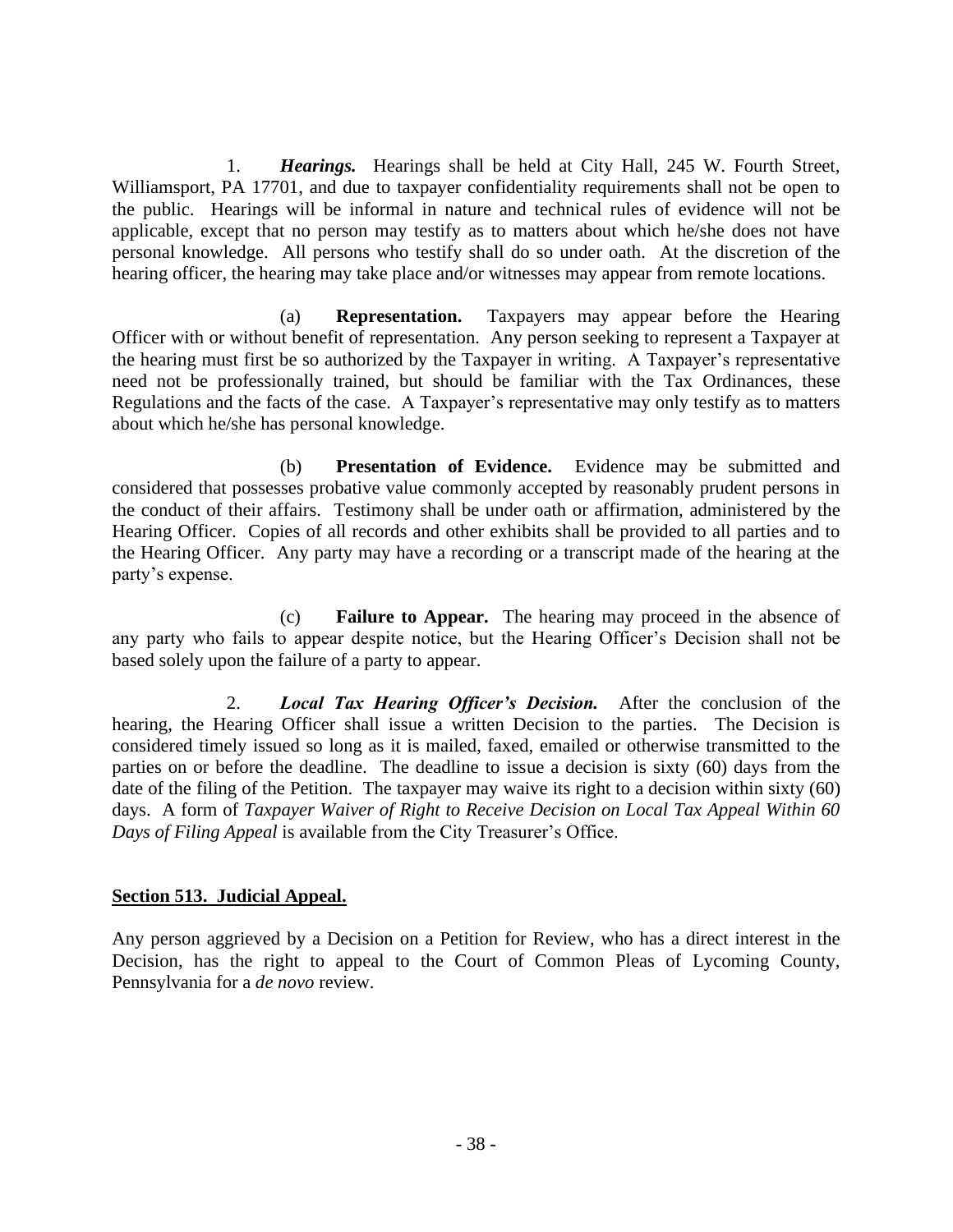#### **Section 514. Construction.**

If any sentence, clause, or section or part of these Regulations is, for any reason, found to be unconstitutional, illegal, or invalid, such unconstitutionality, illegality, or invalidity shall not affect or impair any of the remaining provisions, sentences, clauses, or sections or parts of these Regulations. These Regulations would have been adopted had such unconstitutional, illegal, or invalid sentence, clause, section, or part thereof not been included herein.

**END**